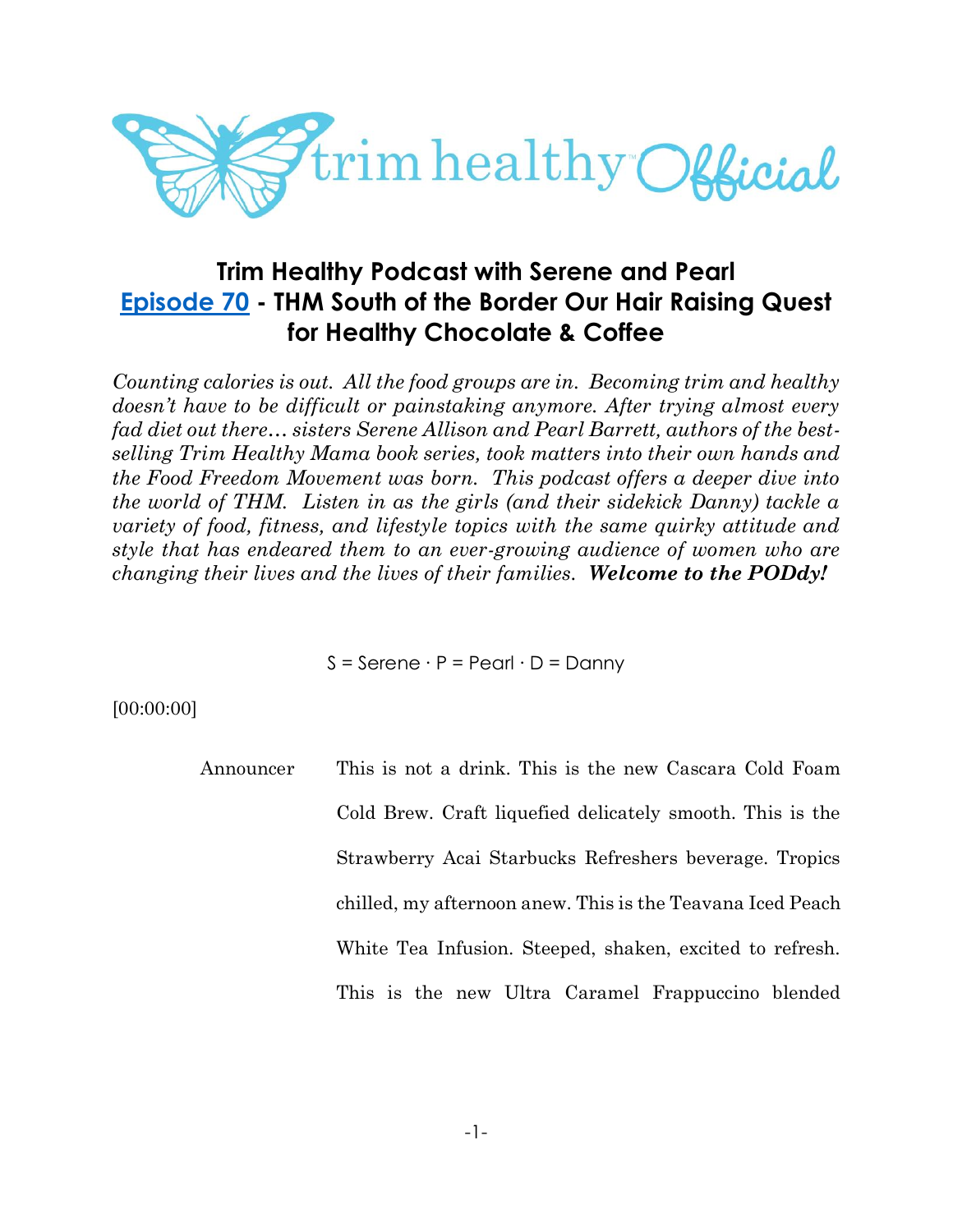beverage. Whipped cream layers, perfect, and this your afternoon made at Starbucks.

- P Big welcome to the Trim Healthy Podcast
- S This is Serene
- P And this is Pearl.
- D What's up, women and men, boys and girls? Welcome back to another fabulous episode of the Trim Healthy Podcast with Serene, Pearl, and myself and...
- P Guess why it's more fabulous, because I'm sipping my Matcha Nin with it.
- D Oh, feel that.
- S Hey, she must be really ninnified right now. I'm telling you, I've never seen my sister, Pearl, with her shoes off...
- P What?
- S With her feet on the coffee table...
- D Oh yes
- P It's true.
- D She floated in today. I think she's feeling this spring-summer vibe.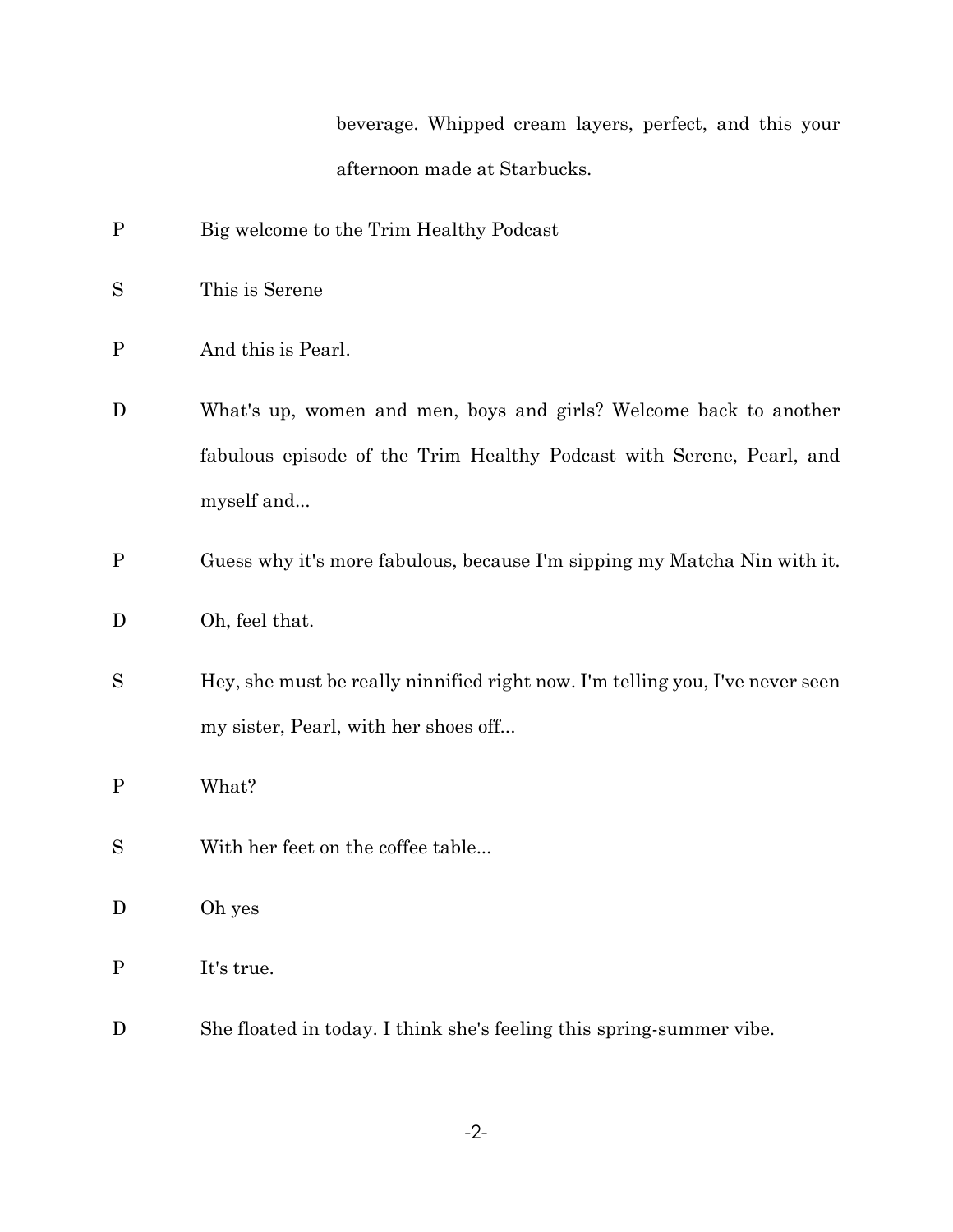| S           | No, but it's something to do with the Matcha Nin. It's something to do with |
|-------------|-----------------------------------------------------------------------------|
|             | the comfort, the full comfort of it.                                        |
| $\mathbf P$ | No, I'm telling you, Matcha Ninnies, and I have to explain it here, or go   |
|             | Google our video, Matcha Nin, Ninny. They give me euphoria, without         |
|             | jitters.                                                                    |
| S           | Well, it's just like Pearl's always                                         |
| D           | Oh, nice                                                                    |
| S           | Had a foot hate fetish. She hates toes.                                     |
| D           | Oh, I'm serious about feet, myself. Yeah.                                   |
| $\mathbf P$ | I don't like my own toes.                                                   |
| S           | No, she actually almost has to go barf when she sees anyone's toes.         |
| D           | Yes, put your toes away. Yeah.                                              |
| S           | And her's are the worst, she believes. Well, she's looking at her own       |
| $\mathbf P$ | Yours are worse.                                                            |
| S           | Toes while sipping her ninny like she has no worry in the world.            |
| $\mathbf P$ | Serene, yours are worse, but hey                                            |
| S           | Mine are the worst.                                                         |

-3-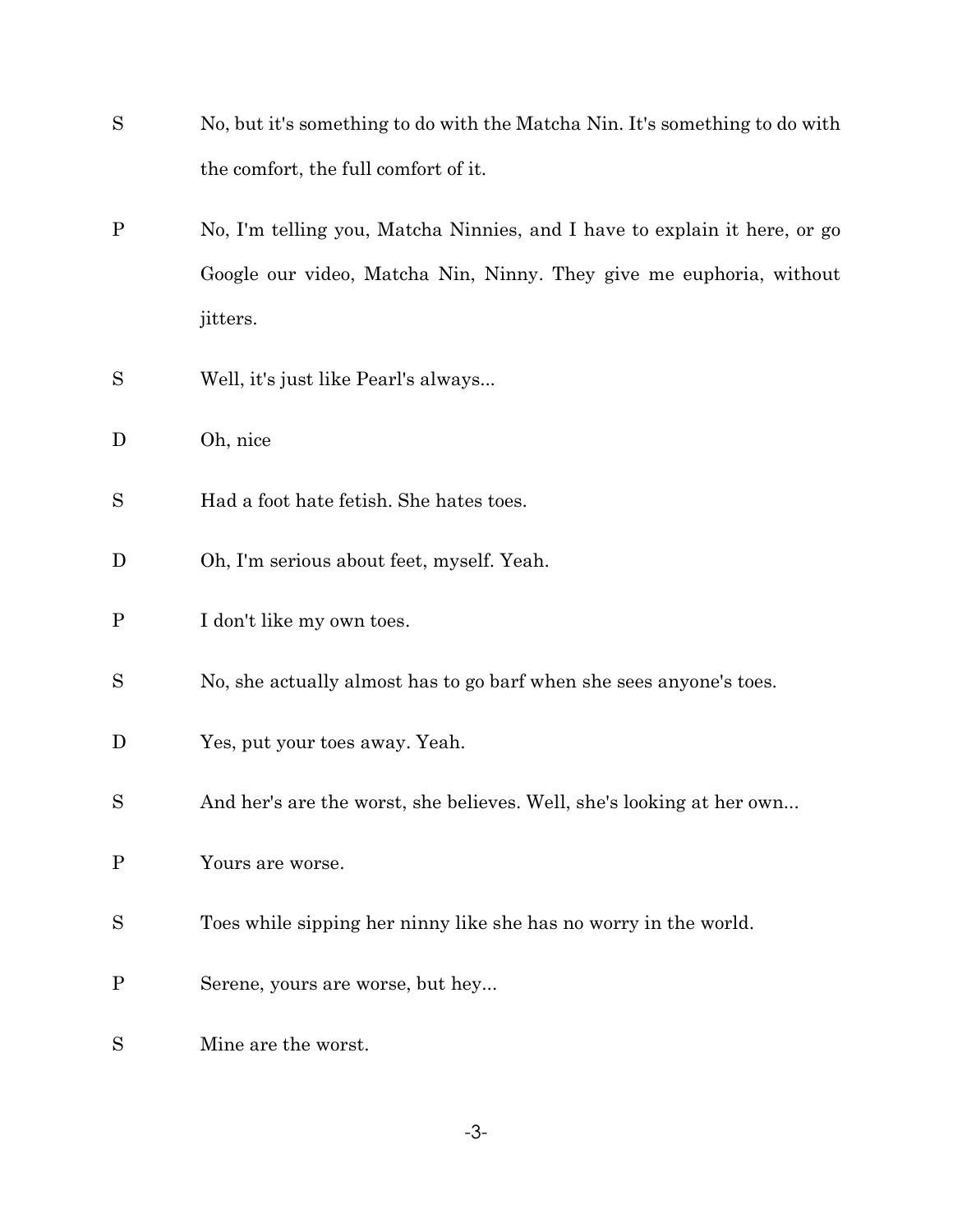| $\mathbf P$  | Great way to divert us off topic when we first start, we got to get on topic, |
|--------------|-------------------------------------------------------------------------------|
|              | because boy, do we have a topic for you.                                      |
| $\mathbf{P}$ | Oh, my goodness                                                               |
| D            | And I'm so excited to hear it, because this is technically our, us three      |
| $\mathbf P$  | It's raining tacos                                                            |
| D            | We haven't seen each other in weeks.                                          |
| $\mathbf P$  | All over the world, tacos                                                     |
| D            | We actually prerecorded some podcasts.                                        |
| $\mathbf P$  | Tacos                                                                         |
| D            | You guys were in Guatemala, on adventures.                                    |
| $\mathbf{P}$ | That's why I'm singing my taco song, dude. You didn't even stop and listen.   |
| S            | I didn't.                                                                     |
| D            | Put Yeah. I just                                                              |
| $\mathbf P$  | It was                                                                        |
| S            | Don't you love that raining taco song? Haven't you heard it and danced to     |
|              | it?                                                                           |
| $\mathbf P$  | I didn't eat one taco in Guatemala, Serene, so.                               |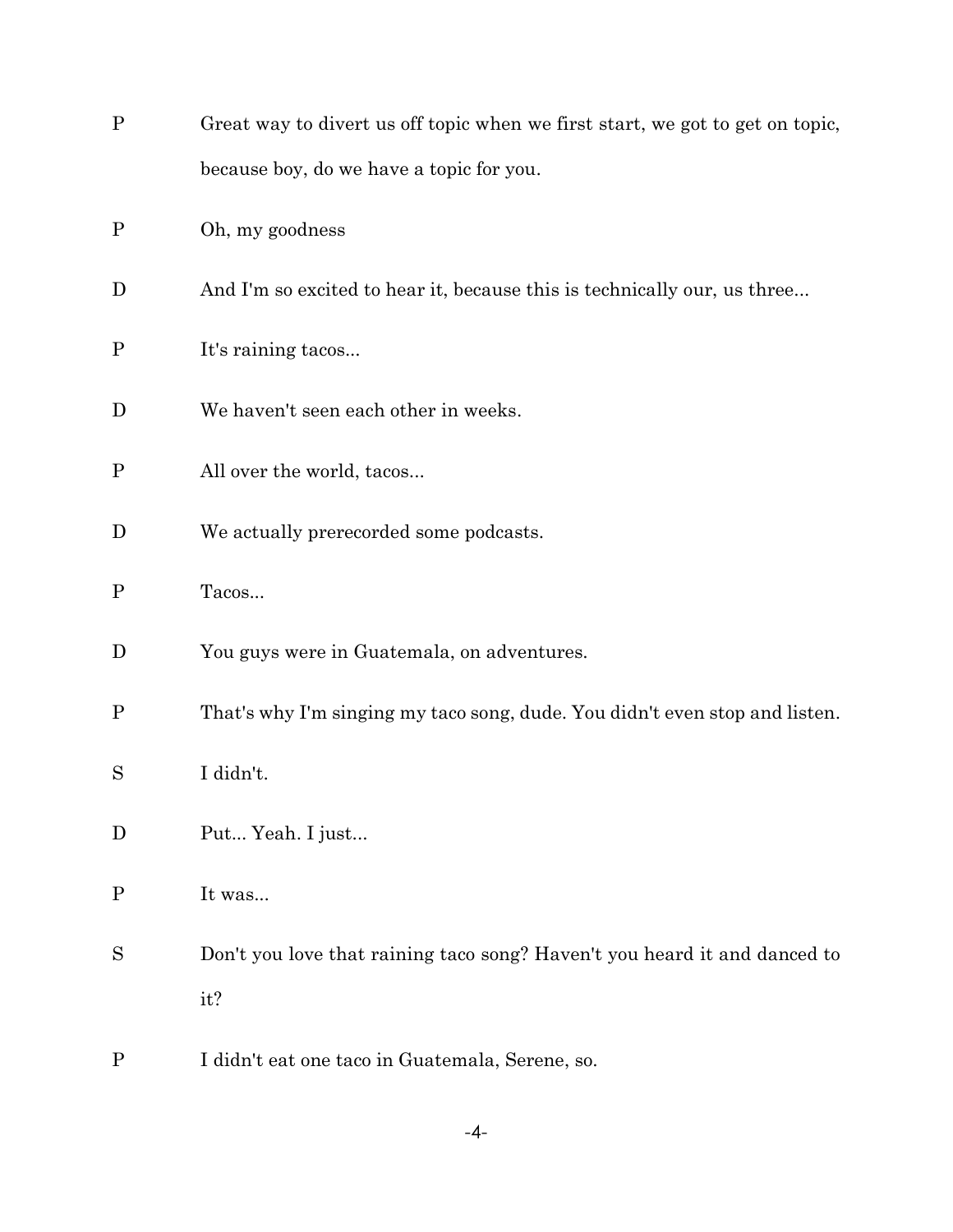- S Well, neither did I, but our husbands ate enough for both of us.
- D Ladies, tell us about the Guat.
- P And we did miss you, Danny. We missed John, and we missed Lesley, and we missed the PODdy cabin, but our time there was absolutely lifechanging.

[00:02:18]

- S I'll tell you when we missed the PODdy cabin, when we were up in the sky almost dying and we thought we'd never touch earth again.
- P But let's go from the beginning. We went to Guatemala because, as you know, we have our Trim Healthy chocolate bars now and, as we've all told you...
- S They're too expensive.
- P Yes, for us.
- D No, they're not. No they're not, but go ahead.
- P Well, they're not necessarily for you. We've tried to get them down, but we're not really making what we need to make as a company.

D Yes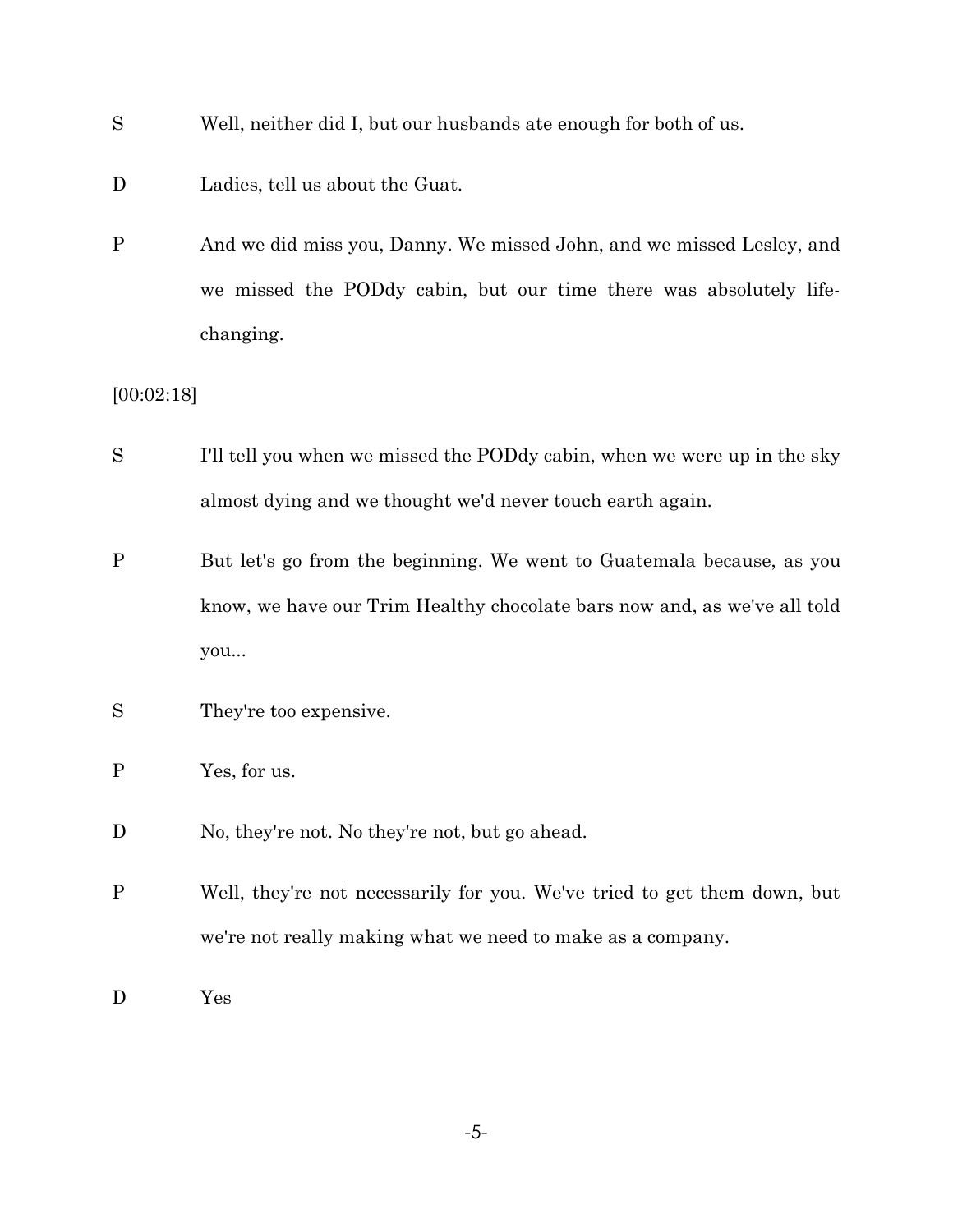- P And so we're going to bring it back, do our own manufacturing of the chocolates. Right now, they're at another place being devoured and it's costing us a lot of money, so we needed to go to the direct source, to these farms where the cacao is grown. Oh, my goodness we learned so much about cacao. So we also...
- S And we want to first-hand see the organic-ness and the purity.
- P And that's what, Serene and I and our husbands, that's what we care about. We might get products in, and people say a lot of things about products.

#### [00:03:10]

- P There's a lot of stuff about it online, but until you go there and you see the way these are grown, you see who is growing it you see what happens to it, how can you really present it to hundreds of thousands of people and put your stamp on it?
- D I love that. Yes.
- S There is so much junk on the internet that, what I'm saying is junk is lies.
- P There are lies about products, about this country and that country, and we've found out that, I think 75% of what is said about products is junk.
- D It's fabricated, and you can pay your way in to claims on your bag, right?

-6-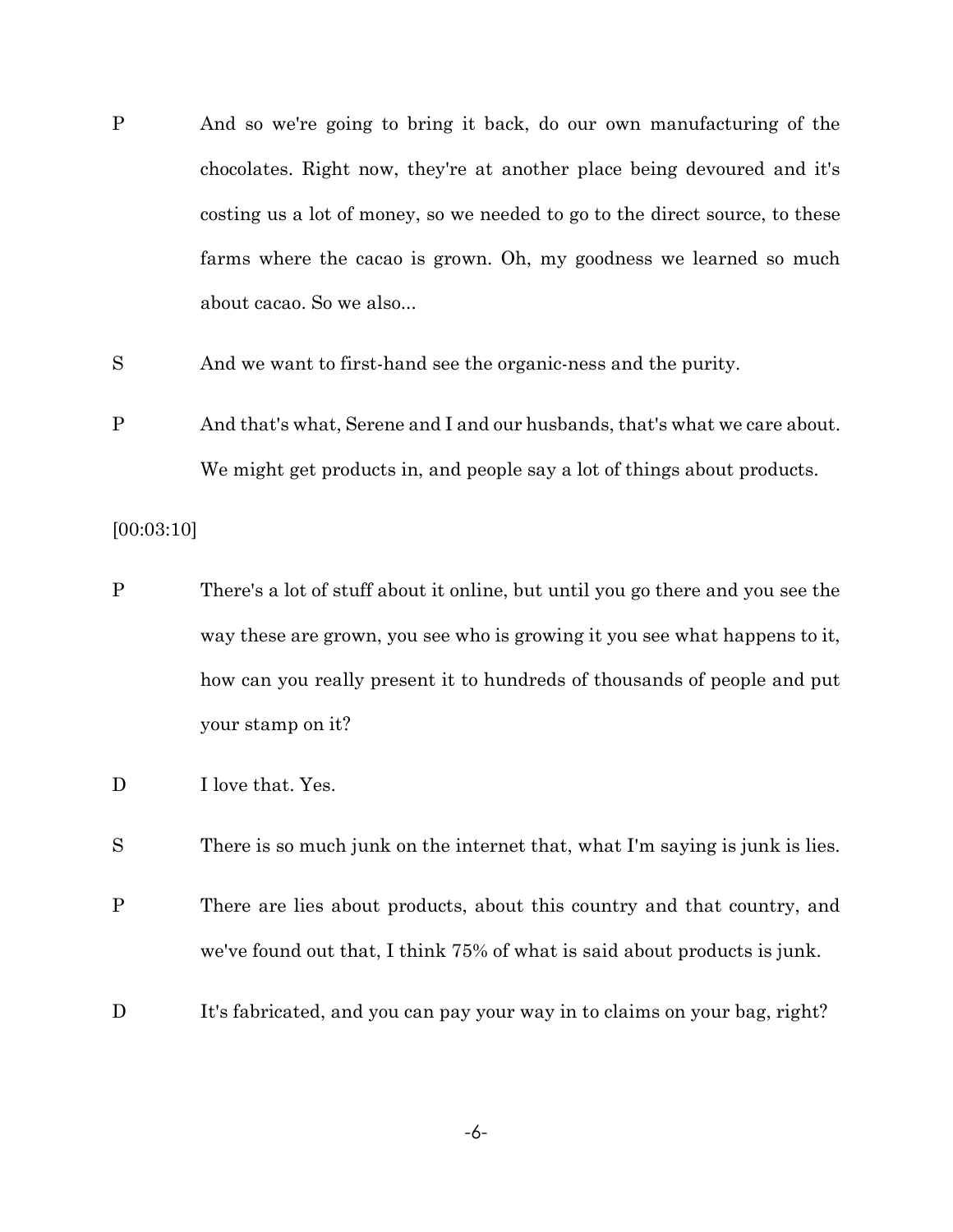P Yes you can. And so we really care about finding these things out for ourselves. Also, we have been sort of throwing the idea around for a while about a shade-grown, organic Trim Healthy Coffee.

D Oh, gosh

- P And Guatemala has the best coffee in the world.
- S No, actually, she's not just saying that. Central America is known for having the cleanest coffee in the world. Why?

### [00:04:06]

- S We're not going to do a big hate PODdy about mycotoxins, that they can be in coffee, because it's actually more in raisins and peanut butter and a bunch of other foods. But coffee can have mycotoxins, right, It's on our skin. It's everywhere. It's a toxin that a plant or a body produces to fight against mold, right. But Central America is known to have the cleanest coffee, as far as mycotoxins. Why? Because of the elevation. Because there's less mold in the nice, cool elevations, and in fact, we were dropped out of the sky on the highest mountain in Guatemala.
- P Serene, you keep on missing all the steps to get there. We're going to talk about that.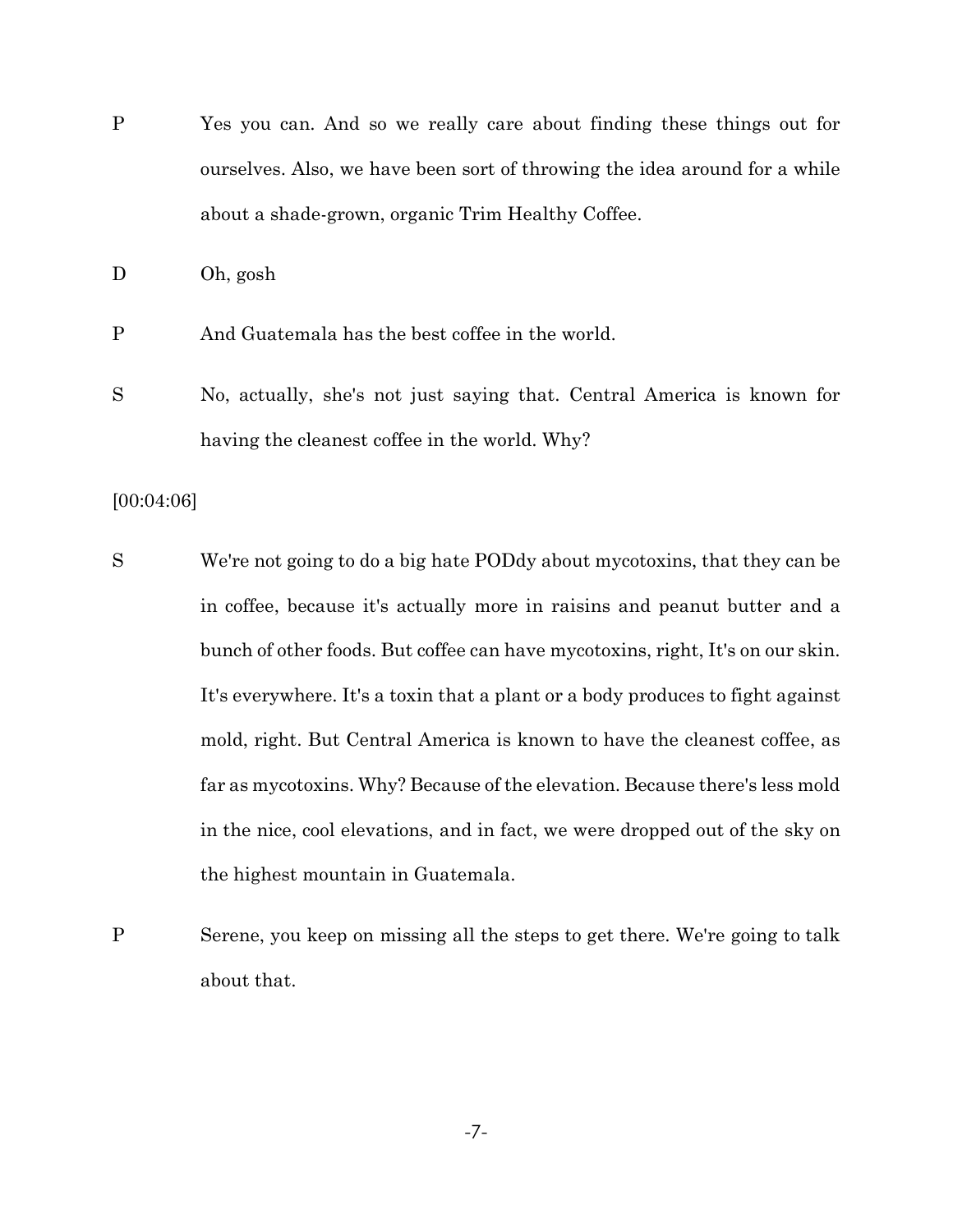- S No, we're going to go back. I'm just throwing it out there and then we'll say...
- D But you were dropped. What, did you parachute in?
- P No, we dropped. We'll tell you the story, because we almost died, Danny.
- D Woah
- P We almost died. But anyway, to do with that coffee, also coffee grown at higher elevations that is naturally shade-grown, and we'll talk about that too, has half the acid of regular coffee. It is so incredible for you. We found out about the health benefits of coffee in such a big way, that I...

### [00:05:18]

- S Your Matcha Nin is like.
- P My Matcha Nin, I love my Matcha Ninny, and now we've just got our THM Matcha, which I'm really enjoying...

S Woo-hoo

- P But I can't leave my coffee either.
- D Wait, wait. We have matcha?
- P We just got it in, Dan Dan. We don't have the packaging yet.

-8-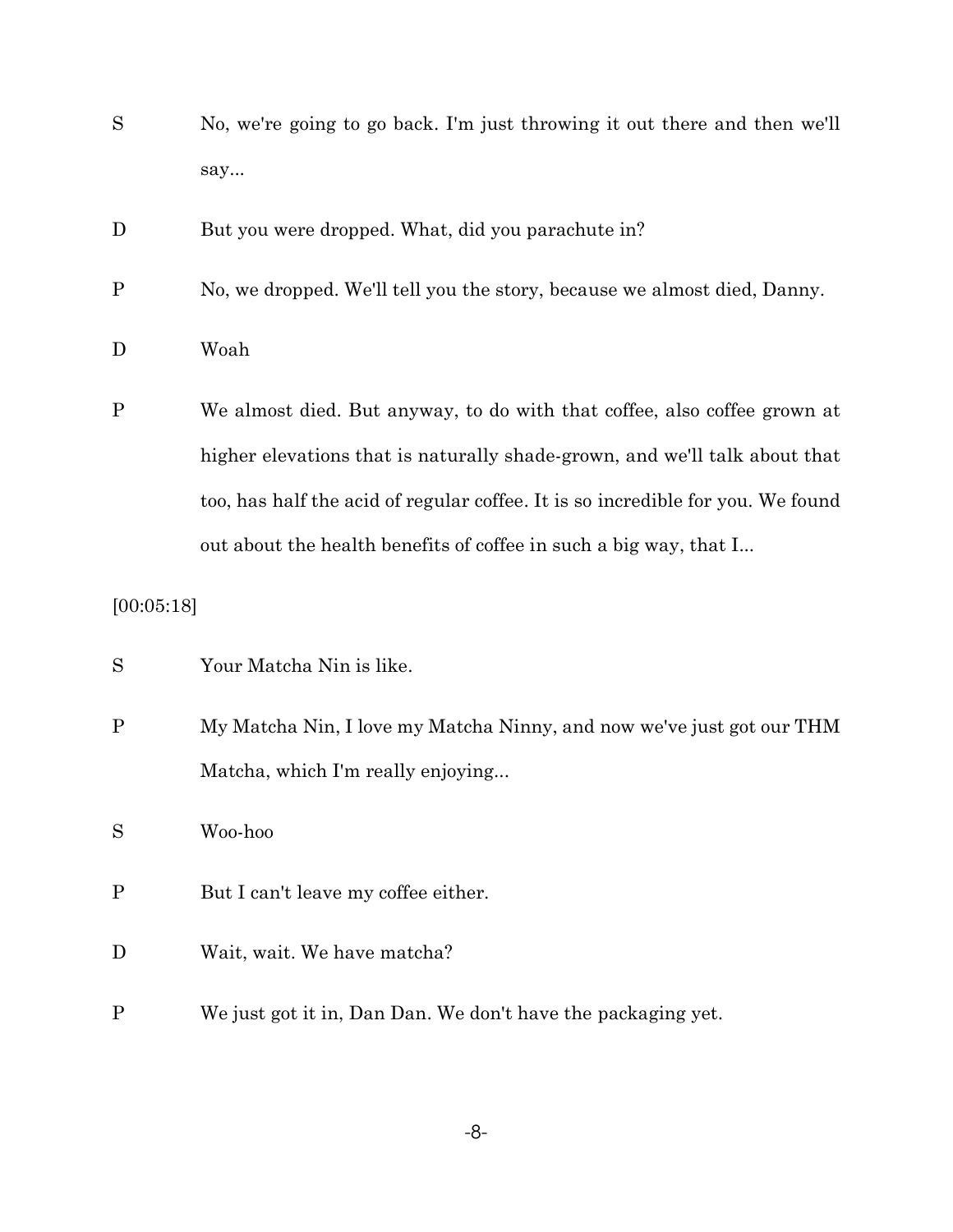| S            | We're not selling it yet.                                                 |
|--------------|---------------------------------------------------------------------------|
| $\mathbf{P}$ | You know what? When we go                                                 |
| D            | You guys go to Guatemala and I miss all things.                           |
| $\mathbf{P}$ | Hey, I'm going to give you some matcha today, Danny.                      |
| D            | Please                                                                    |
| $\mathbf P$  | THM Matcha                                                                |
| D            | Yes                                                                       |
| [00:05:36]   |                                                                           |
| $\mathbf P$  | I've got a big bag full of it.                                            |
| D            | Yes                                                                       |
| $\mathbf{P}$ | All right                                                                 |
| D            | That stuff's so hard to get for the price                                 |
| $\mathbf P$  | Let's go from the beginning, Serene, because this whole PODdy really, I   |
|              | hope you take away, get excited about the products and what we discovered |
|              | and learn a little bit about chocolate and coffee, but there's something  |
|              | bigger here that Serene and I learned                                     |
| S            | Well, let's go from the beginning.                                        |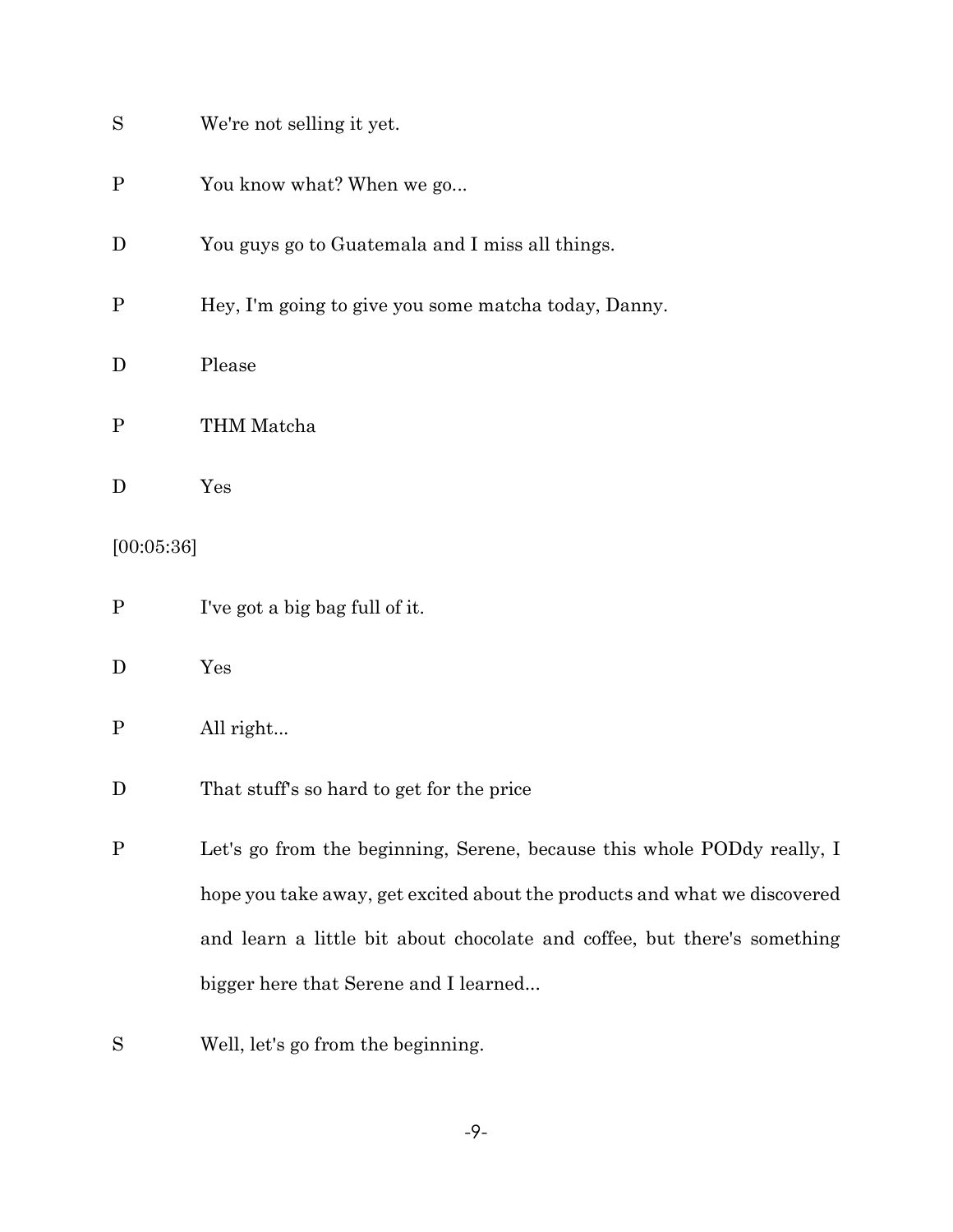- P And changed. We were different girls at the end of this journey than we were at the beginning.
- S We are. We're changed, Danny. You don't know us. Would you like to meet us now, because we're different.
- D I do. But have you seen the show, a missionary friend of mine downloaded it to my computer, where this guy goes on these adventures all over the world to find the best coffee?
- P No, I haven't hadn't seen it.

# [00:06:14]

| D            | It's a whole TV show. There's seasons and seasons of it, and he goes into |
|--------------|---------------------------------------------------------------------------|
|              | dangerous It's called Dangerous Grounds.                                  |
| S            | Well that's the name of this potty then. PODdy, sorry.                    |
| $\mathbf{P}$ | PODdy, yes, but we can't. We have to think of a better name for ours.     |
| S            | On the subject of potties, Pearl was very pleased at Guatemala            |
| $\mathbf{P}$ | Why?                                                                      |
| S            | Because it was not drop holes, it wasn't squatty potties.                 |
| $\mathbf{P}$ | Oh, China was so hard with the squatty potties. That's why I loved China, |
|              | but                                                                       |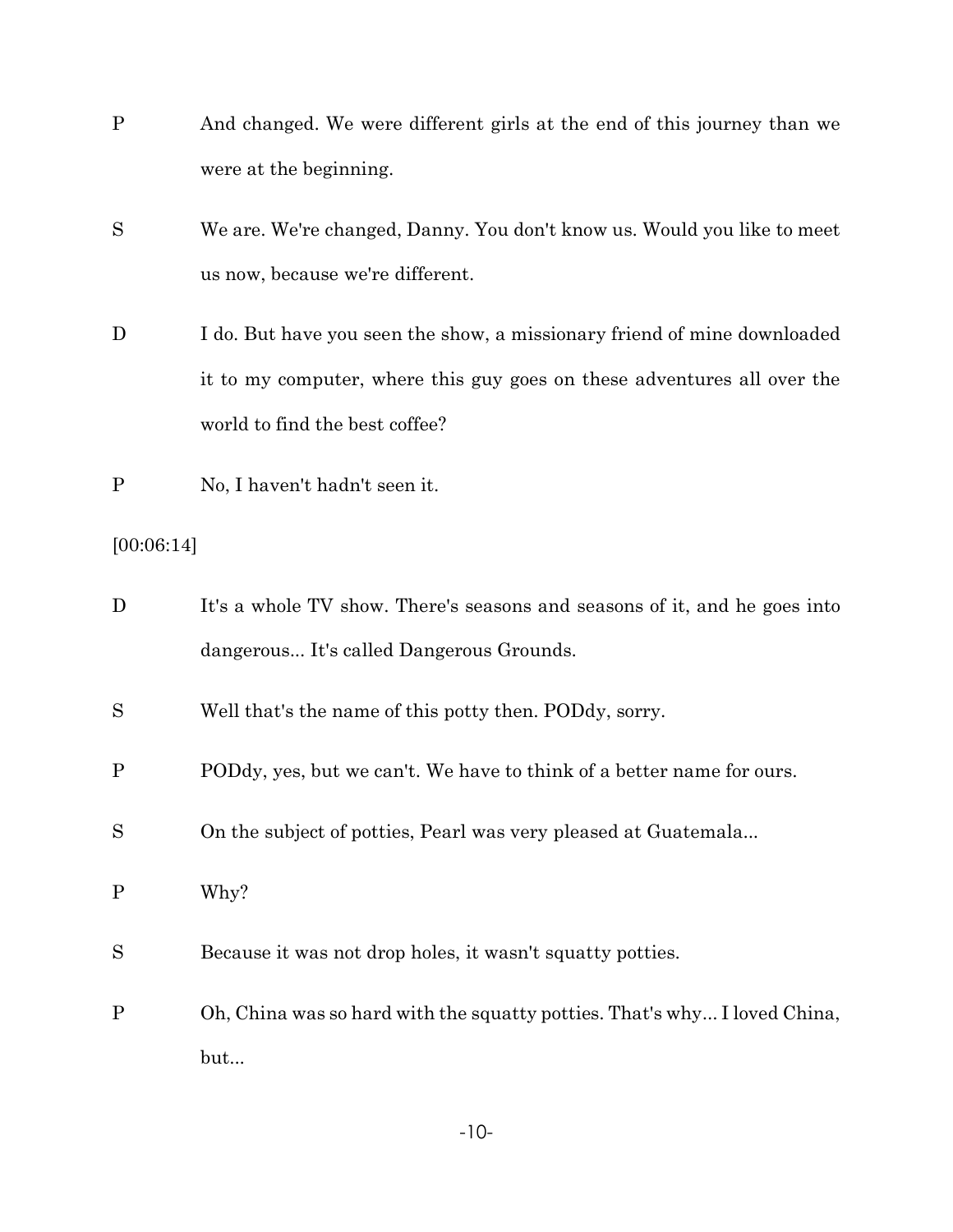| Drop holes! |  |
|-------------|--|
|             |  |

S She was fearful and in trepidation.

P It was really, really worried to go back to China. I know we will have to, but oh, Guatemala, I love you for your toilets.

D Okay

P They're normal.

# [00:06:46]

| S            | No matter where we went, even if the toilet was in a treehouse in the        |
|--------------|------------------------------------------------------------------------------|
|              | jungle, Pearl didn't have to squat.                                          |
| $\mathbf{P}$ | It was still a toilet. No, and that was lovely, Danny. Just saying, that was |
|              | one of the good things on the trip.                                          |
| S            | Let's go back to the very, very, very, very beginning. We got into the car   |
|              | and Pearl could have feared                                                  |
| $\mathbf{P}$ | Oh Serene, where are you, darling?                                           |
| S            | We're leaving my farm. Okay, in Tennessee.                                   |
| D            | From the top                                                                 |
| $\mathbf{P}$ | They know where we were.                                                     |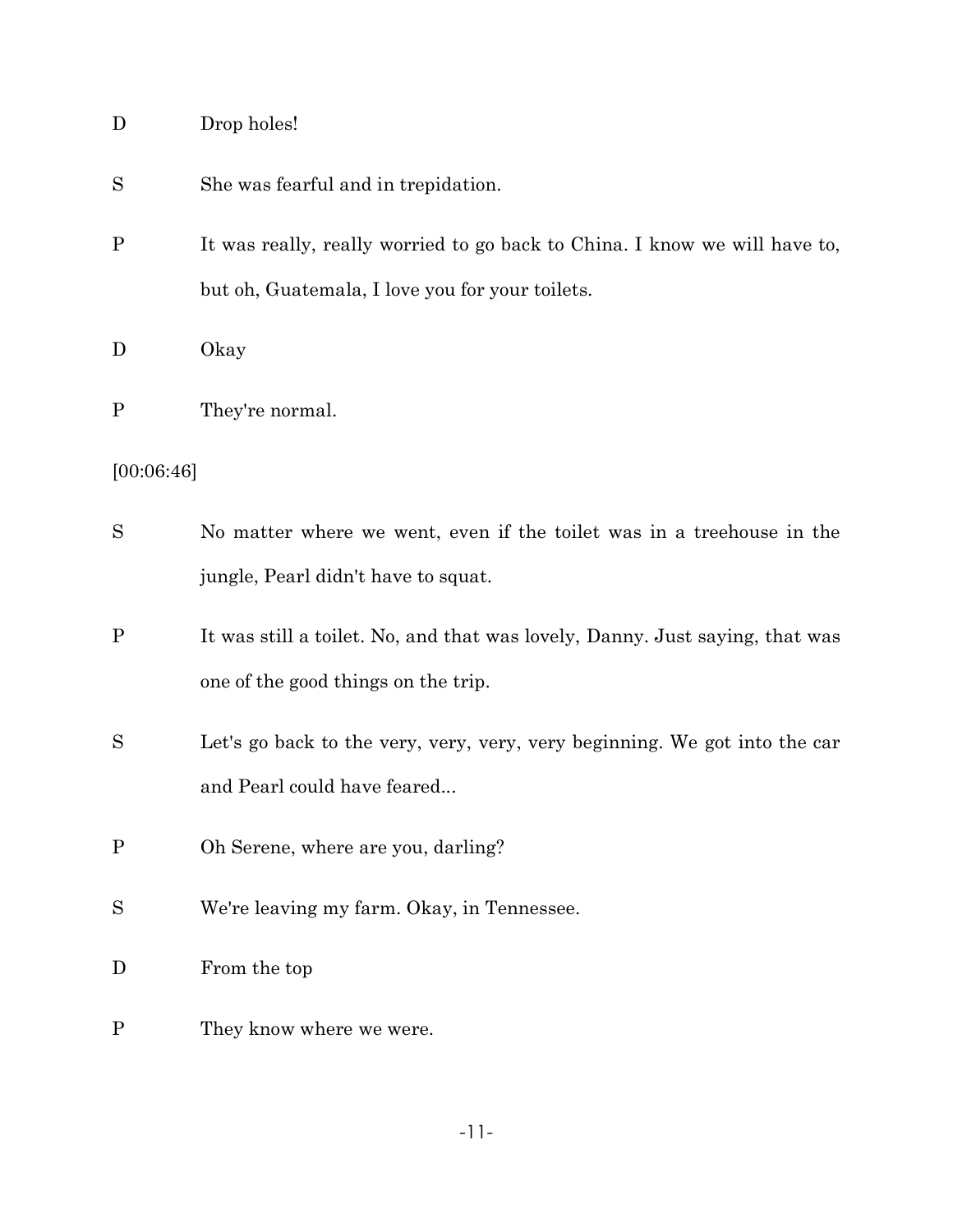- S Charlie, it's Charlie Straight Pant's, Pearl's husband, and Pearl pick Sam and I up in their Cadillac, and Pearl's first thought is, should I fear, should I not? Because there's snot hanging out my nose and my husband is hacking his lungs out.
- P Serene and Sam got a very bad cold the night before we had to go to Guatemala, caught it when they were down in Florida from some people who had had it there...

S But no, no, they caught it because Sam like...

#### [00:07:35]

- S Sam caught it, I think, out of adrenaline, because he had a kayak accident...
- P Yes.
- S It was down in Florida...
- P That's a whole other story.

S Did you hear this, Danny? Yes, and he had these deep fishing sea poles, and hooks on them. And when he went, the sea was very, very rough, and he got kind of turned out by the waves, and he got hooked in about seven different places, like coming out of his ankles and it...

P Different arms and different legs were hooked at the same time.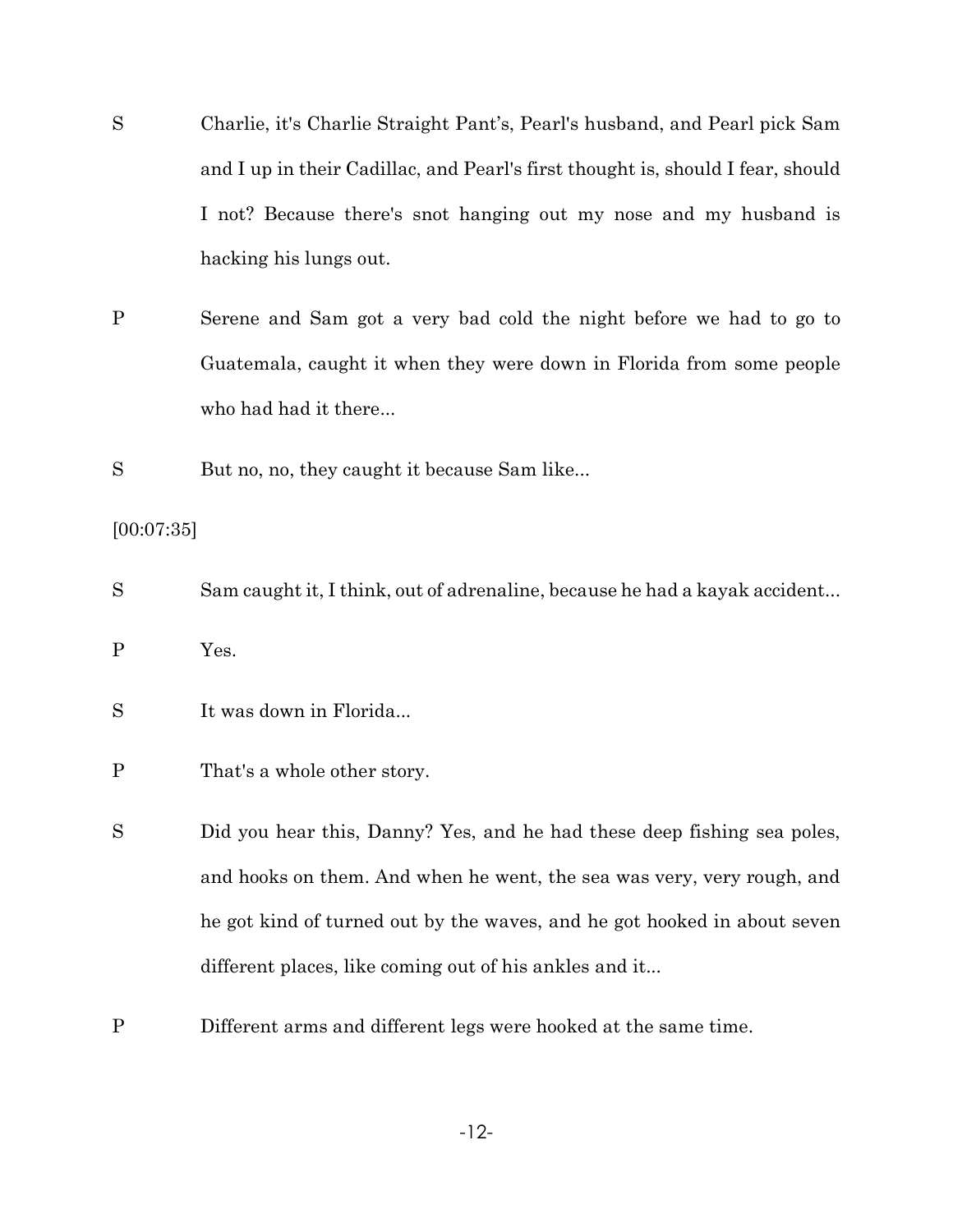- S And he had to rip these deep sea hooks out of his flesh. It was a whole lot of adrenaline. He had blood all over his kayak, and it was just a miracle that my children were with him, my elder children, to be able to help him to shore and like...
- D Deep sea hooks, what is this?
- P Large hooks.
- [00:08:10]
- S And then Howard, our brother-in-law, Vangie's husband, Howard, we call him the hill doctor, he was down in Florida and he was, like, right there helping him sew him up and all that kind of stuff. It was pretty freaky, but he was shaking and he got a terrible cold that night...
- P He got a fever.
- S And of course, he gave it to me.
- P Yes, so all right...
- S You can still hear it in my voice.
- P Sorry everybody, this is the way we tell stories. We do jump around a lot, but it's going to be good, okay? So yes, I thought to myself, Serene and Sam have a cold? Great and I have to sit so close to Serene this whole time. But we were like, okay, who cares, we're going.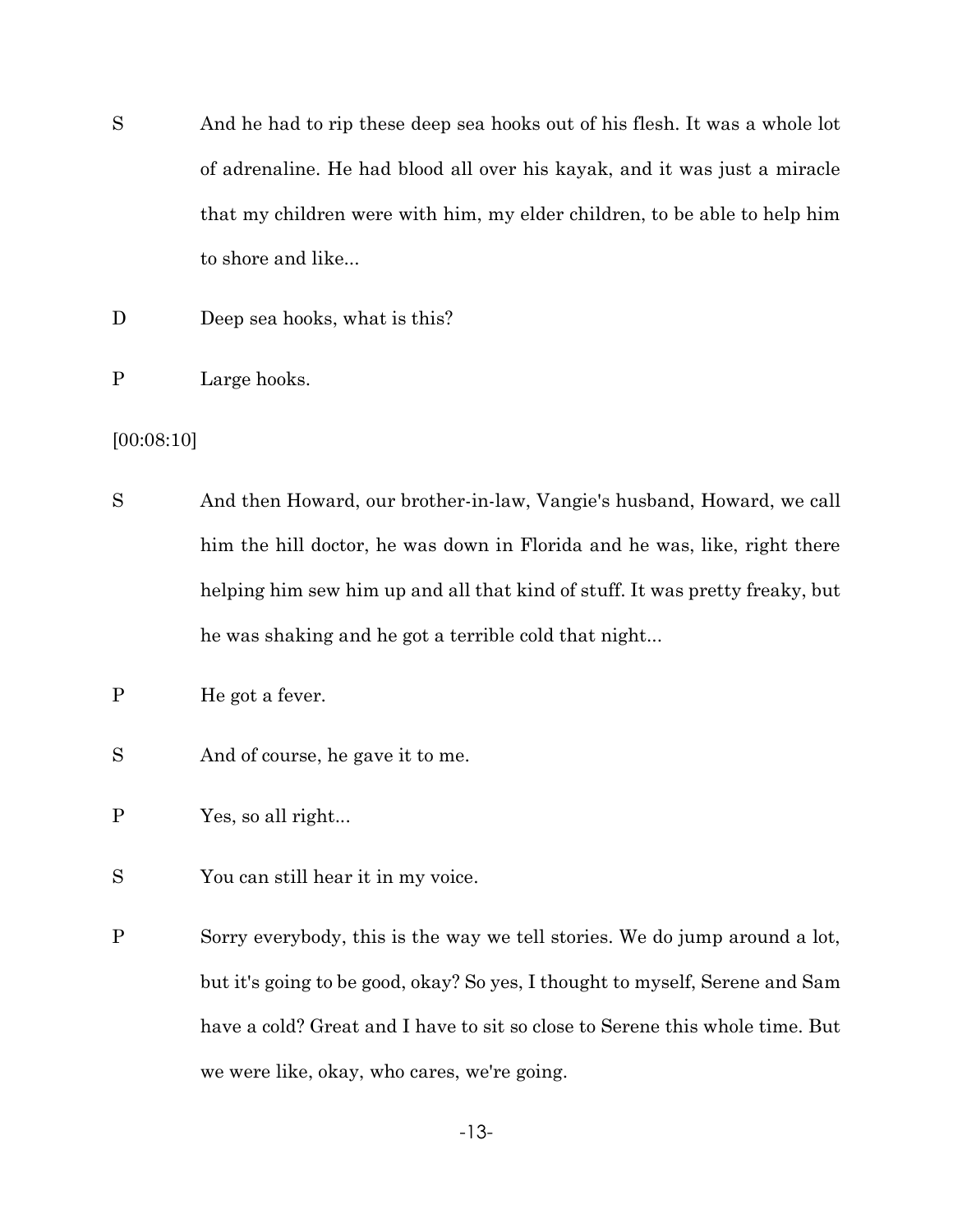- S It wasn't a normal cold, Danny. It was copious.
- P Yes, you can still hear it in Serene's voice. Oh, man. But I have to say Serene and Sam, their colds, and they were pretty bad, did not deter their enjoyment. They just determined to be troopers.
- S And that's the first PODdy truth that we want to reveal to you today.

#### [00:09:03

- S There's too much fun in life to just look at the pits. We had to look at the cherries, and there were so many wonderful cherry moments in Guatemala. Our cold couldn't dent it, mate.
- D This is a fruit analogy, right?
- P Yes.
- S It couldn't dent it. So what I'm trying to say is, you know, hey, you might be struggling with certain things in life, but there is ways to look at the fun,
- P Oh yes, so we got there and we were going to meet this missionary guy, Nathan Hardman, who we'd never met before. So we get a text when the plane touched down. He said: Do not come outside. You will see a big, tall, white man.
- S And a sea of five-foot tall Guatemalans

-14-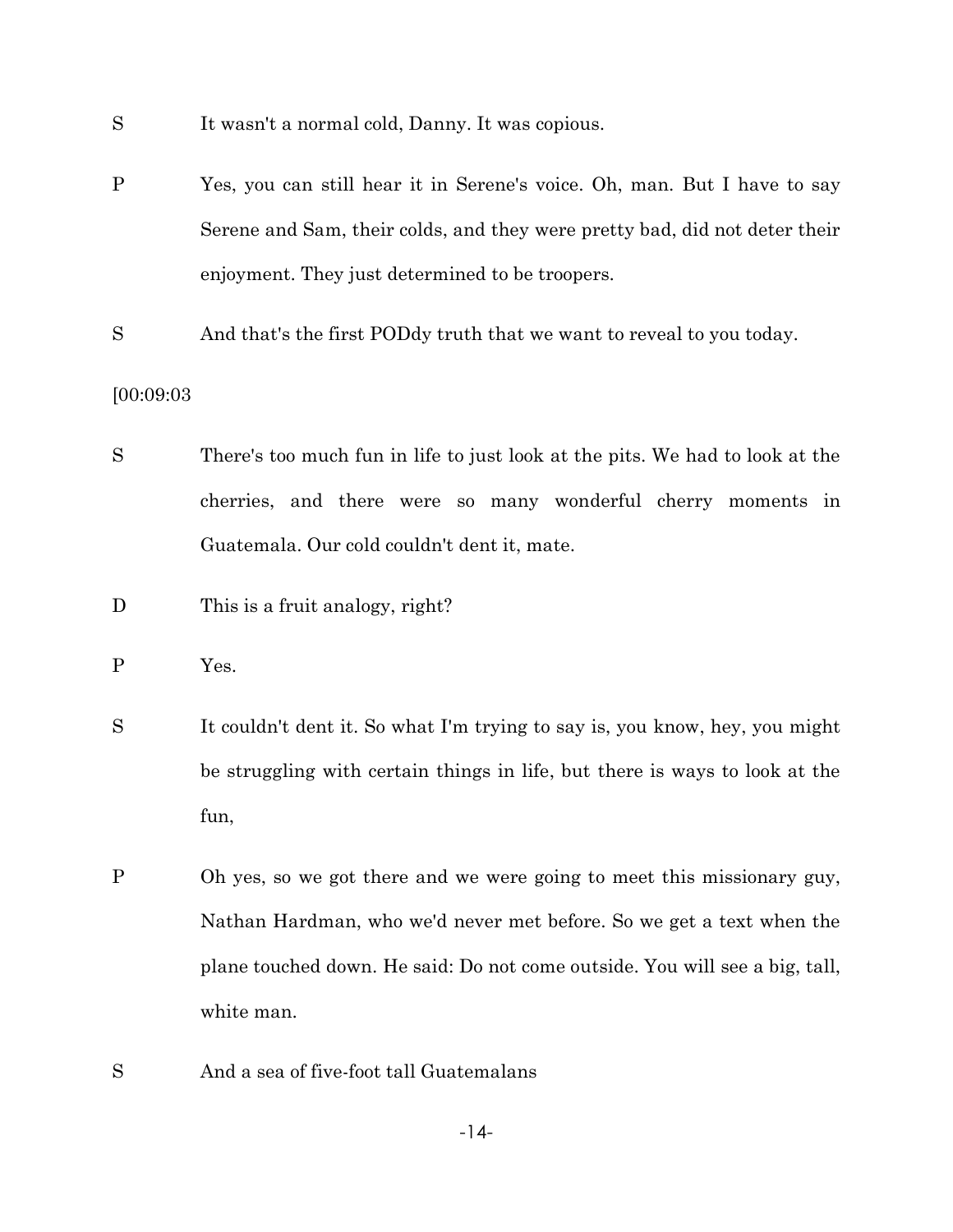- P Yes, he said, do not come outside. Well, this was Guatemala City and there's quite a bit of crime and we found out, in Guatemala City, lots of guns everywhere. So he said, once I give you the nod, I'll come up, I'll take you. So that was pretty freaky. Oh, man. But anyway, we ended up at this amazing hotel at the foot of a volcano, and this volcano roared all night.
- S Danny, have you ever seen any of those Disney movies? Now, don't write me letters about watching Disney movies because I don't even watch them anyway...

[00:10:13]

- D Nor will she read your letters.
- S But back in my past, back in my childhood...
- P Yes, I watch them.
- S There's these, like, movies of these families. There's always some kid with freckles all over his nose and red hair or whatever, and their families and they're staying in these places with, like, volcanoes blowing up and...
- P Can't think of any Disney movies like that, can you?
- S Carnival Cruise ships, I don't know, it's in my head. It's in my head. Lesley's whispering something. Oh well, I couldn't hear. But anyway, we were at one of these places where it was almost surreal. It was just like...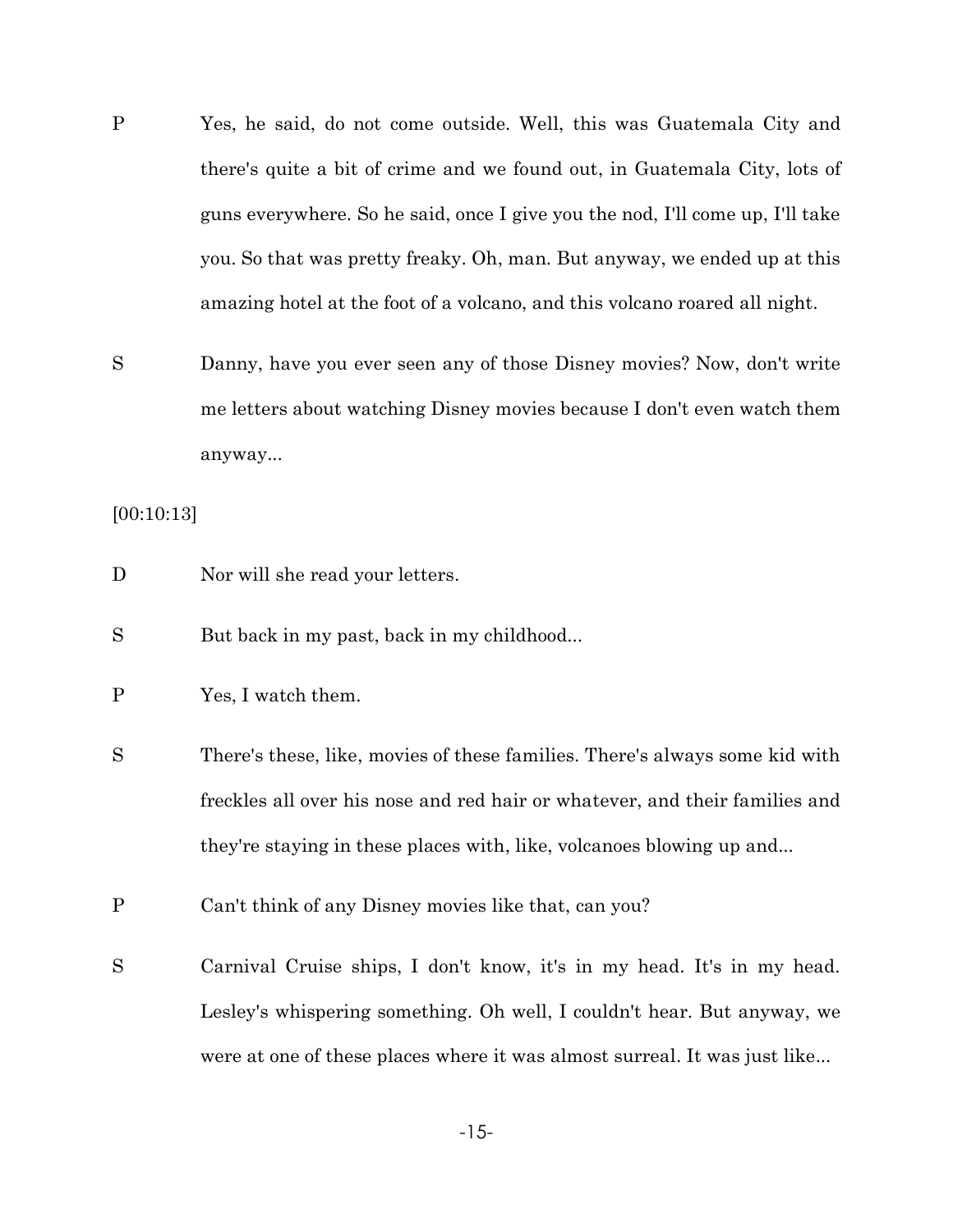- P It did not even feel like real life.
- P It was so beautiful, and all night this volcano would just, like, Rrrrrrrrr! It's like, it was from its bowels, and it would erupt and send plumes of smoke and it would get red at the top. It was just so amazing, but they say, because it kept erupting it wasn't dangerous.
- D Did you get video of any of this?
- P Yes, we got some.

### [00:11:01]

S We did. And it was so beautiful, and the rooms were so beyond fantastic. P Hilarious S But! P Couldn't get hot water. S I was trying to tell the people that the water wasn't hot enough. You know how some hotels, they'll put it to where it's safe, and Pearl and I like a heat buzz when we have a shower. D Yes, it's just vaguely hot. S We wanted that, almost burn ourselves, you know?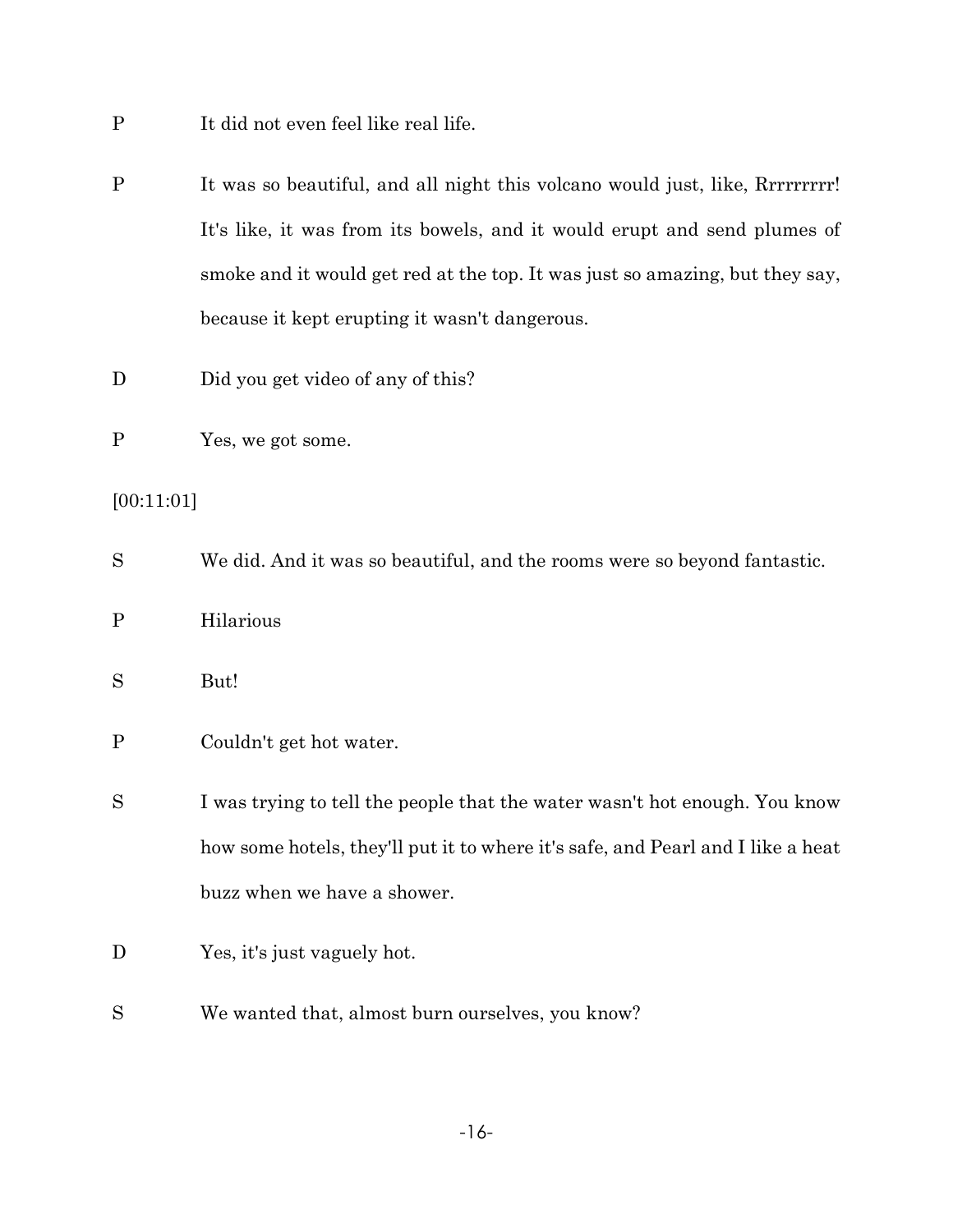| $\mathbf P$  | It was sort of lukewarm, like my husband likes showers that are lukewarm.     |
|--------------|-------------------------------------------------------------------------------|
|              | I found that on my honeymoon, and                                             |
| S            | That is so evil.                                                              |
| $\mathbf{P}$ | It was blah, man.                                                             |
| S            | It's like lukewarm where I'll spit you out of my mouth, right. It's like, be  |
|              | hot or cold, right. Not lukewarm.                                             |
| [00:11:30]   |                                                                               |
| D            | God himself is against your husband's showers.                                |
| $\mathbf P$  | I reckon.                                                                     |
| S            | And my husband's showers. They're awful. They're three seconds long and       |
|              | they're lukewarm. I like it to be so hot. And then when I get used to that, I |
|              | had to keep turning it up and turning it up. Well, I tried to tell the        |
|              | Guatemalan staff there, it's not quite hot enough and they must have          |
|              | thought it's too hot. They turned it all off. We had freezing water the whole |
|              | time.                                                                         |
| $\mathbf{P}$ | Yes.                                                                          |
| S            | We couldn't get right.                                                        |

-17-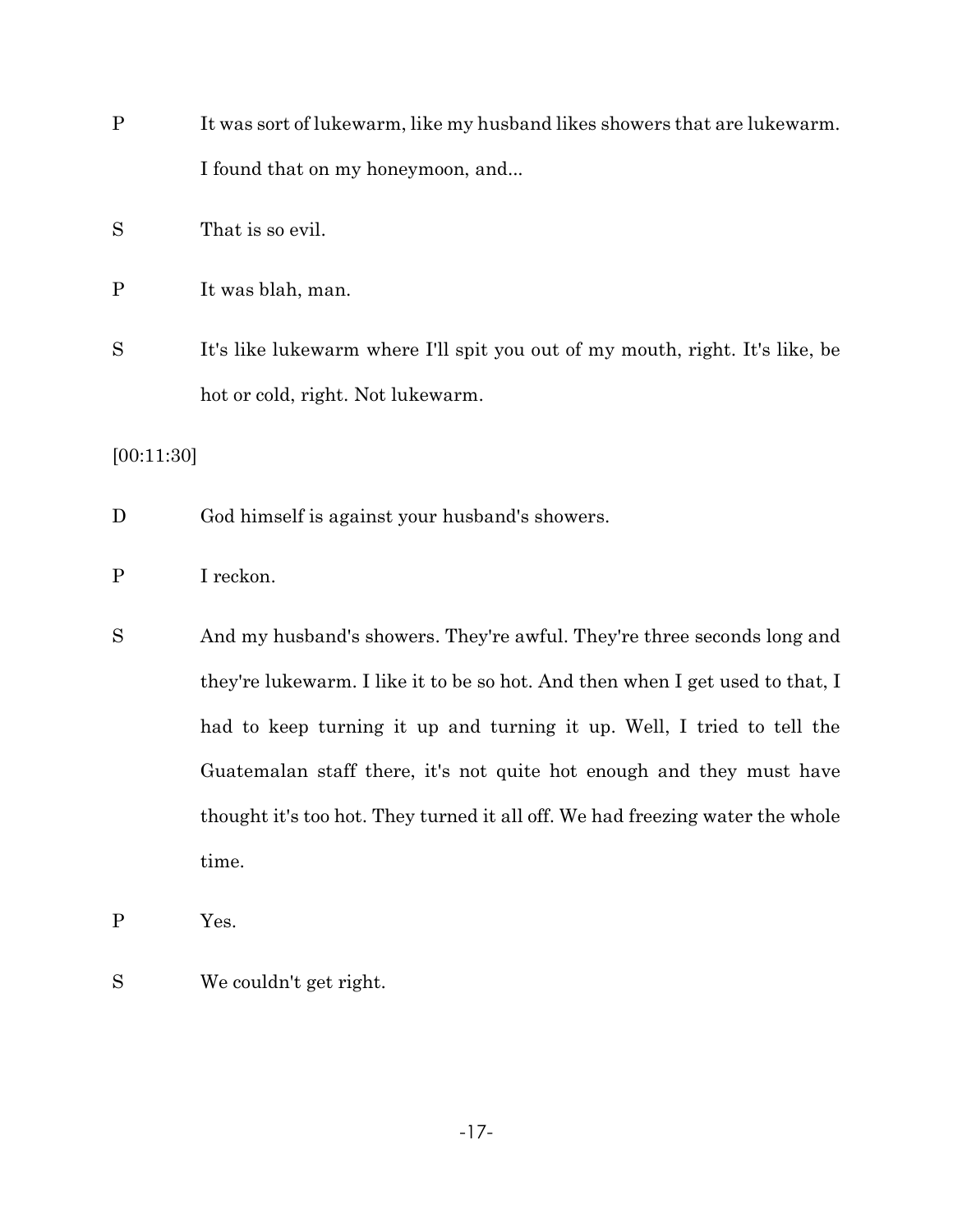P Yes, I had no water in mine, but it was a beautiful indoor, outdoor sort of place. But so the first day, we had to we had to see so many of these farms to try and figure out, you know, what source we were going to get for our coffee and our chocolate. It would have taken us three weeks to do it by van or car, so we had a helicopter, Serene's and my first time in a helicopter. It can be, I guess, pretty normal in a lot of countries that are flat, but the area we stayed and was so mountainous and these mountains are like, 9,000 feet high. You have to have clarity, because if there's any cloud, you can't see, and so you might be just going along smack into a mountain. And you can't go too high. because then there'll be more cloud above you.

[00:12:41]

- S And guess what we decided to do? We decided to book our trip in the beginning of the rainy season.
- P Yes, so we go into this helicopter, which, Sam, Serene's husband, used to work on helicopters in the Army. He gets in there and he was like, this is not right.
- S Well, he used to work on the Chinooks, you know, those big buses in the sky.
- D Oh, I remember those days.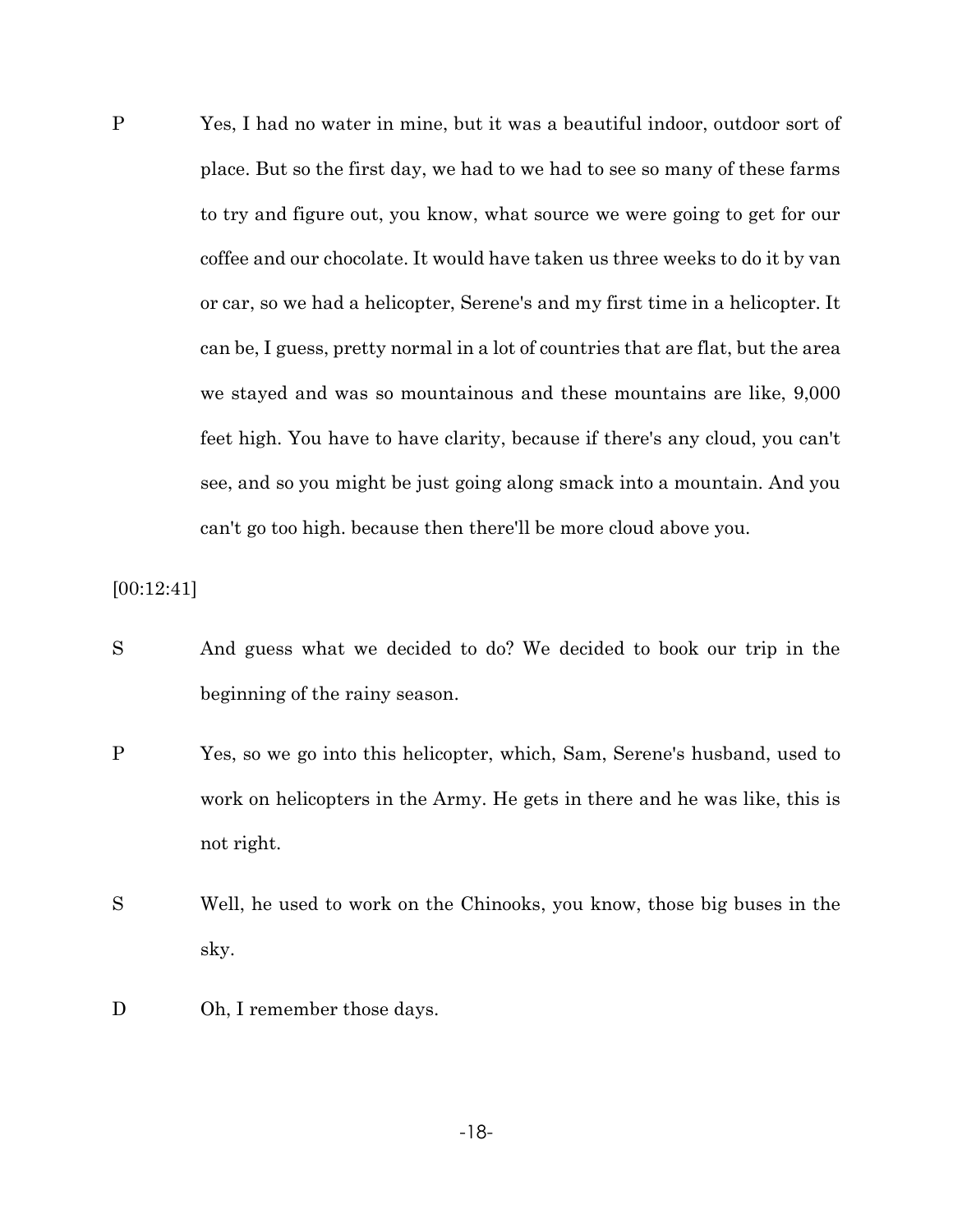| $\mathbf{P}$ | It was a little tin can, okay it was tiny and it was sort of light, and it's got |
|--------------|----------------------------------------------------------------------------------|
|              | stripes and it was sort of sporty, like, I don't know.                           |
| S            | And we had, like, a Guatemalan MacGyver.                                         |
| $\mathbf P$  | He couldn't speak English.                                                       |
| S            | He kind of looked '80s, you know, in the '80s. He kind of had the sneakers       |
|              | and the ripped MacGyver shirt.                                                   |
| $\mathbf P$  | He had an open shirt with some hair and some chains.                             |
| S            | He had some chains.                                                              |
| D            | Excuse me.                                                                       |
| [00:13:21]   |                                                                                  |
| $\mathbf P$  | Yes, just like Danny today.                                                      |
| D            | Yes, just minus the chains.                                                      |
|              | You could tell he lived for the thrills of life.                                 |
| D            | So good                                                                          |
| S            | But can I tell you, we were in the MacGyver movie, people. Now, I want           |
|              | you to know that there is an instinct that happens when you enter or exit        |
|              | a helicopter, where you are in a movie. You know how in a movie, you see         |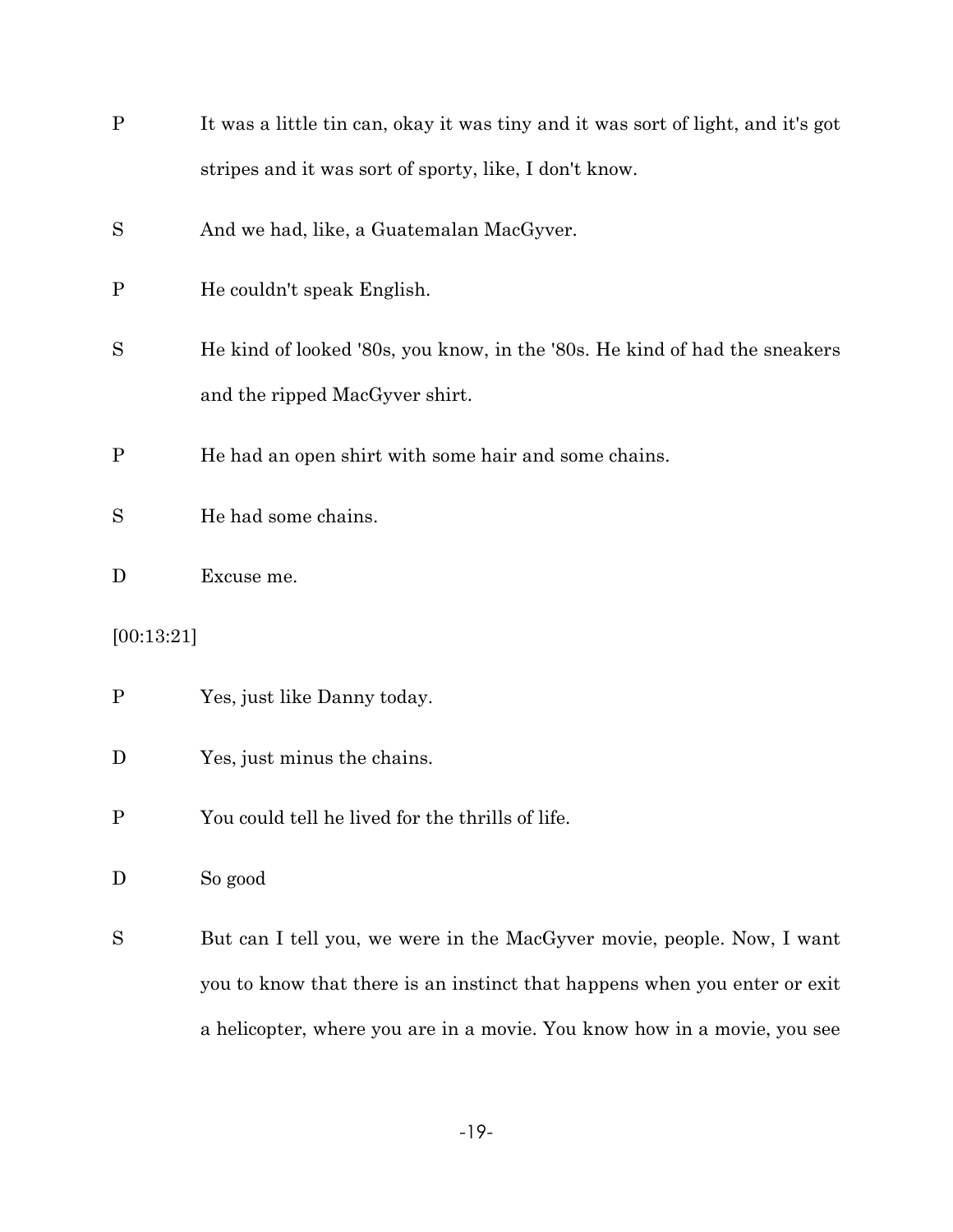them, even though their heads are like four feet from the blades, you have to do the duck run.

- P You duck when you come out of there.
- S You have to do the duck, where you're kind of holding your head and you do the run.
- D Yes, don't you casually exit that helicopter.
- S No, or enter, and we do it. I felt like James Bond's wife.
- P We felt like James Bond the whole time, because this was not normal living. We got into the helicopter, ascended. It was just majestic, I mean, the scenery, but Serene and I looked at each other, like, okay. It started off fine, and we look at each other, like, we can do this. We are girls of faith, you know.

### [00:14:10]

P I used to be scared of planes, but planes felt like nothing compared to this. We look at each other, it's like, no, let's just hold ourselves together. So then we go up higher and then we start to get into the mountains, where you have to go up higher and higher in the helicopter. Well, things started to shake.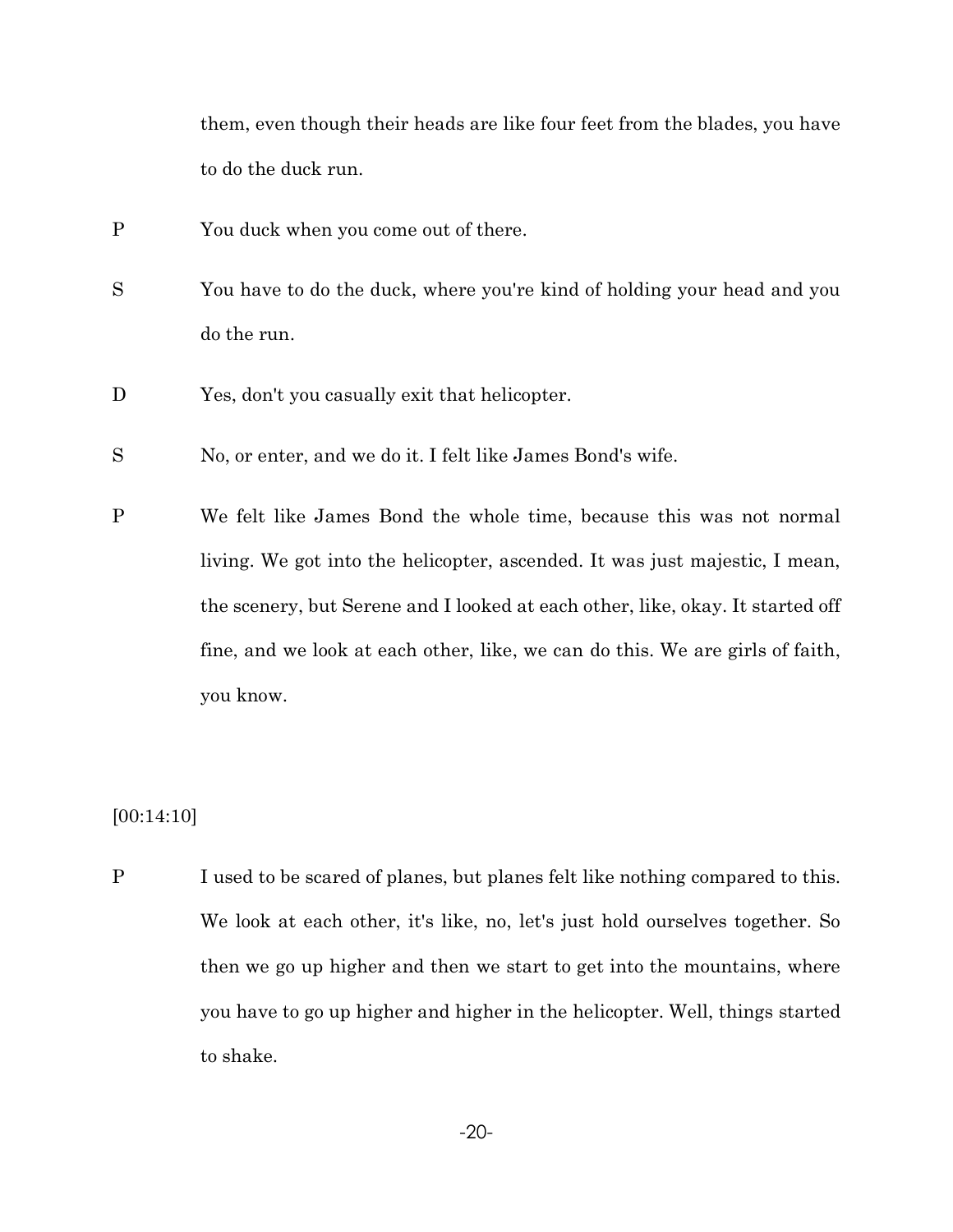- S Yes, and the wind kind of caught the 'copter blades in a way that it was just like, ching-ching-ching-ching, sounding wrong, people.
- P Oh, then it started to do some bad noises, Danny. And you know if a noise is constant then it's okay, but this noise wasn't constant. It would go, Brrrrrrr, and then stop.
- S And our Guatemalan MacGyver pilot, he kept on doing this like, he had gloves on, maybe so that the sweat didn't go near the steering, and he kept on doing this glove handshake, like he would shake it. He'd go shake it, like an anti-stress motion.
- P Yes, and his head was all about the helicopter looking for paths to go through that we could get around all these clouds, beginning of rainy season, and it was cloudy and the mountains were high. And so we'd go through, and then you'd see a little patch and it'd go this way, turn that way, and then we connive around that way, just trying to find the ways to get over these mountains. And sometimes I was like, I know that there's a mountain there. I saw it there. There's cloud in front of us. Why won't he go higher? Why won't he go higher?

[00:15:22]

P And then he'd go around there and then the mountain would be right in front of us and we'd go up, you know. And oh, my goodness, it was freaky.

-21-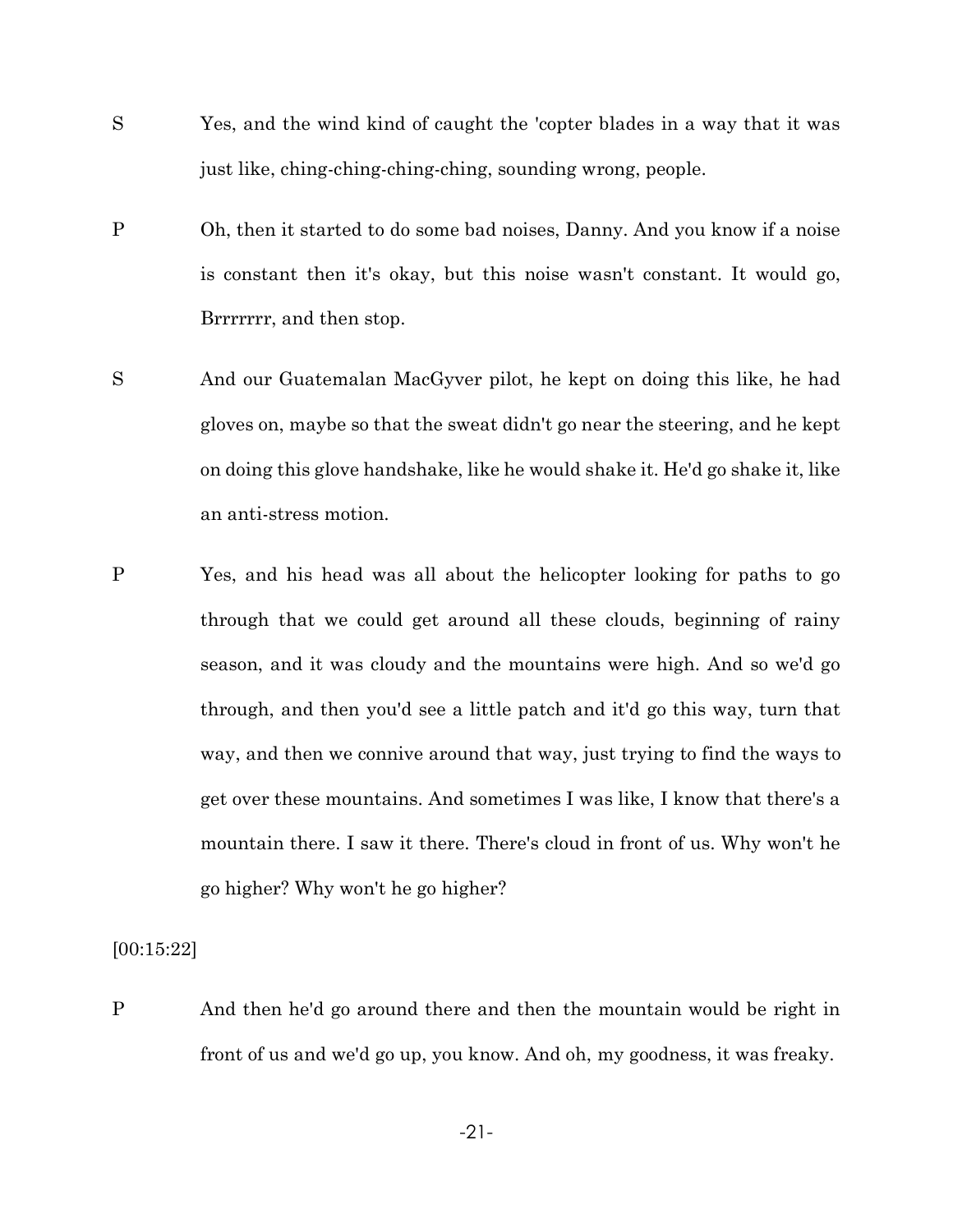- S And me, the rebel, I wasn't wearing my four-point harness seatbelt half the time because I'm trying to feed Solace, right? You got to be a mother first before you're, like, helicopter professional.
- P Oh, it's impossible to feed with this up there.
- S And then there was times we're like, okay, okay quickly, hold the baby. I'm putting on my harness now.
- P Serene did amazing, because Solace was just there, we had to hold her, this thing was shaking. Then it started to rain, right, and it was pelting the helicopter, and we thought, this can't be good.
- S Hail rain, it was like…
- P The clouds just started to come in, and we were just dropping over ravines. It went down into gorges with rivers from high mountains and every time we'd just go over a mountain, when you get into a ravine, the wind would just come and shake and toss the helicopter around, man.
- D Man, it says right in the Bible: Lo, I am with you always.
- P I know.

[00:16:17]

D Don't go up there.

-22-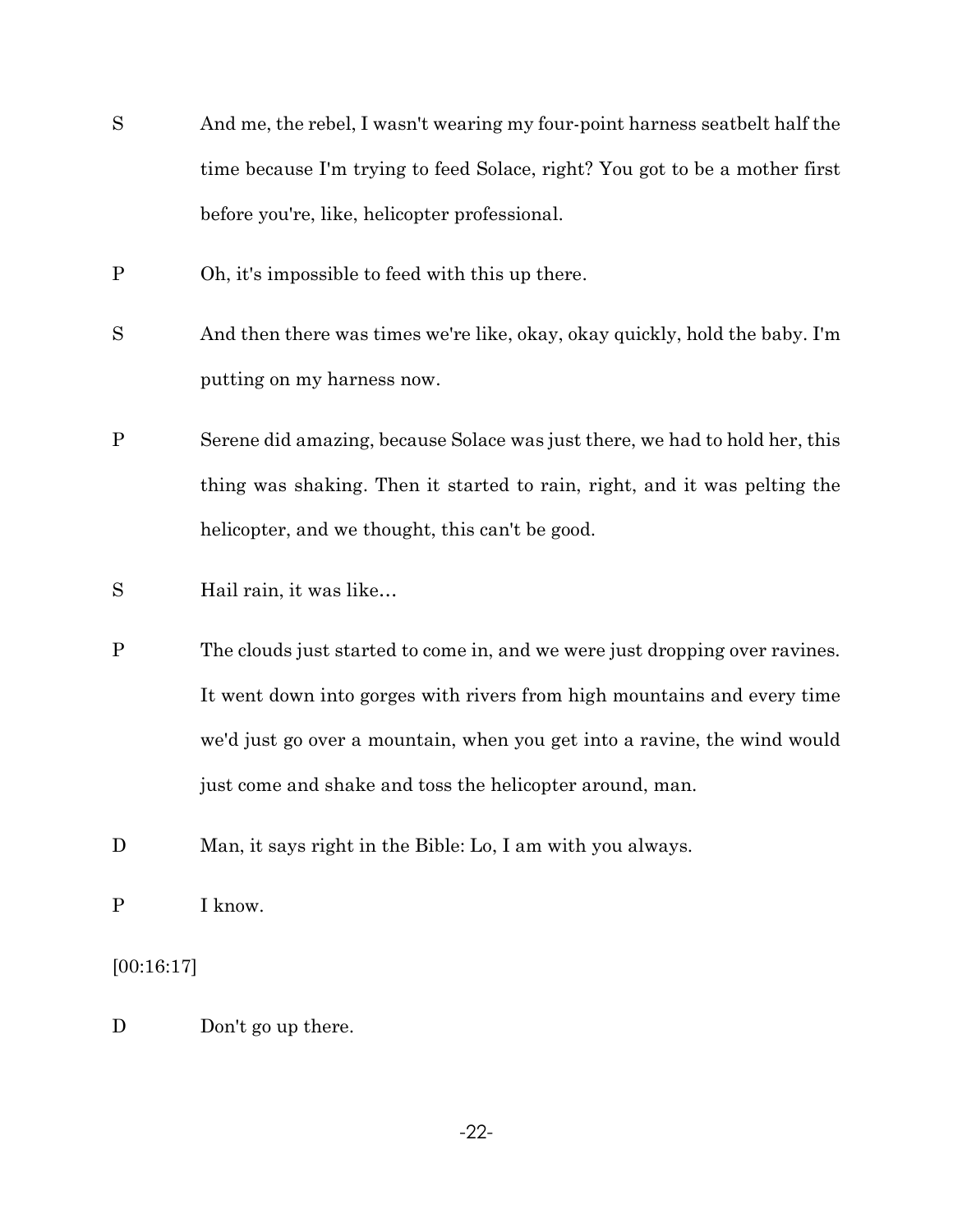| S            | When we finally dropped out of the sky, to this place in Huehuetenango       |
|--------------|------------------------------------------------------------------------------|
|              | It's a mountain in Huehuetenango                                             |
| $\mathbf{P}$ | No helicopter had been there before, and even our guy, who was a thrill-     |
|              | seeker said: Only monkeys come here.                                         |
| S            | Yes, our MacGyver Guatemalan said, only monkeys come                         |
| D            | What's it called? Huehuetenango?                                             |
| S            | We were clapped out of the sky by this village, okay?                        |
| $\mathbf{P}$ | Oh, my goodness, my heart is still in this village.                          |
| S            | Oh, my goodness, they'd never seen a helicopter before and then we land      |
|              | on their mountain. It was a moment, we were like, this is our place, and we  |
|              | hadn't even tasted the coffee yet, but it was just so remote and so pristine |
|              | and so beautiful. They had tamed the mountainside. It was almost vertical,   |
|              | and all their coffee was growing right down this steep mountain.             |

D Did you get pictures?

 $[00:17:58]$ 

P Yes, and we're going to put together video, but we're telling it here first, okay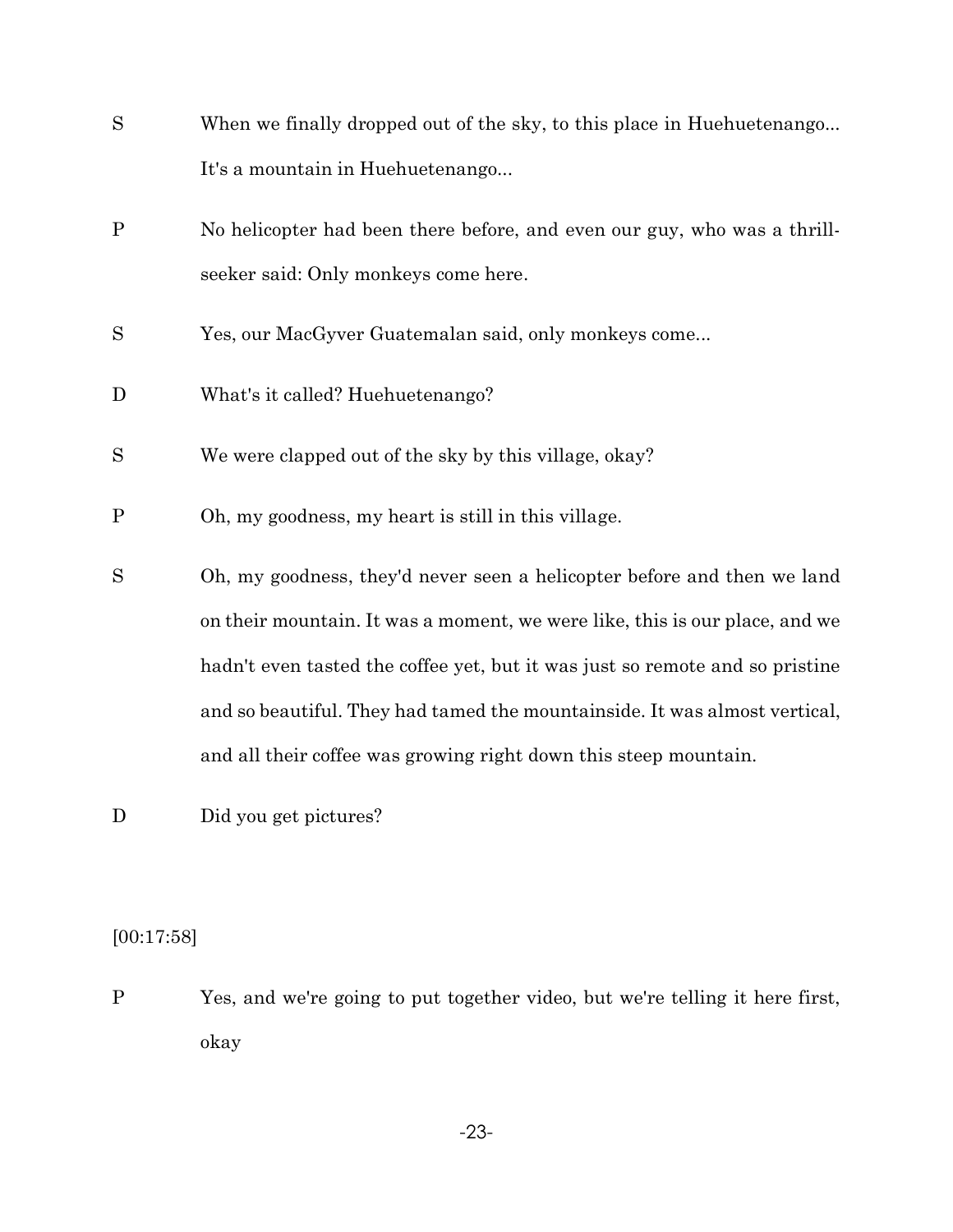- D Okay
- P These were families... First of all, it brings tears to my eyes, when we got there, they were just hugging us. No one had ever been there before, no white person, just to taste their coffee.
- S I was nursing with my nursing shawl, right, all protected and all safe and southern modest, and all these ladies were just there with their, like...
- P Out with their boobs and nursing the baby
- S Out with their boobs, nursing their baby, it was so the real thing.

P It was going back into a time past, but these families were beautiful, and differently, because there's actually a lot of obesity in Guatemala. I wouldn't call it obesity like here, but you can tell everyone's living on corn, rice, and beans and probably because there's a lot of poverty there, too. It's what they can afford, you know? But in this village, they couldn't have access to stores or anything. They grew everything that they ate. They were so remote, they were cut off from the rest of the world. They lived on this coffee. In fact, I asked one of the men through interpreter: When do your children start drinking coffee? He said, about one.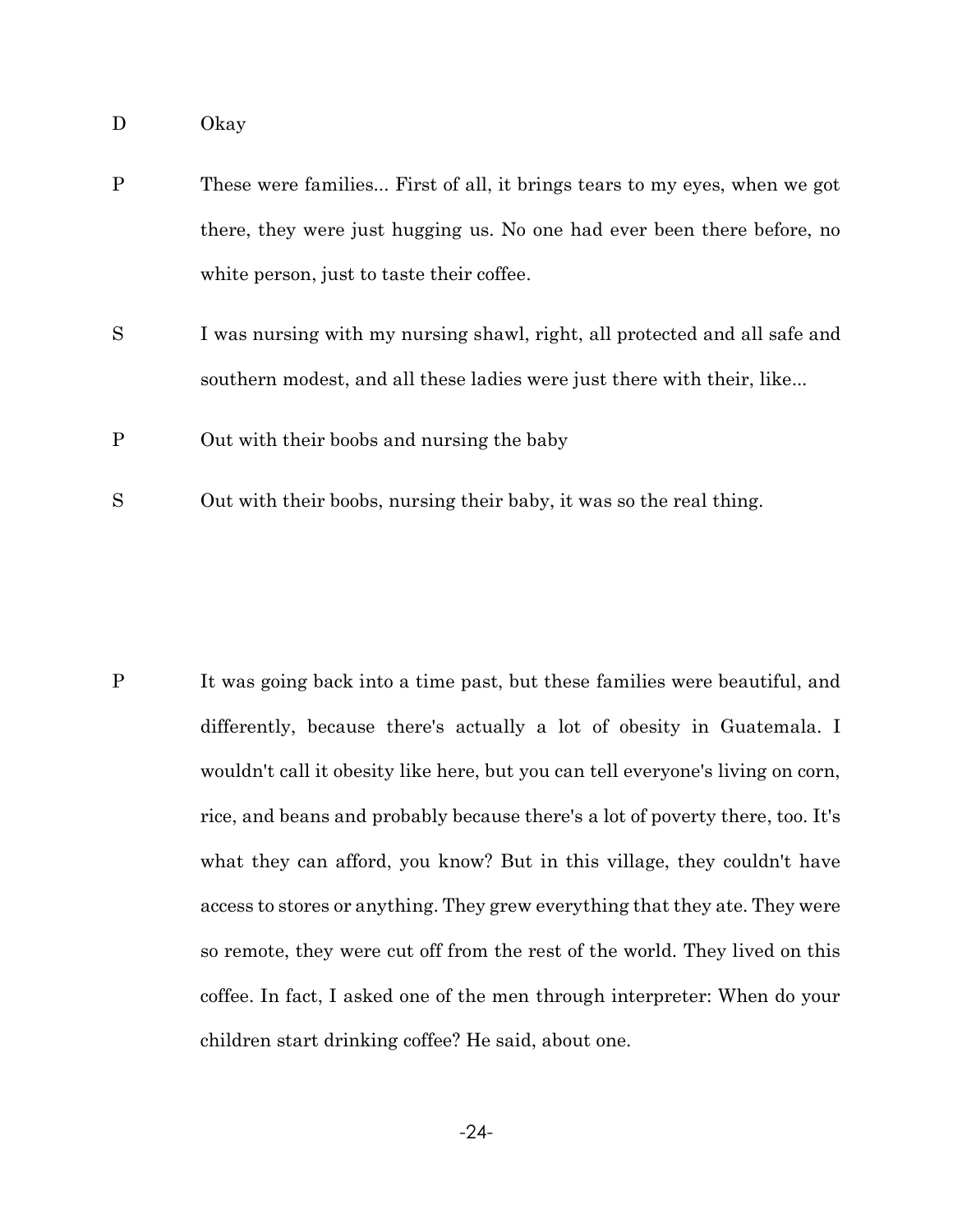S That was so funny.

 $[00:17:58]$ 

| D            | Yes., in the bottle                                                                                                                                                                    |
|--------------|----------------------------------------------------------------------------------------------------------------------------------------------------------------------------------------|
| $\mathbf P$  | Yes, but these people were healthy and trim, and really                                                                                                                                |
| D            | You were talking about coffee. I'm deeply craving coffee right now. Do we<br>have coffee here?                                                                                         |
| $\mathbf P$  | Oh, my goodness, so these people, they just                                                                                                                                            |
| D            | I'll make it.                                                                                                                                                                          |
| $\mathbf P$  | They were clapping us. No one had been there before, okay. They had been<br>growing coffee here for generations, for hundreds of years                                                 |
| S            | Can I just say one thing and just jump in? The Grandpapa of the whole<br>place Because this was, like, an original group, and then they kept on<br>reproducing through the generations |
| $\mathbf D$  | Oh, they had elders and Yes.                                                                                                                                                           |
| S            | Yes, the original guy, the Grand-Pop, he was like: When we first started<br>here, we would put the coffee in sacks on our back and walk it to the<br>highways.                         |
| $\mathbf{P}$ | Yes, and that was like, miles and miles and days.                                                                                                                                      |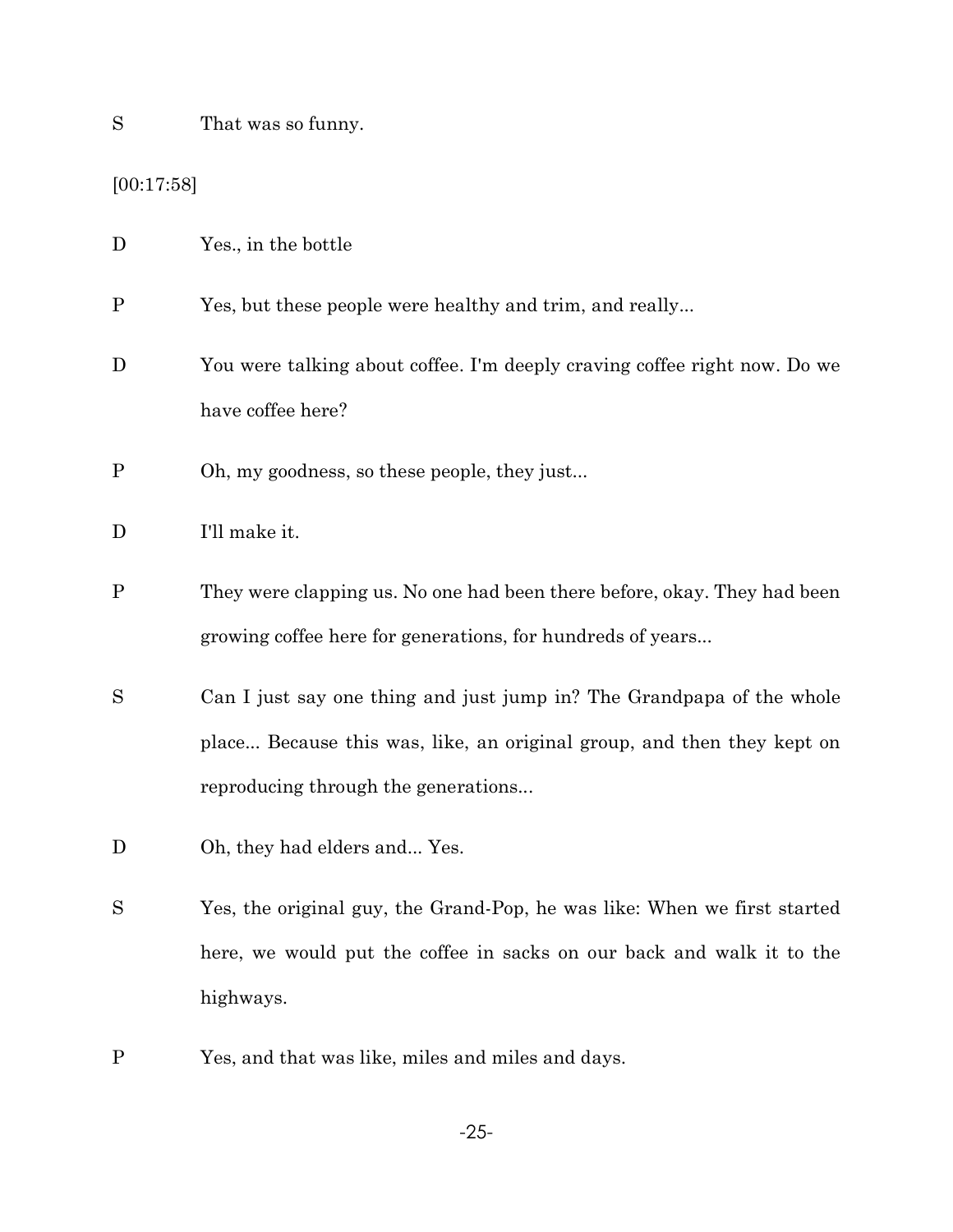# [00:18:37]

| S            | That was days and days.                                                   |
|--------------|---------------------------------------------------------------------------|
| $\mathbf P$  | They walked for days                                                      |
| D            | To sell it                                                                |
| $\mathbf P$  | All of them, the men, and then they'd come back.                          |
| S            | He was he was almost crying when he was saying it because                 |
| $\mathbf P$  | Yes, now they have some trucks that they have, there's about two trucks   |
|              | for the whole                                                             |
| S            | Well, that's an interesting thing. That wasn't actually the truth         |
| $\mathbf P$  | We heard that it wasn't the truth.                                        |
| S            | They have scooters to go around these roads, and apparently, they'd       |
|              | brought in a couple of trucks to take us around their mountain steep top  |
|              | thing, but guess what? I think the roads weren't used to those tracks and |
|              | they weren't used to putting trucks on those roads, and our husbands were |
|              | in the back of these trucks                                               |
| $\mathbf{P}$ | Standing up                                                               |
| S            | Standing up, but almost getting kicked off the mountainside               |

-26-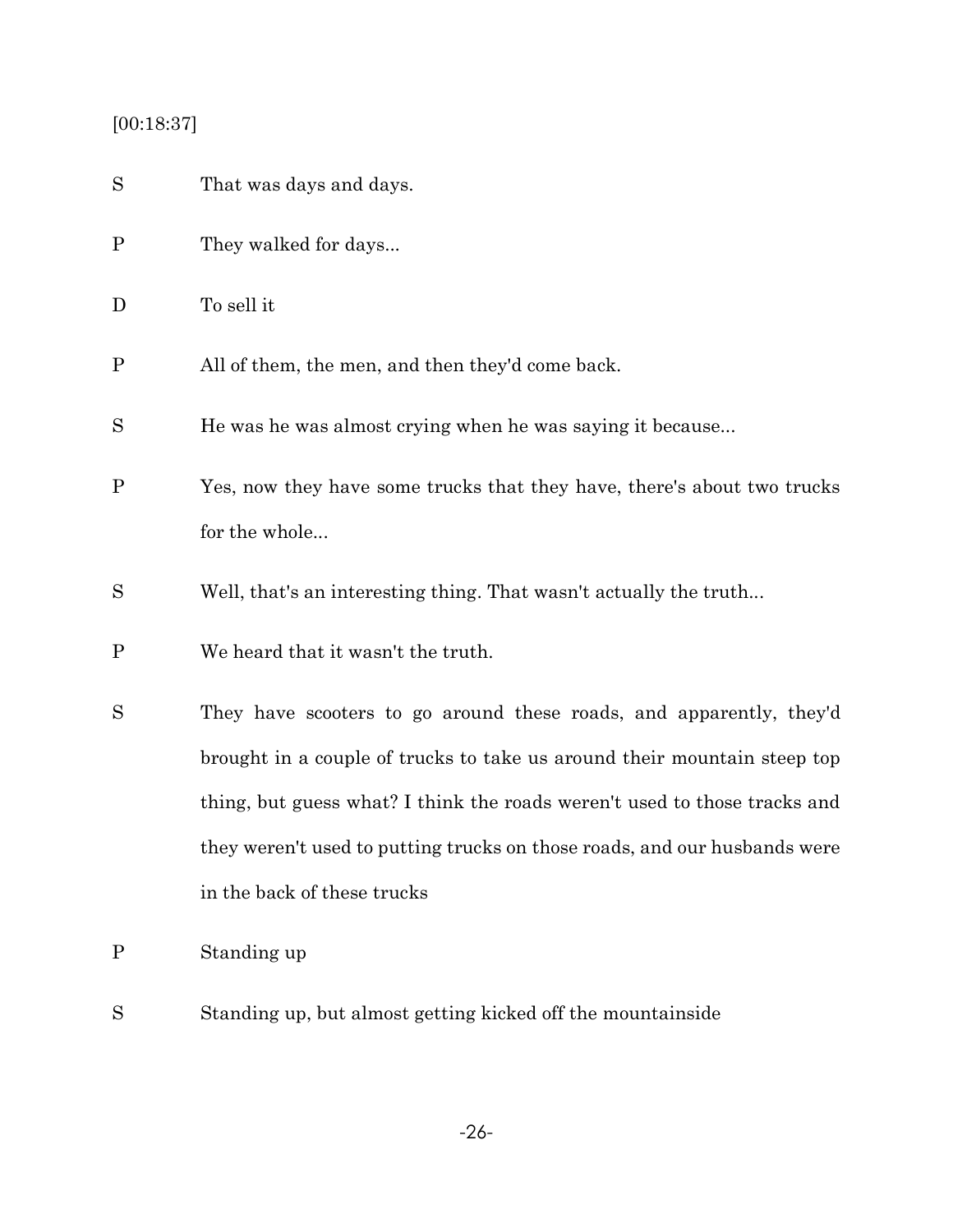### [00:19:11]

- P Talk about off-roading. I will never need to go off-roading in my life. We've done it, and the men are just bouncing in the back and they've got, like, hundreds of feet drops.
- S Sam was like, banging in the back of the truck like, open your window, so he could get a good grip and hold on to the truck...
- D So he was nervous back there.
- P Oh, yes, oh, my goodness, they were almost falling out of the trucks, but these little Guatemalans, you know, they know how to do stuff.
- D Oh, they do. They can take a full bus. I was in El Salvador on a massive full yellow bus, and they had the wheel...

- D Like part of the wheel, maybe an inch, was off the cliff as they...
- S Well, that was happening here, like full-time, and I said to Pearl, hey, maybe this isn't their trucks, like, for their usual farm trip, and maybe it's like, once every 17 years they do this, and the roads may have changed every 17 years.
- D Yes no, totally.

P They load themselves in.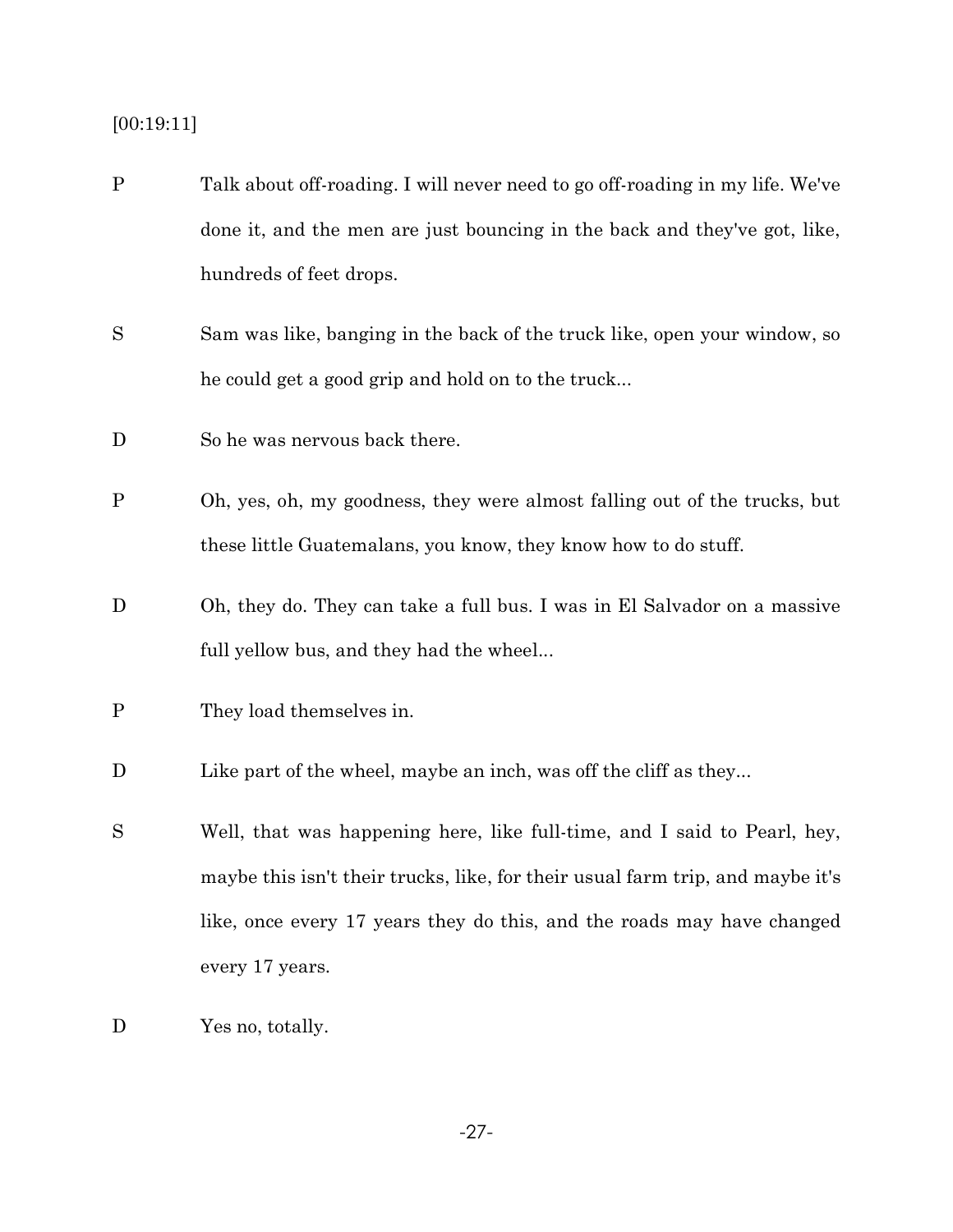### [00:19:57]

- S Come to find out...
- P Yes, it was true.
- D That was about right?
- P We did find out, the trucks come in about once a year to help gather some stuff. But..
- D A lot can change in a year
- P So anyway, we went in to see the way the coffee is growing on this mountaintop, how it is done with nature. So you know, a lot of coffee growers and stuff, they kill the bees because...
- S Well, they hack down all the normal flora and fauna, hack it down.
- P And so these are grown with natural shade, you have to have shade for your coffee so it'll taste beautiful.
- S So what they do is, normally, they hack them down and then they grow these trees that grow really, really quick, provide shape, but they're not actually the natural part of... that would naturally be there in that ecosystem.
- P Yes, and they're killing the bees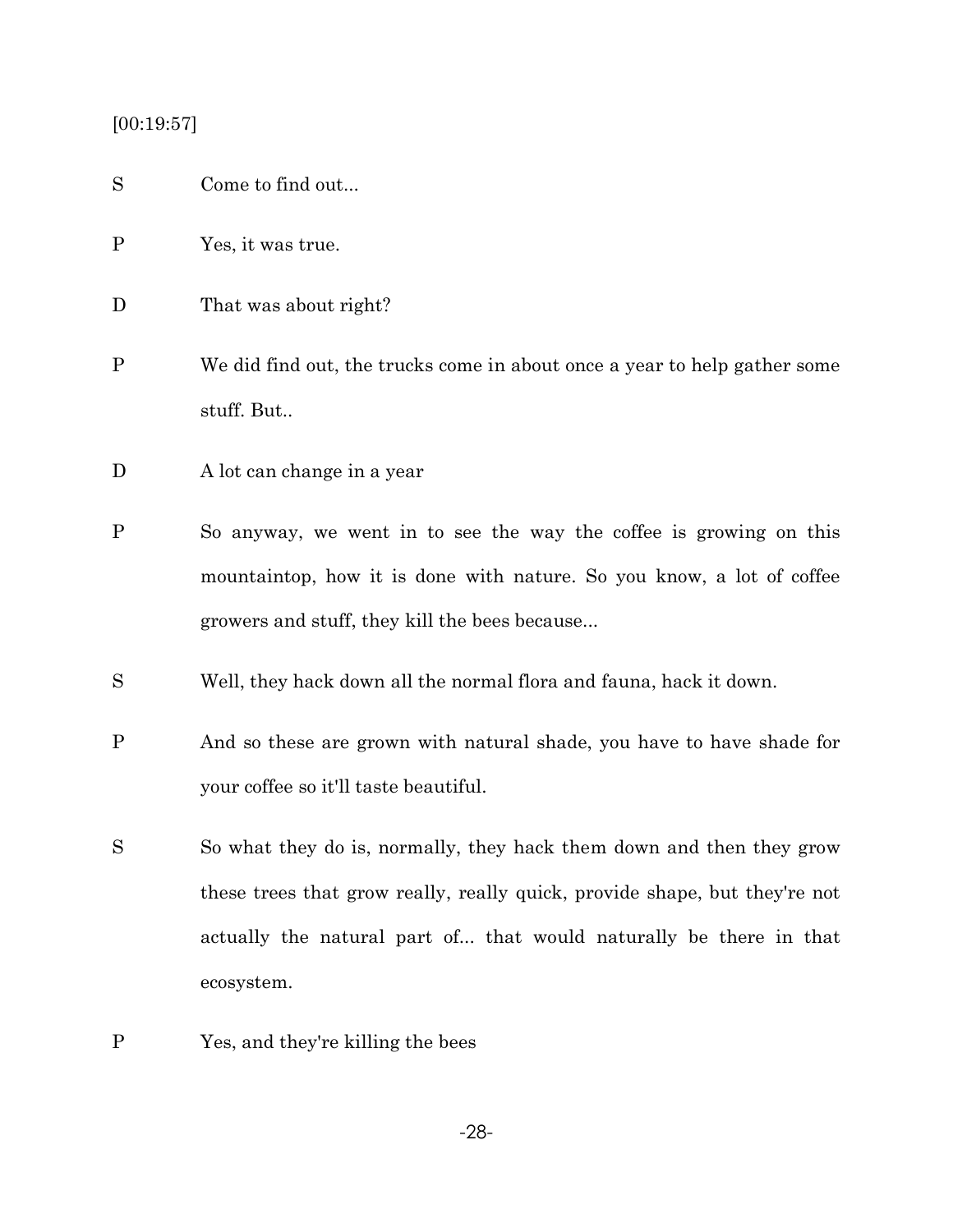D So it's their modern version.

[00:20:42]

P Yes, and then they're spraying pesticide. There is not one pesticide used. There is not one fertilizer. It is all-natural and it's volcanic soil, which makes the best coffee in the world...

- D Oh, wow
- P And it is grown on slopes, so we all got there and they're like showing... They all have little plots, these families, okay. So this one man, he was sort of running up this steep ravine. He was showing us how he does his thing, and so Sam and Charlie got there and so Sam's like, well let let me get right in here. I want to touch these coffee beans, you know. So Sam falls down the ravine
- S Yes, and then almost takes me and Solly with him.
- P Yes, so Serene quickly gets out of there because it was quite dangerous, but it was just incredible. So then they take us to this little hut where the newest generation of them, because they've been doing it for hundreds of year...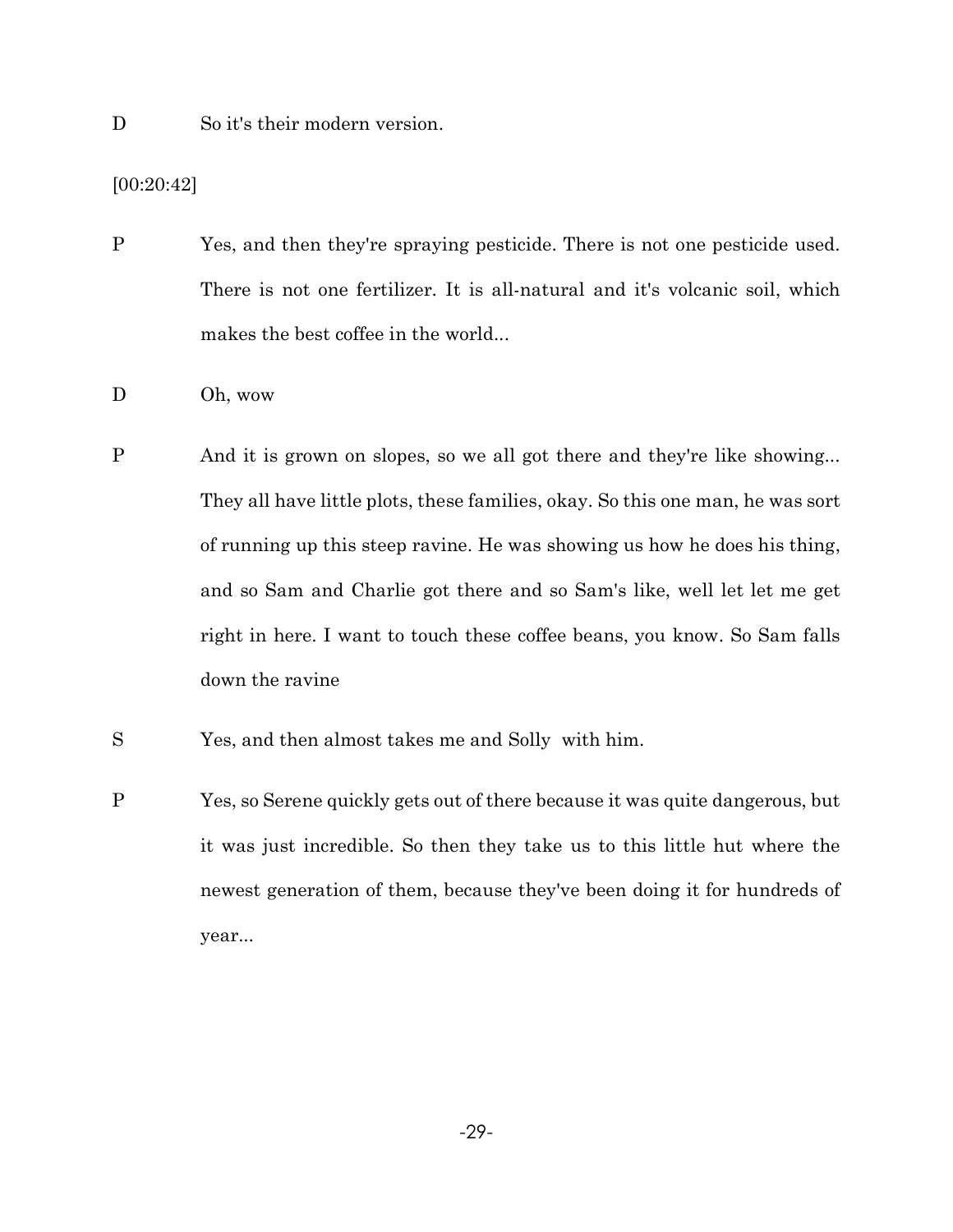S Oh, hold on, before they take us to the hut, we get to taste these beautiful, bright red cherries, the coffee cherries, the red berries. They're beautiful. They taste incredible. We got to like suck all the yumminess out of them.

P Yes, and it's the seed inside that is actually the coffee bean.

[00:21:42]

- S Yes, two coffee beans in each cherry
- P But we go to this little hut where they've made their coffee, and we don't know what it's going to taste like at this point, you know. We were in love with the people and the family, but in the end, it comes down to taste. They actually, I want to say that their youngsters, maybe they're 20-year-olds now, have gone to the cities to learn about...
- S To become baristas
- P Baristas, and so went and got the organic status. They've, like, taken this ancient crafting of this coffee to the modern world. And so their young people were there waiting for us in all their cute aprons, making us coffee. There was electricity in the hut or anything. They were doing French press. They boiled the water, and then we had a proper coffee taste tester. I know we've got this on video. It's so hilarious, and they showed us how to taste the coffee, and you get it on a spoon. And Serene, you make the noise. You you inhale it with air...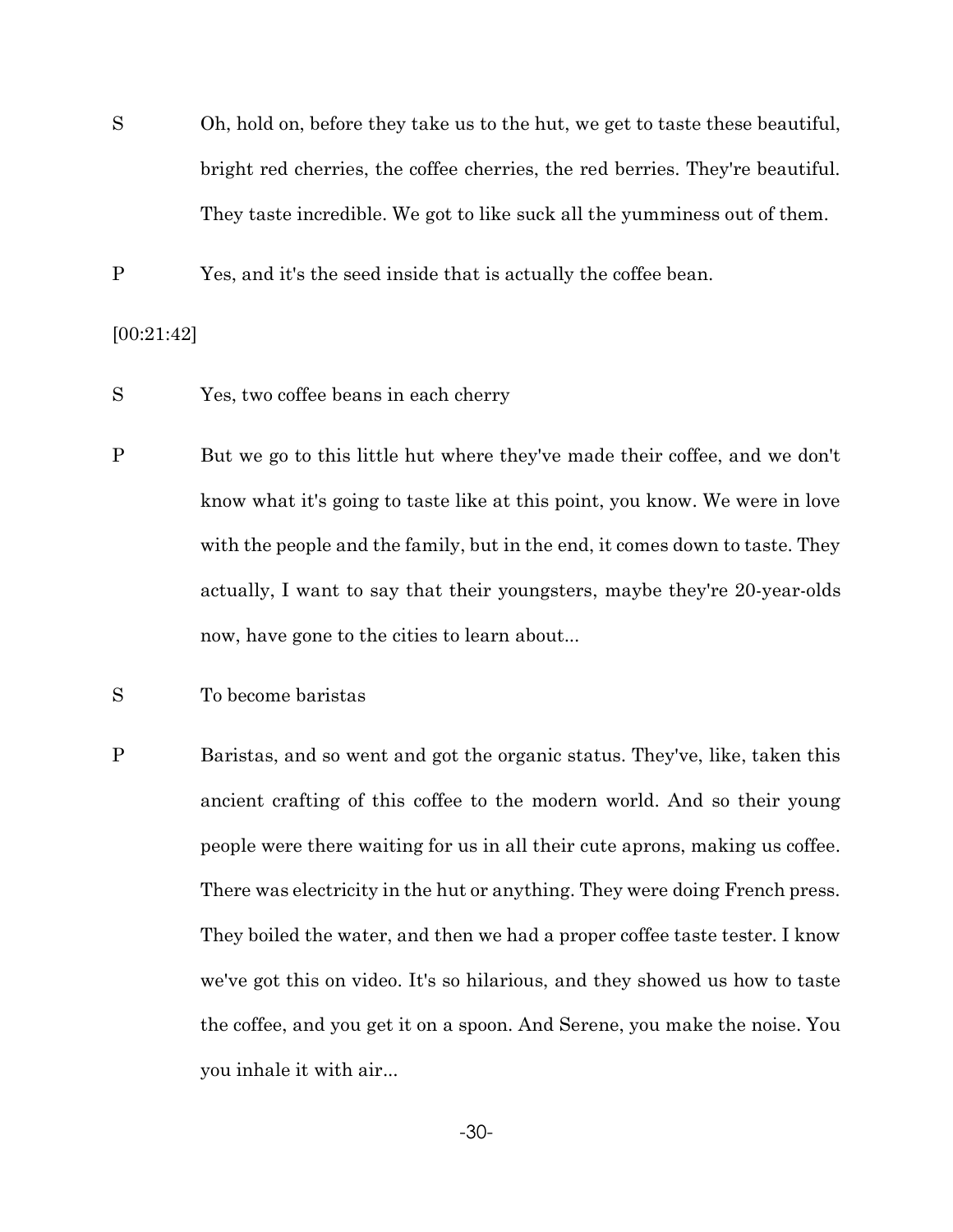| S            | Yes., it's like like a deep soup spoon and you go                                                                                                           |  |
|--------------|-------------------------------------------------------------------------------------------------------------------------------------------------------------|--|
| $\mathbf P$  | And then they spit it out. It's like wine tasting.                                                                                                          |  |
| D            | Oh, yes                                                                                                                                                     |  |
| S            | The sides suck it up like a quick vacuum.                                                                                                                   |  |
| [00:22:45]   |                                                                                                                                                             |  |
| $\mathbf P$  | It was so sweet, and then we tried. I was terrible at it. Then they they gave<br>us this coffee.                                                            |  |
| S            | The coffee wasn't sweet, the people were sweet.                                                                                                             |  |
| $\mathbf P$  | The people were sweet, and they ground it right there for us and gave it to<br>us. Serene and I looked at each other and we were just like, oh my goodness. |  |
| S            | I had sunglasses on and tears were coming out of my eyes                                                                                                    |  |
| $\mathbf P$  | We cried.                                                                                                                                                   |  |
| S            | Behind there, because of the connection, it was like a connection                                                                                           |  |
| $\mathbf{P}$ | I'm crying now.                                                                                                                                             |  |
| S            | Spiritually and emotionally in every way, and they were hugging us, and<br>then they all bowed                                                              |  |
| $\mathbf P$  | And it was the best coffee in the world.                                                                                                                    |  |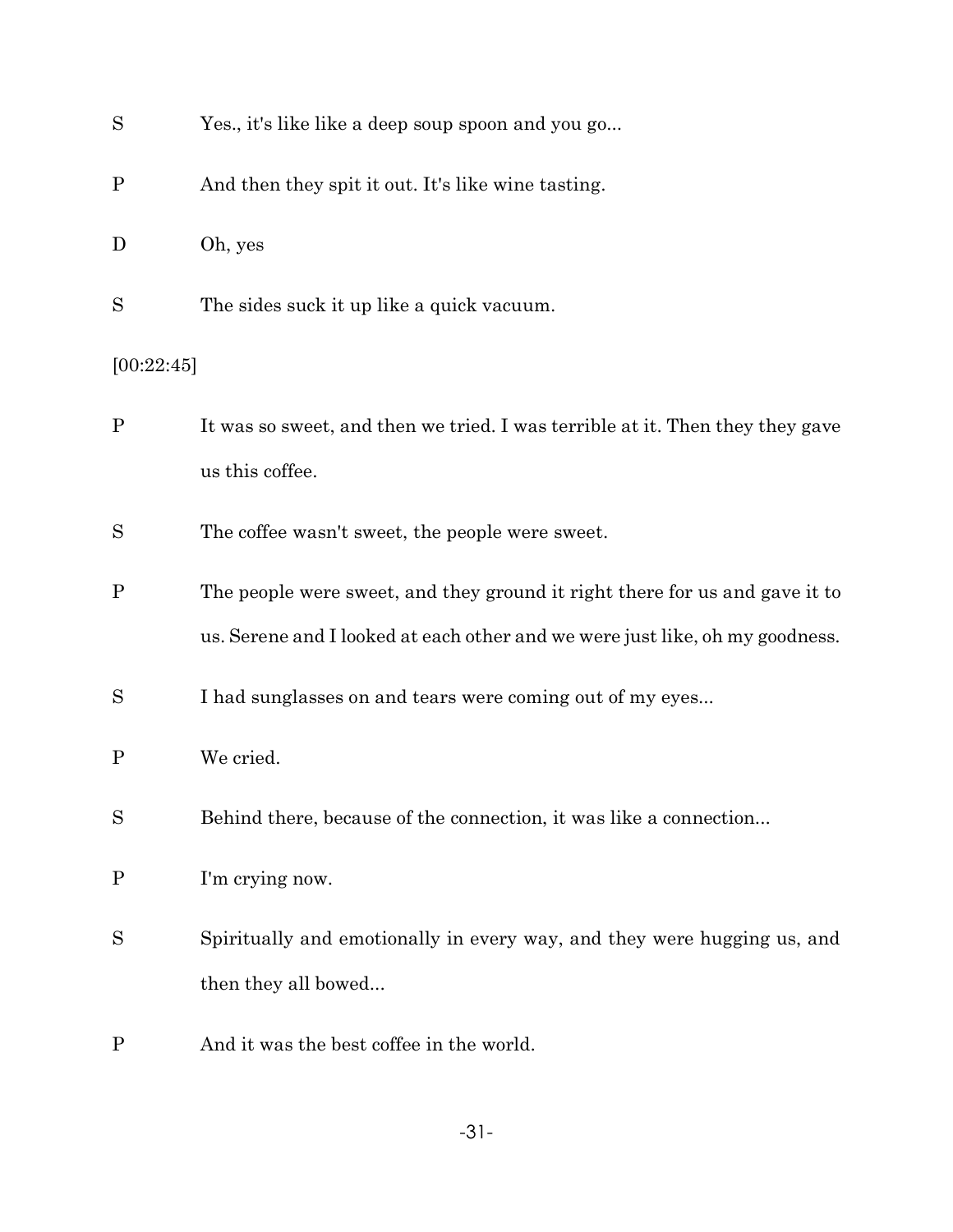- S And said, can we pray? They said. They really were believers, and they wanted to hug and pray, and it was like...
- P Yes, at the end we all prayed and them in their language and us in our language, but it was a heart connection. We actually had to go to other...

[00:23:27]

- S Pearl's crying now.
- P I got tears coming out. But we actually had to go to other coffee plantations, and they were sweet and we met some beautiful people, but Serine and I kept just saying, our heart...
- S Is in the mountains.
- P Is in the mountains. Their coffee was the best we've ever tasted. We can't let go of these people. It was a God thing.
- S And we found out, too, that the higher elevation grown, the better the taste, stronger the taste.
- P Yes. And yes, we met some others. Their coffee didn't taste near as good, and they talked us up and what was good about their coffee and we'd taste it, and we'd just look at each other like, this is nothing, compared. You know, and it was all good Guatemalan coffee, but.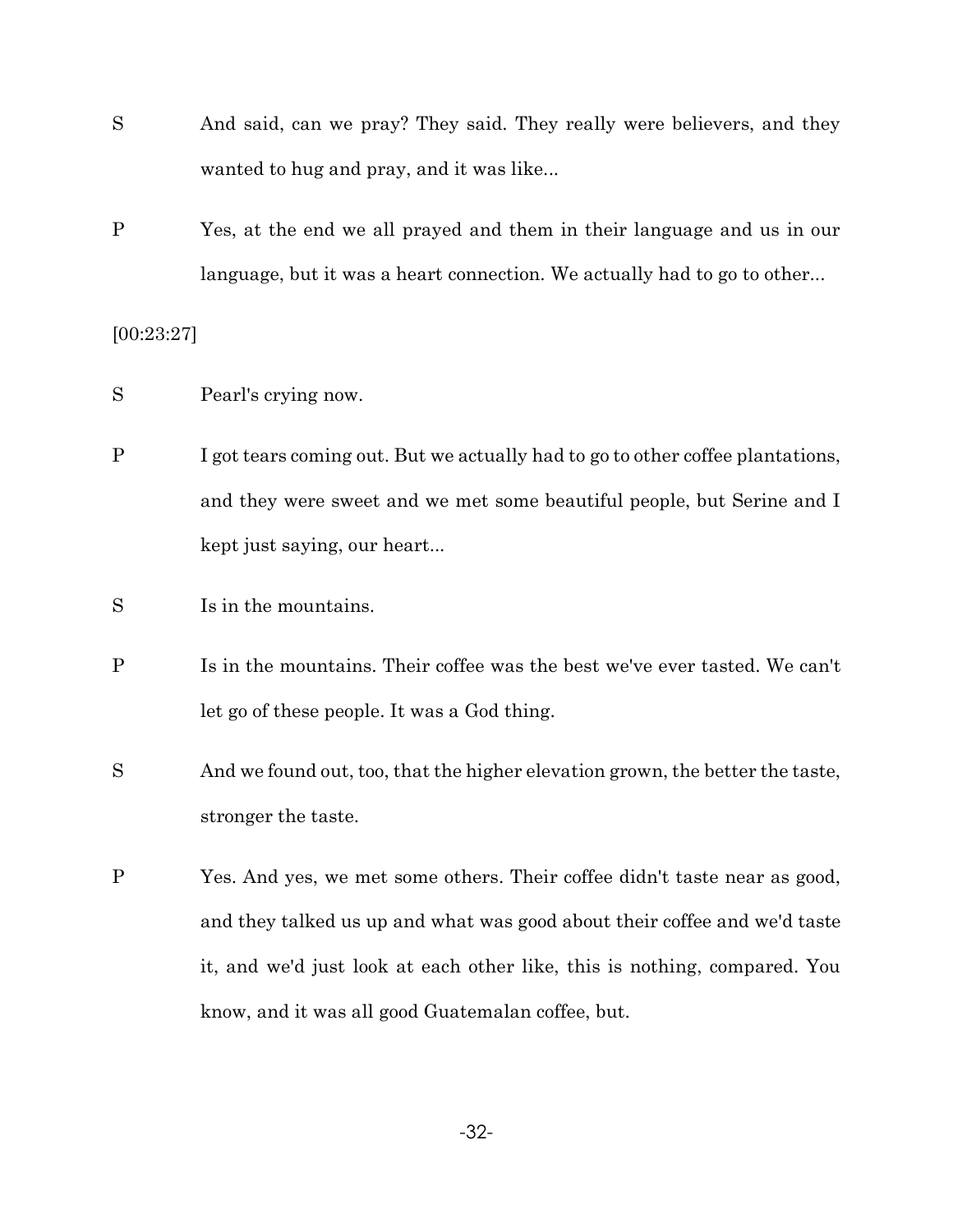S It was amazing. It was amazing, and it was so hard to go to these places because we were like, we want to love you too, but we can't two-time our Huehuetenango.

P Yes.

D What was the discernible difference in taste, to you?

[00:24:13]

- P Serene, you explain.
- S Okay, so, I felt like the normal coffee of the other people's plantations, it kind of had just a middle-of-the-road, it would go around the sides of your mouth and had a little bit of a burnt toast taste, right? But the Huehuetenango had none of this cat pee acid, you know, none of this burnt toast.
- P Well, it's because high elevations reduce the acid, you see.
- S It went right to the top of the roof of my mouth in a very grassy, beautiful, subtle nuance way, and so after every mouthful I didn't feel thirsty. A lot of times, coffee can make me thirsty because of the burnt-ness or the burnt taste. This didn't make me thirsty, but I actually could... It danced on the roof of my mouth for a while.
- P And this is the other great thing.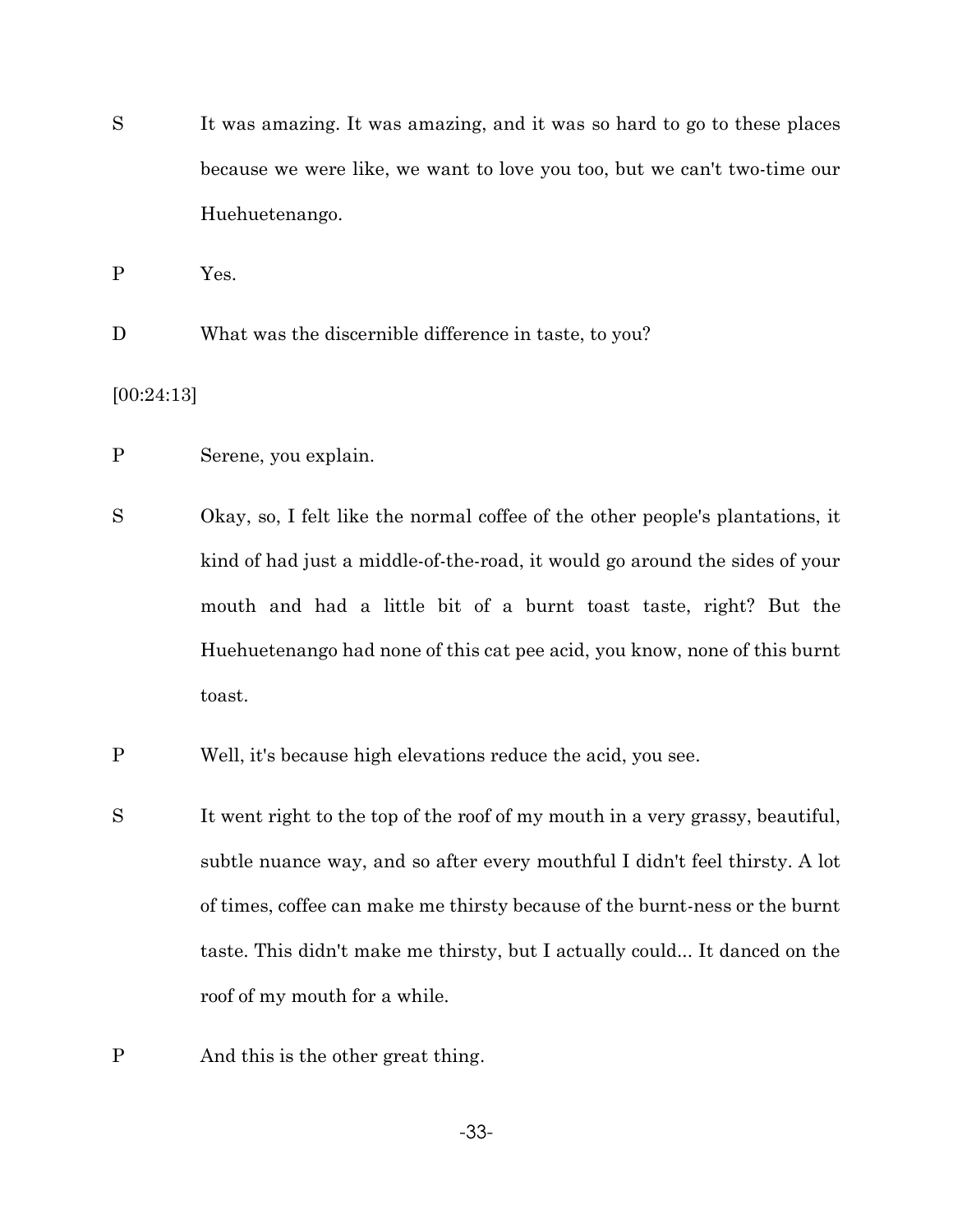S After every sip, the flavour would dance.

- P And this is the other great thing. Coffee grown at high elevations like this and shade-grown naturally is so much more gentler on the stomach too, and that's what I've found since I've brought it home.
- D That's a big deal for me.

[00:25:08]

- P I have no heartburn and it's amazing. So anyway, we brought this home. We're going to talk about chocolate soon but... 24 minutes in. But we we brought this home and I gave it to my son-in-law, Kendall, who's the biggest coffee snob, man. He imports...
- S He's capital S, Snob Man.
- P He import his coffee and grinds it, and I said, Kendall, we think we're going to release this coffee, and he's like, okay, give me a taste. They were staying the night at our house. So he got it and he goes, Pearl if you're doing this for the majority of people who want to like coffee, not people who want to detect the fruit or this or that, or not a burnt roast coffee like Starbucks,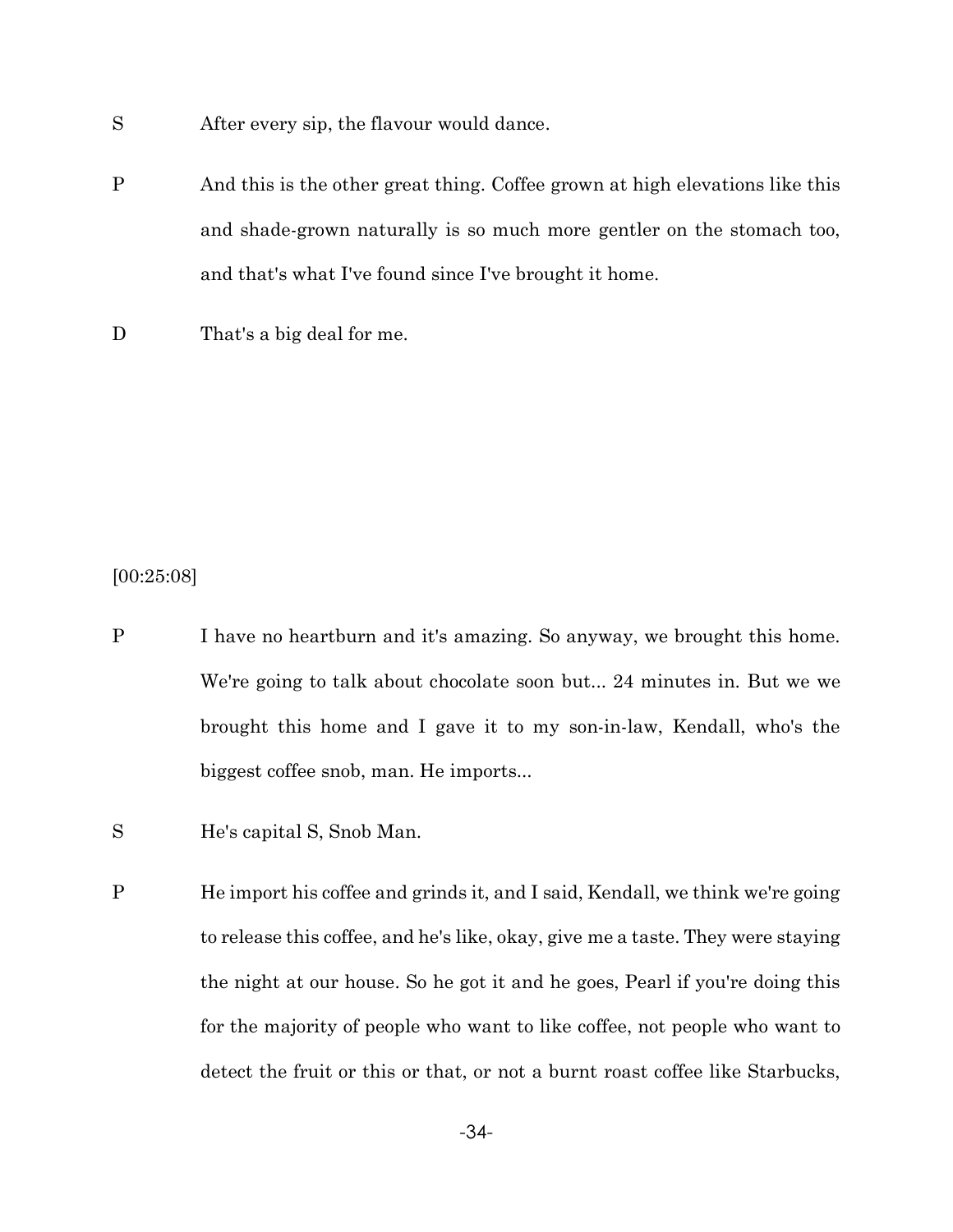|  | you know. Starbucks tastes like burnt toast to me. I'm sorry, I know people |  |  |  |  |  |
|--|-----------------------------------------------------------------------------|--|--|--|--|--|
|  | like it, but mostly they're tasting sugar.                                  |  |  |  |  |  |

- D But they go for a very intense flavor. Yes.
- P He's like, this is it. You have nailed it. It's got such a good flavour and yet it's not too in-your-face. It's smooth. And so I was like, oh, Kendall gave the stamp. Oh, my goodness.
- D Nice
- S That was big time.
- D So you did bring some home?
- [00:26:07]

| Yes, it's in my house. You want some? I'll give you some. |
|-----------------------------------------------------------|
|                                                           |

- D Matcha?, Coffee? I'm making a visit.
- P Yes, I'm telling you, I'm going to load you up, Dan Dan.
- D Yes
- P So that was it. We made that heart connection. We bought it home. That will be our coffee. You will have it soon. We're going to...
- S Yes, but can I just tell you something?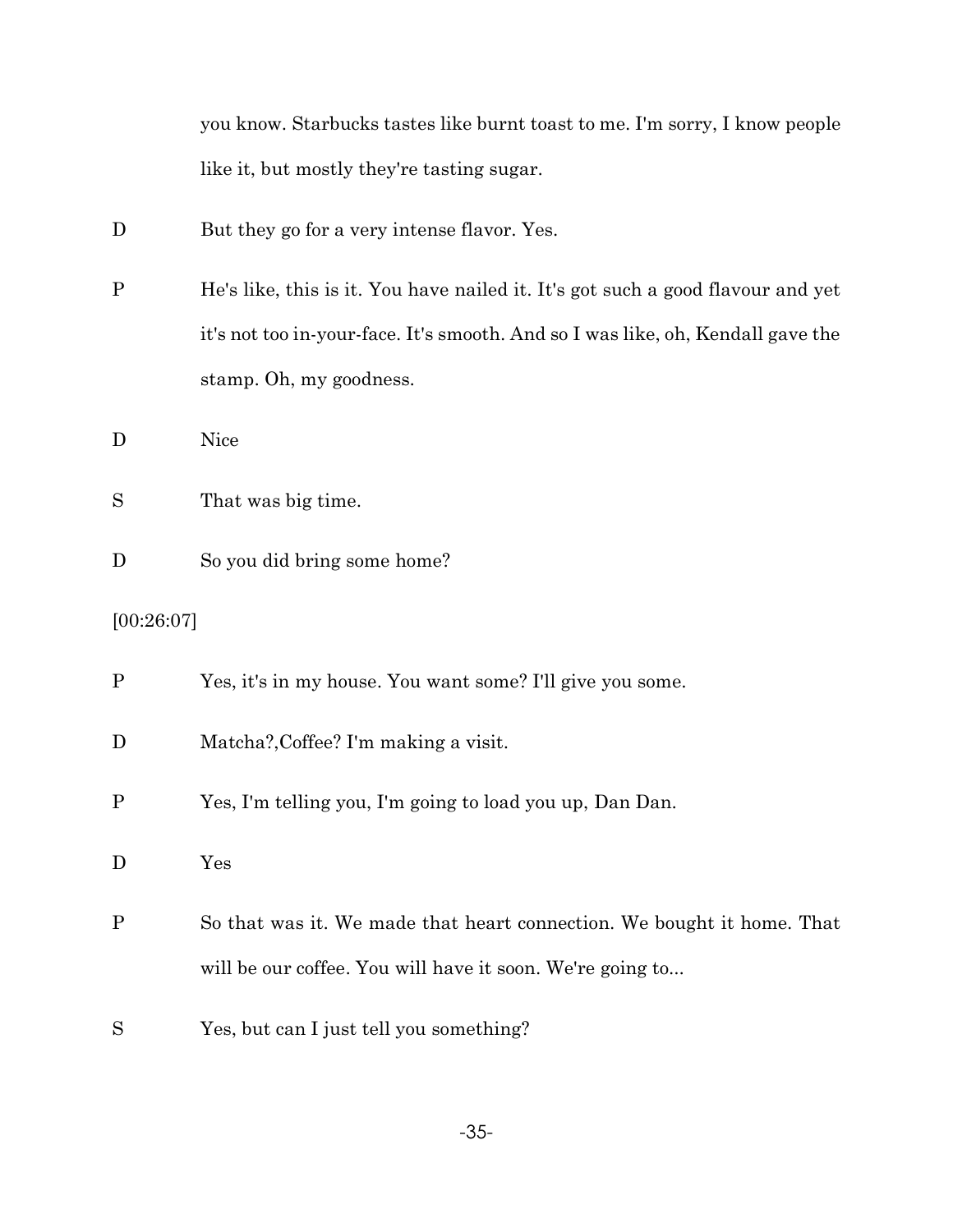| $\mathbf P$ | Yes, mates.                                                                                                        |
|-------------|--------------------------------------------------------------------------------------------------------------------|
| S           | When I used to drink coffee, and I loved coffee, I didn't have a picture to go<br>with it. I just had nice coffee. |
|             |                                                                                                                    |
| D           | It was just coffee in a cup. Right, right.                                                                         |
| S           | But now, since I'm drinking this coffee                                                                            |
| $\mathbf P$ | It's such experience                                                                                               |
| [00:26:36]  |                                                                                                                    |
| S           | I'm seeing the people.                                                                                             |
| D           | Oh, it connects you.                                                                                               |
| $\mathbf P$ | It's not coffee anymore.                                                                                           |
| S           | And it was like, hundreds of little children running around                                                        |
| D           | It connects you back there.                                                                                        |
| S           | On the mountainside, and mothers and fathers and grandparents, and it                                              |
|             | was like, this beautiful, remote village of peace, and it was just like                                            |
| $\mathbf P$ | Peace is what it was.                                                                                              |
| S           | I really want to bless them, so every time I drink it, I think, I'm blessing                                       |
|             | you.                                                                                                               |

-36-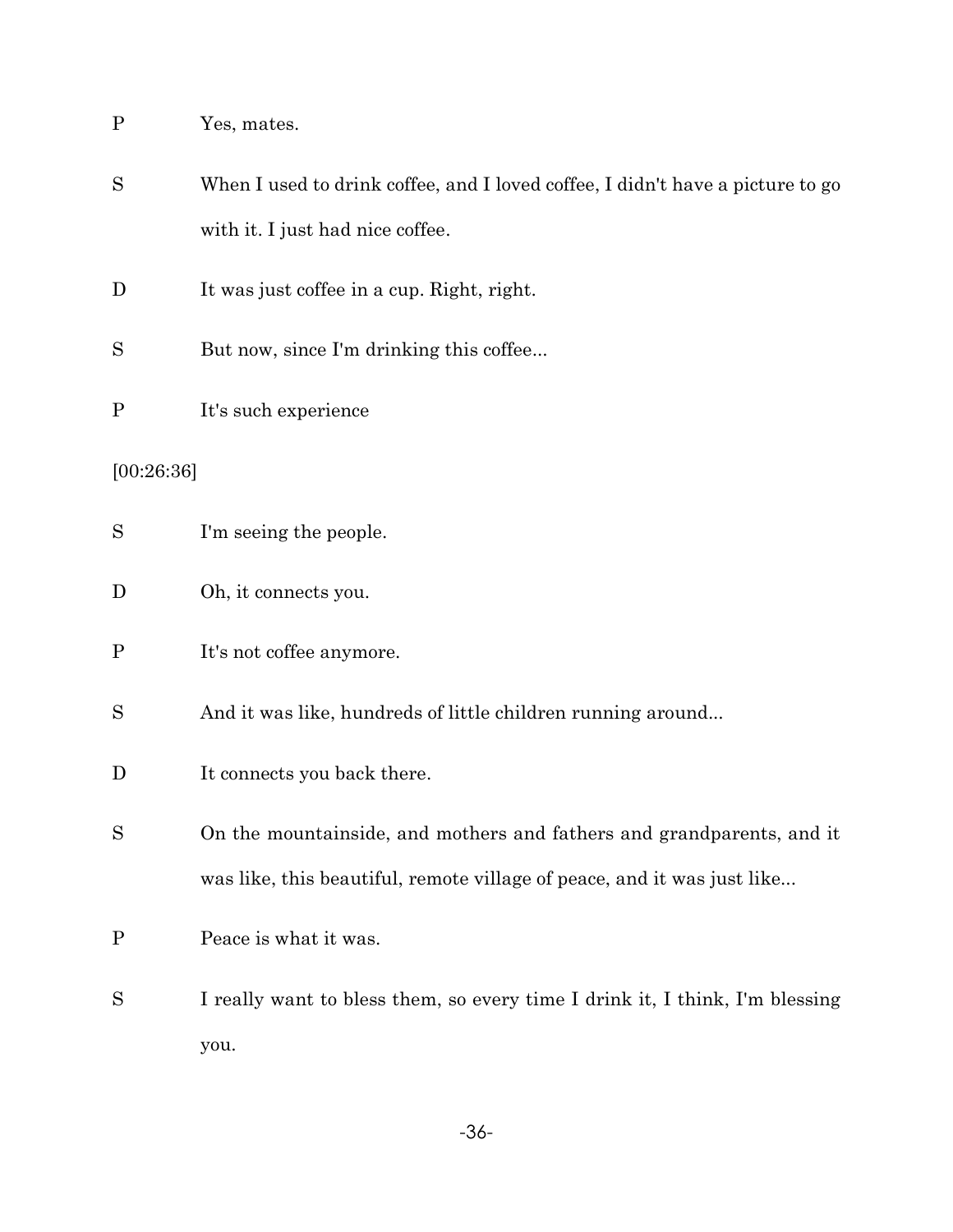| $\mathbf{P}$ | Yes, and they didn't have a lot of money because their coffee, because         |
|--------------|--------------------------------------------------------------------------------|
|              | they're so remote, is only now just starting to be heard of, and so we feel so |
|              | blessed to have discovered this.                                               |
| D            | Were there computers and Wi-Fi in the villages?                                |
| $\mathbf P$  | Oh, no, there was nothing.                                                     |
| S            | N <sub>0</sub>                                                                 |
| $\mathbf P$  | No, in some villages there were. In this one, there were. We didn't see any.   |
|              | but in some.                                                                   |
| [00:27:14]   |                                                                                |
| $\mathbf P$  | Now, obviously, the young people that go to the cities had them, but when      |
|              | the initial village was there, there weren't.                                  |
| D            | Wow, so they're still in ancient times.                                        |
| $\mathbf{P}$ | They live in these little huts.                                                |
| S            | There's no hospitals or anything. I mean, there's no stores. On this           |
|              | mountaintop, you'd have to go at least two hours and 40 minutes before         |
|              | you'd find a little village hospital.                                          |
| D            | Did there seem to be a lot of sick people?                                     |
| $\mathbf P$  | N <sub>0</sub>                                                                 |

-37-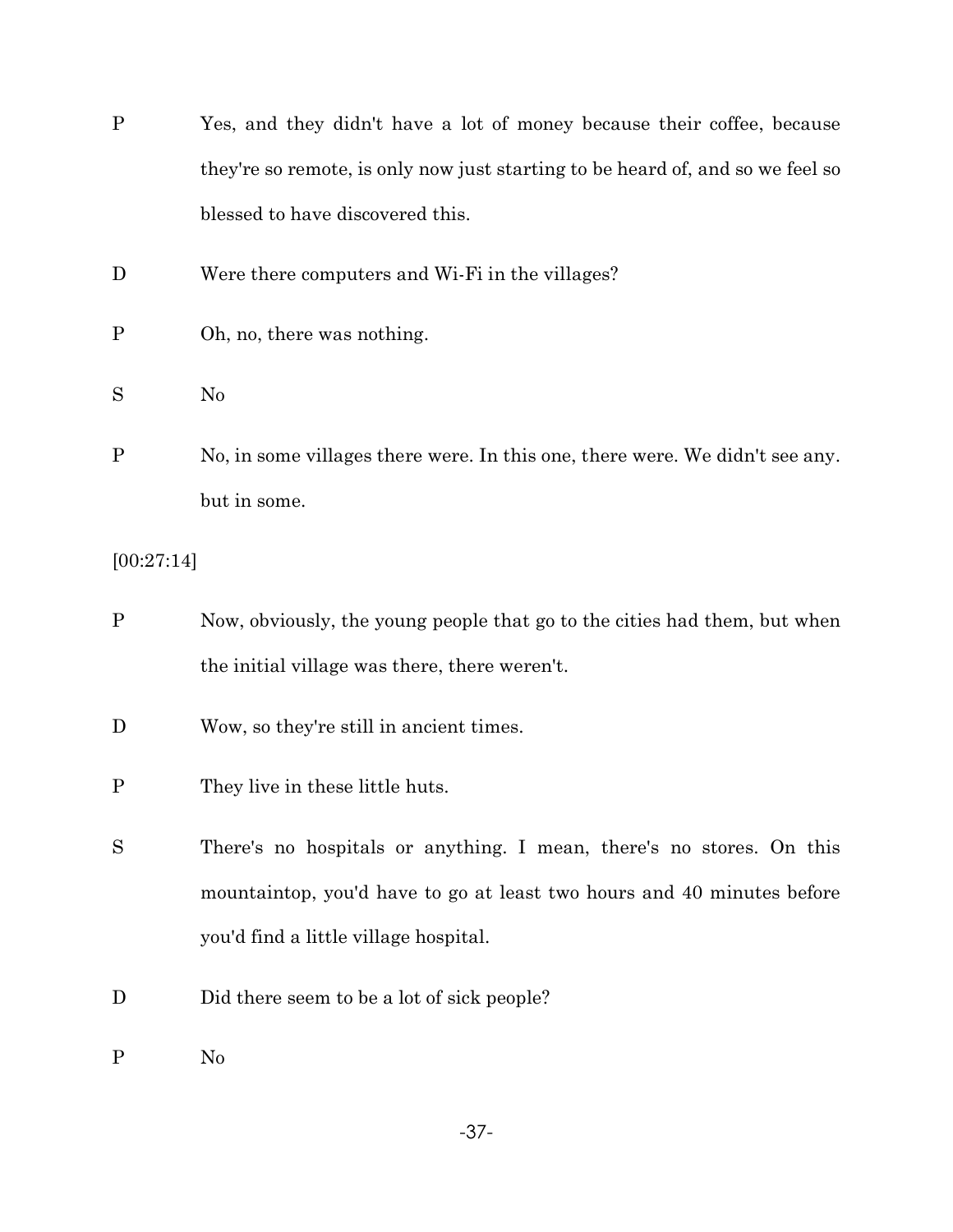| P | No, they were healthy and robust. That's what I'm trying to say.           |
|---|----------------------------------------------------------------------------|
| S | They didn't have weight issues there.                                      |
| P | No, and they all looked healthy.                                           |
| S | It was interesting. They were just climbing up and down the mountain.      |
| P | They were beautiful, they were smiling, they were happy. And like we said, |
|   | since we grew up in New Zealand where breastfeeding is not a stigma        |
|   |                                                                            |

[00:27: 48]

- P A woman might even breastfeed in church. It wasn't as much. You sort of semi-over up, but it's not the thing it is here in the US. But the woman's, just, breasts were hanging out and the babies were hanging off them, and Serene and I were like, this is awesome. I don't know why that spoke to us, but we just were like...
- D As God would have it.
- P Yes. It's not like we're going to go around doing that.
- D No, anytime there's something like...
- S My baby's under the nay-nay tent right now.
- D Right now, anytime there's something in its most natural form...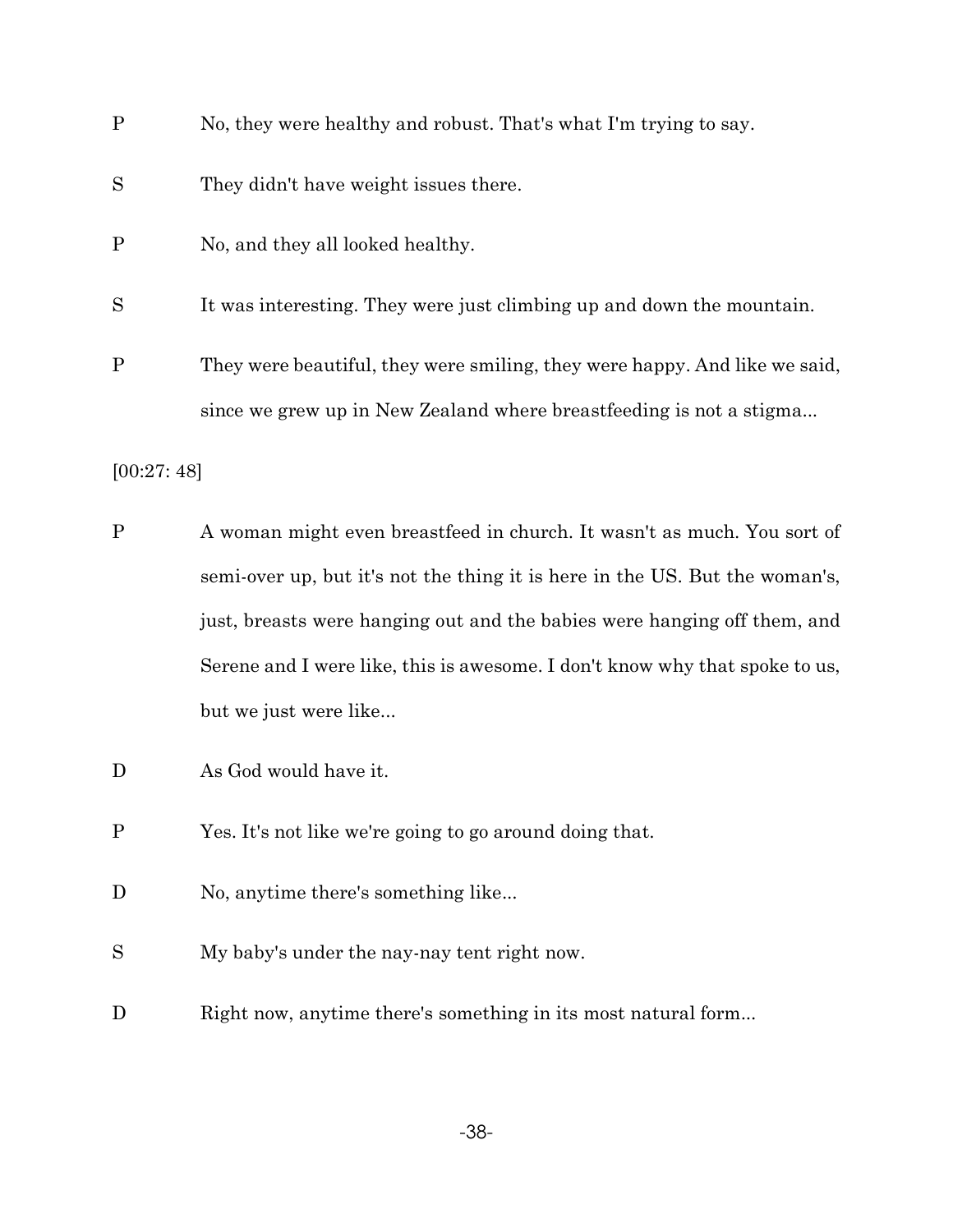- P That's what we're trying to say...
- D You want to get back to it.
- P Everything was in its natural form there, and I said, Serene. I just felt like... I don't think this will be the name at all, but I said, the hills are alive with the smell of coffee, and I wanted to call it The Hills Are Alive Coffee, but I don't think that'll be the name.
- D The hills are alive...
- P But it just felt that. I felt this, it was like a zing.

## [00:28:33]

| P | Anyway, so I'm just thanking God for that connection.                    |
|---|--------------------------------------------------------------------------|
| S | And that was our first day there.                                        |
| P | That was our first day.                                                  |
| D | That was day one.                                                        |
| P | Day one, we could not get home because the weather started to get worse. |
|   | We were in the helicopter                                                |
| S | We were in the helicopter and we had to abandon                          |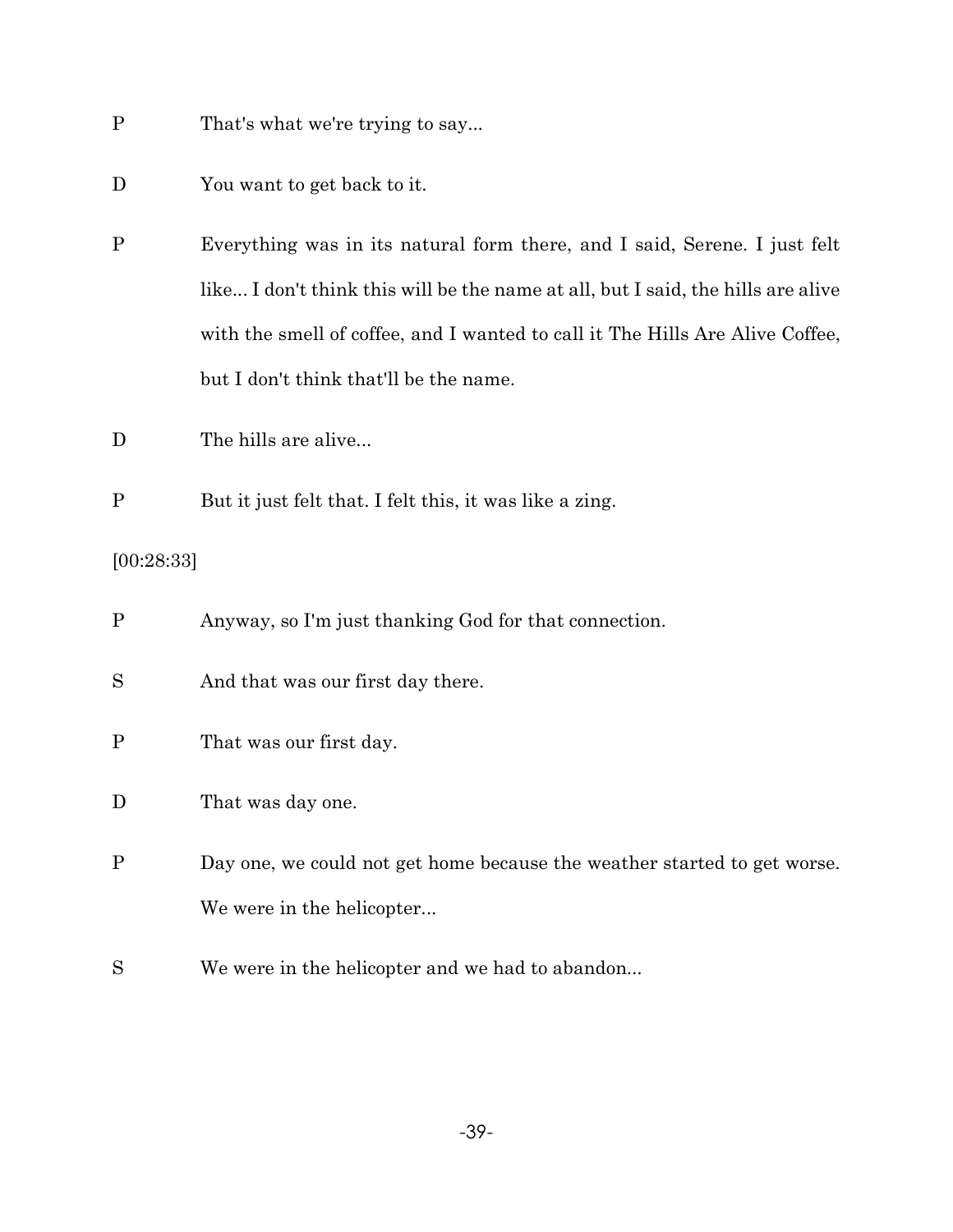| $\mathbf{P}$ | We had to touch down, we had to abandon helicopter, and then we had a |                                                                        |  |  |
|--------------|-----------------------------------------------------------------------|------------------------------------------------------------------------|--|--|
|              |                                                                       | three-hour drive back to our hotel, so we were zonked.                 |  |  |
| S            | Actually our volcano and our cold water                               |                                                                        |  |  |
| $\mathbf{P}$ | Yes.                                                                  |                                                                        |  |  |
| D            | truck?                                                                | And three-hour drive in what, what were you driving in? Was this the   |  |  |
| S            | No, just a van                                                        |                                                                        |  |  |
| $\mathbf P$  | No, we had a van. A van picked us up and took us.                     |                                                                        |  |  |
| [00:29:06]   |                                                                       |                                                                        |  |  |
|              | Announcer                                                             | This podcast is supported by Progressive. There's no better            |  |  |
|              |                                                                       | time than now to quote your car insurance<br>with                      |  |  |
|              |                                                                       | Progressive. In fact, customers qualify for an average of six          |  |  |
|              |                                                                       | discounts on their auto policy when they switch, discounts             |  |  |
|              |                                                                       | just for starting your quote online or owning multiple                 |  |  |
|              |                                                                       | vehicles. Switch and you could save an average of \$668 a              |  |  |
|              |                                                                       | year. Start a quote online and start saving today at                   |  |  |
|              |                                                                       | progressive.com.                                                       |  |  |
| P            |                                                                       | Hey, you're listening to the PODdy with Serene and Pearl and I'm Pearl |  |  |

and who are you?

-40-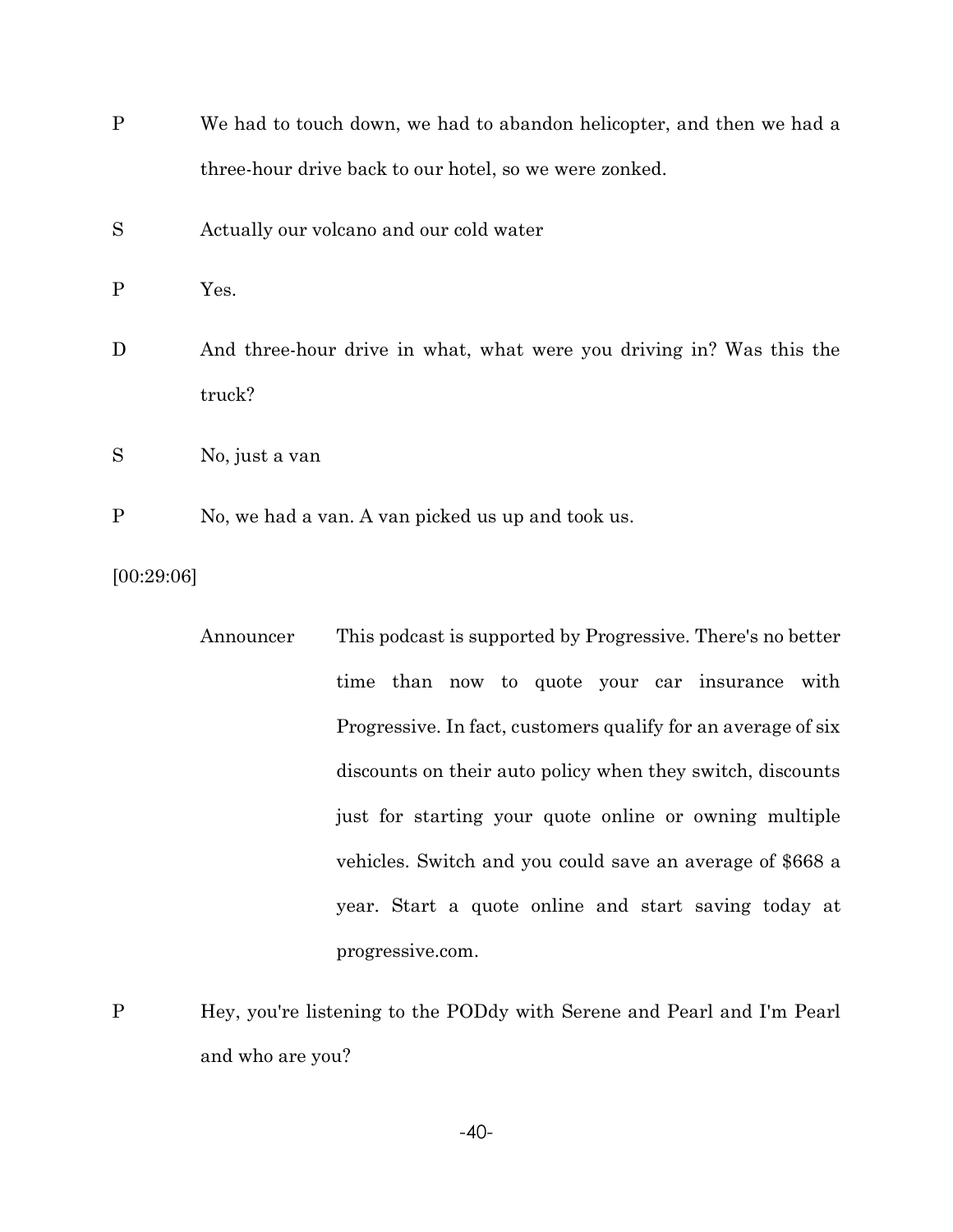S Serene

P And so the next day, it was going to be chocolate farms. Man, you know, you go to a store and you eat some chocolate and you just have no... I had no idea what goes on to make chocolate.

S I know, like unbelievable. We went to these beautiful plantations, amazing pristine plantations, some in the jungle, some on high mountain sides, some, just these beautiful, huge, giant, what they call thinkers, these big plantations. Amazing, but these different... Like, sometimes they're red pods, sometimes they're rusty or yellow pods.

- P The grow on a tree. So the cacao tree grows fruit, and they're large fruit, about almost a foot long, would you say? Some are half a foot.
- S Like a football not as big as a football but football-shaped

### [00:30:24]

- S Like, half the size of football, in the shape of a football
- P There you go. Definitely like a huge thick, thick, thick, very thick banana, but bigger, and they're red or they're green. Now, inside this cacao fruit is all this white pulpy, slimy, delicious stuff, which we will talk about. It's called Baba, and then inside that Baba are the cacao seeds.
- S But you just get to suck the baba. It tastes like passionfruit.

-41-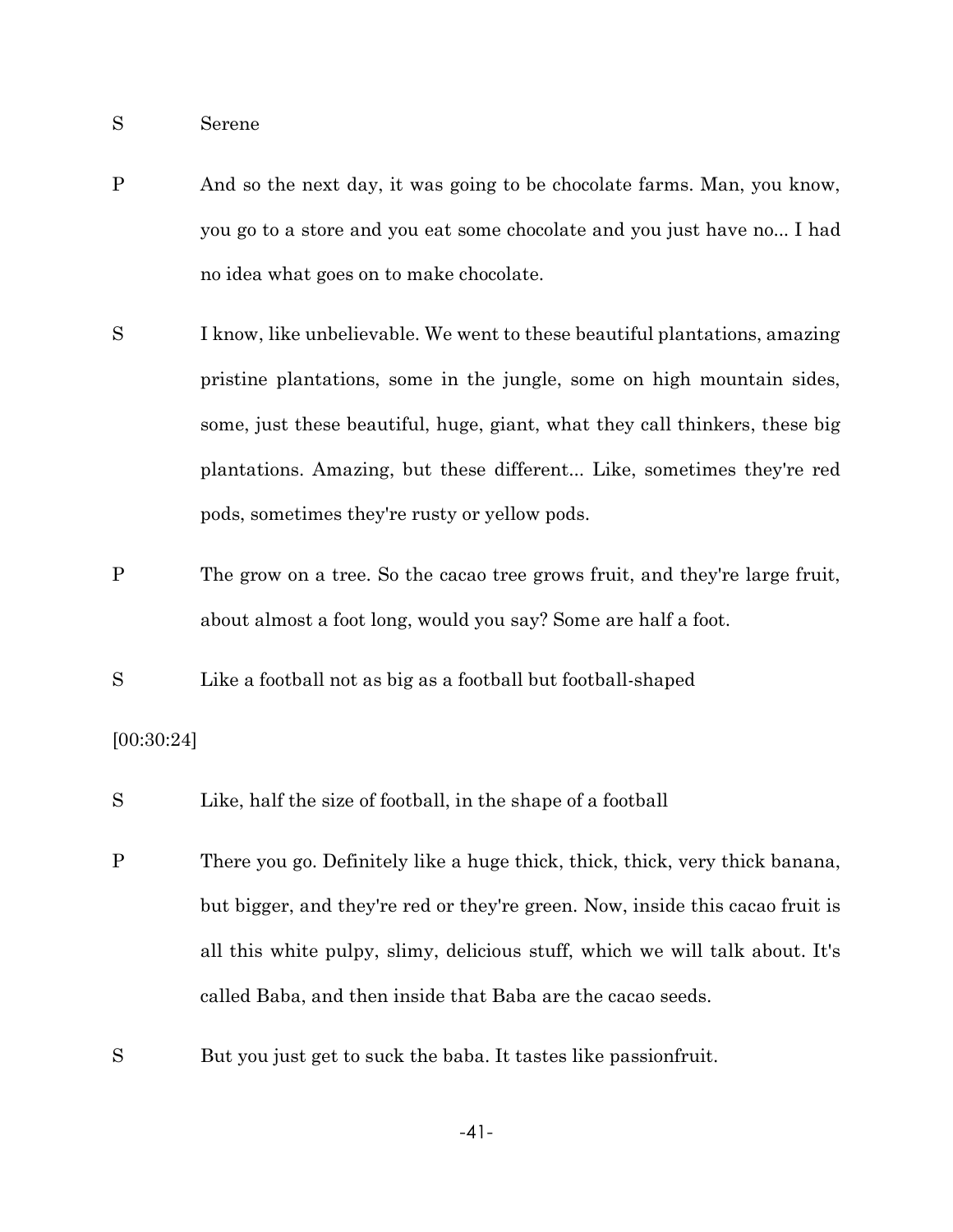- P Yes. So this baba was amazing and I think it's what kept me from getting sick when I was there, because it's so full of vitamin C and antioxidants. It's bursting. It's a little sweet. It's got some carbs in it, but it's also tangy, and so you see the workers there, they're just eating the baba all the time. So we got to taste this baba, and each cacao tree has a slightly different taste.
- S But you know what's amazing? It made me just want to worship God. It's like, God, you're so amazing because without this baba, the whole process...

P We'd never have chocolate.

S Yes, well you wouldn't have chocolate, because you have to ferment chocolates. Chocolate is a fermented superfood.

P Hey, coffee is too.

[00:31:22]

- S Coffee is fermented too.
- D Coffee and chocolate
- S Both are fermented superfoods.
- P And fermentation ups all the goodness in foods, so you see?
- S Yes, all the nutrients, it's amazing.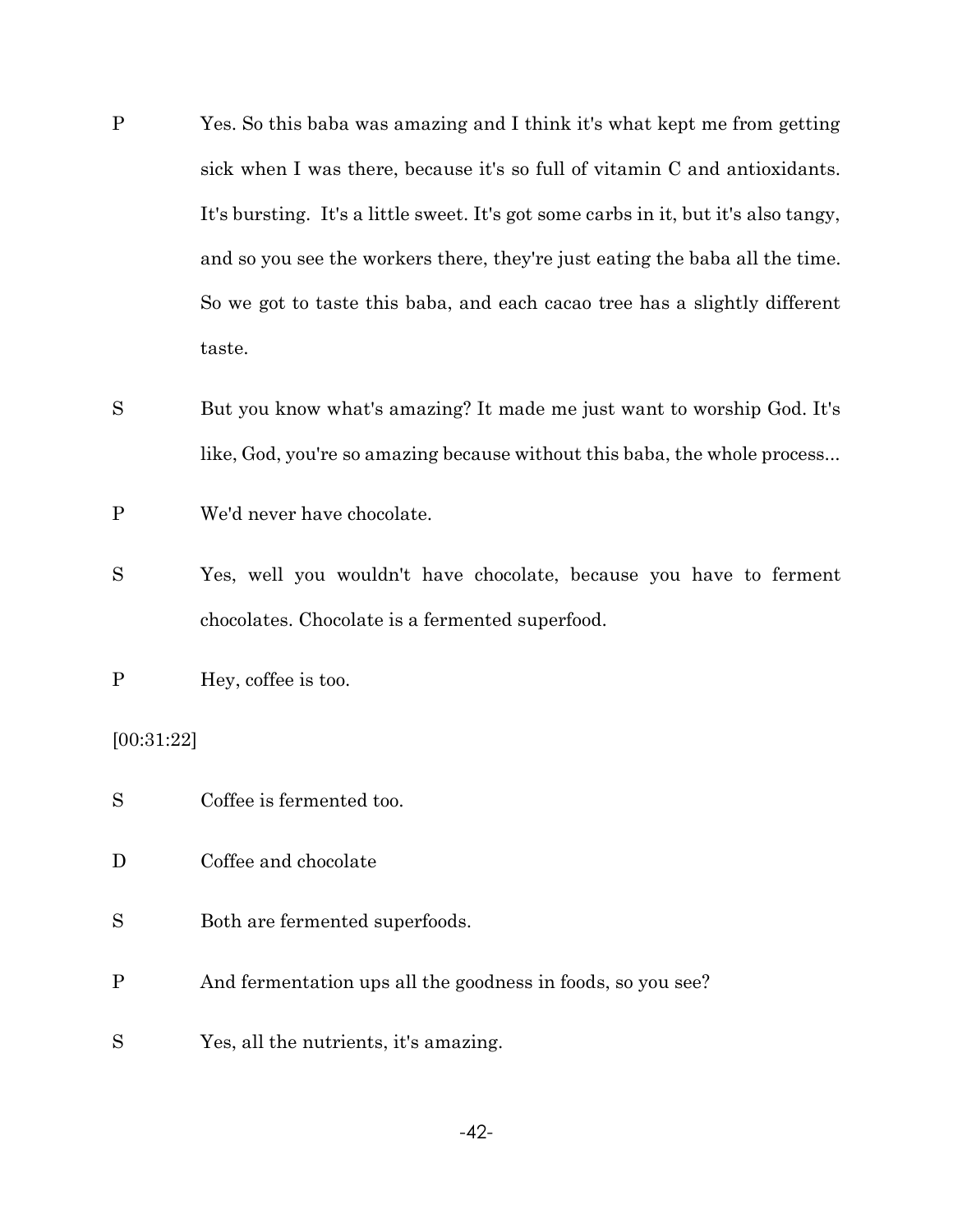- P Think about that. Isn't that incredible?
- S So yes, we saw that the coffee cherries, the sweetness around that helps to ferment the coffee, and then of course the baba helps to ferment the cacao, and...
- P So they take this baba and the cacao beans inside and they ferment it for six to eight days.
- S In a special kind of wooden box
- D We need to be drinking coffee and eating chocolate right now. We blew it, but go ahead.
- P I'm telling you. I know we blew it but a Matcha Ninny is good. So then, after that, it dries in the sun for six to eight days.

### [00:32:00]

- S After the fermentation of it takes place.
- P After the fermentation, and then then it becomes the cacao seed as you know it, but we found out something different. We've ordered cacao nibs off the net, right. Have you ever tasted cacao nibs, Danny?
- D No
- S Some are great, but some taste like cat pee.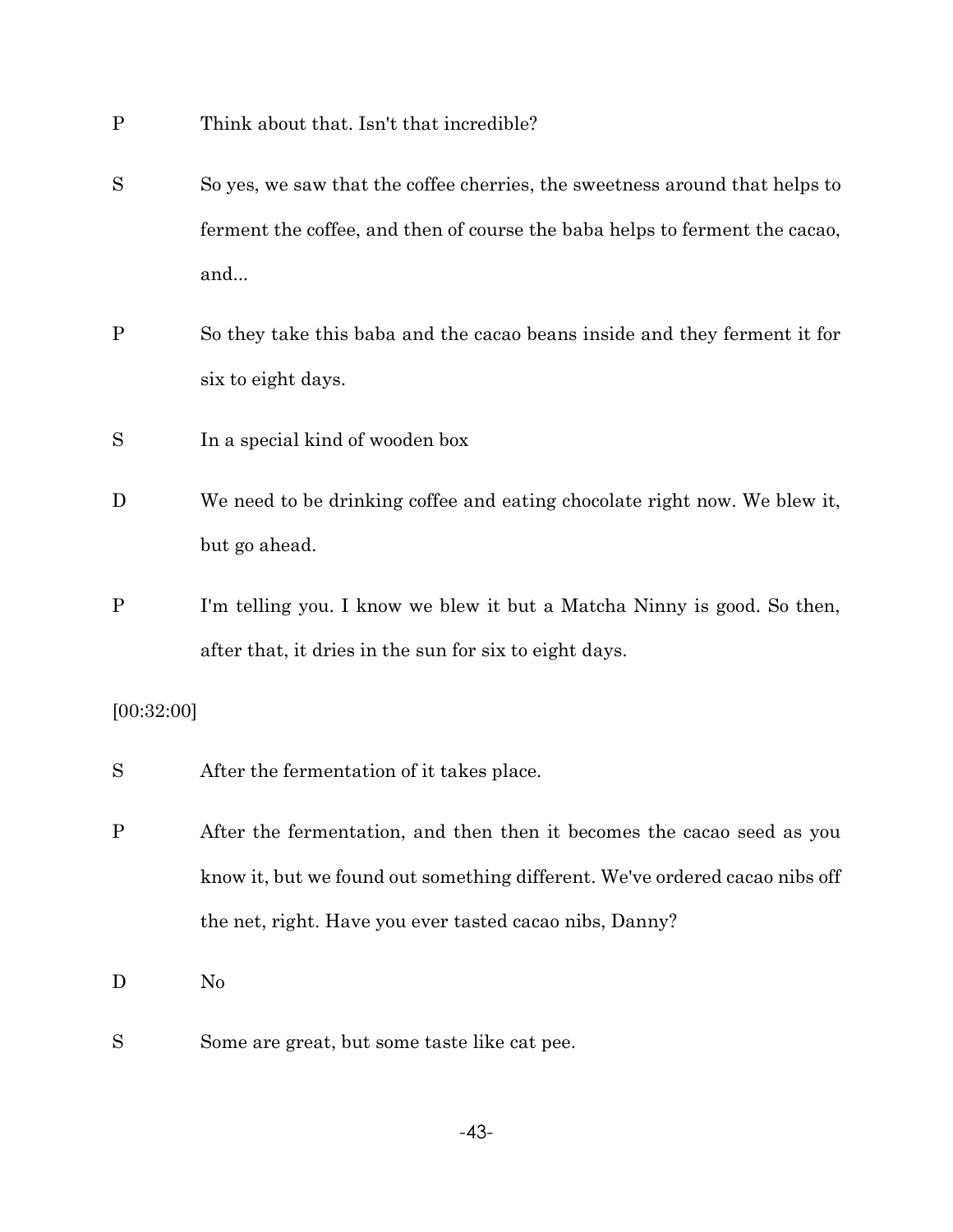- P I've only ever tasted cacao nibs off the net and I never liked them because they're sort of bitter and they're hard.
- S Acidic
- P Acidic, we tasted cacao nibs freshly dried from the sun and it was just an incredible experience.
- S The smell of these fermented cacao, big wooden boxes smells like our Yuck Yum Bitty, because it was like the kefir with the cocoa.
- P The fermentation with the chocolate, it was so incredible. So...

[00:32:41]

- D Somebody, right now, is sitting there, like, nine chocolate bars in just because of this podcast. They're listening in and they're weeping and eating way too much chocolate. Bless you, sister, whoever you are.
- P I know. So that's how the chocolate will be arriving to us and we we're still going through some of these pods, you know. We're going to definitely get an organic cacao because they do...
- S We haven't on the farm... No, I actually think we have, Pearl.
- P Yes.
- S Wasn't it the the beautiful... Oh, listen to this.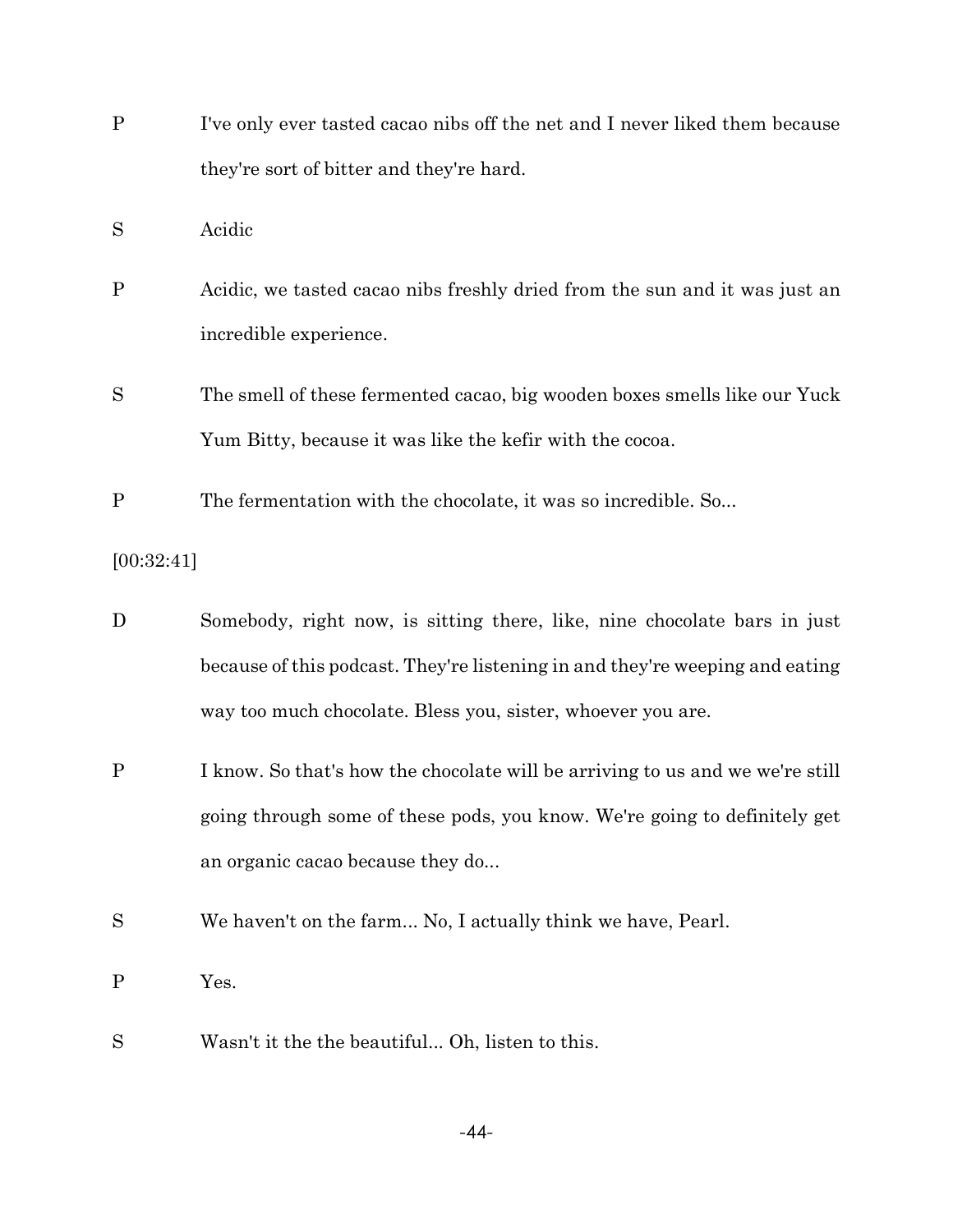- P But I do want to talk about the reason why we're so... Right, we say, hey listen, you can do Trim Healthy Mama. You don't need all organic. You can't afford it. We understand that. We do say, get lettuce, because that's the most greens you're going to eat, organic if you can. One reason we are so determined to bring organic in is because Guatemala and South America, they do spray their coffees and they spray their chocolate unless it's organic. And these sprays, they are no good. I mean...
- S But you know what? Most chocolate is coming from Guatemala. Why, because it's the heart of the Mayan country. The chocolate cacao pods were the Mayan currency.

[00:33:44]

- P It originated here.
- S It originated in Central America.
- P So Africa took it, but it wasn't... What's that word? It wasn't natural to Africa. It came from this area.

S It wasn't native to Africa. It was native to the Mayan country.

D You know, think about this little description is, you look at different races of people and they all excel at different things, right? So there's certain groups of people, you will not beat them in a race.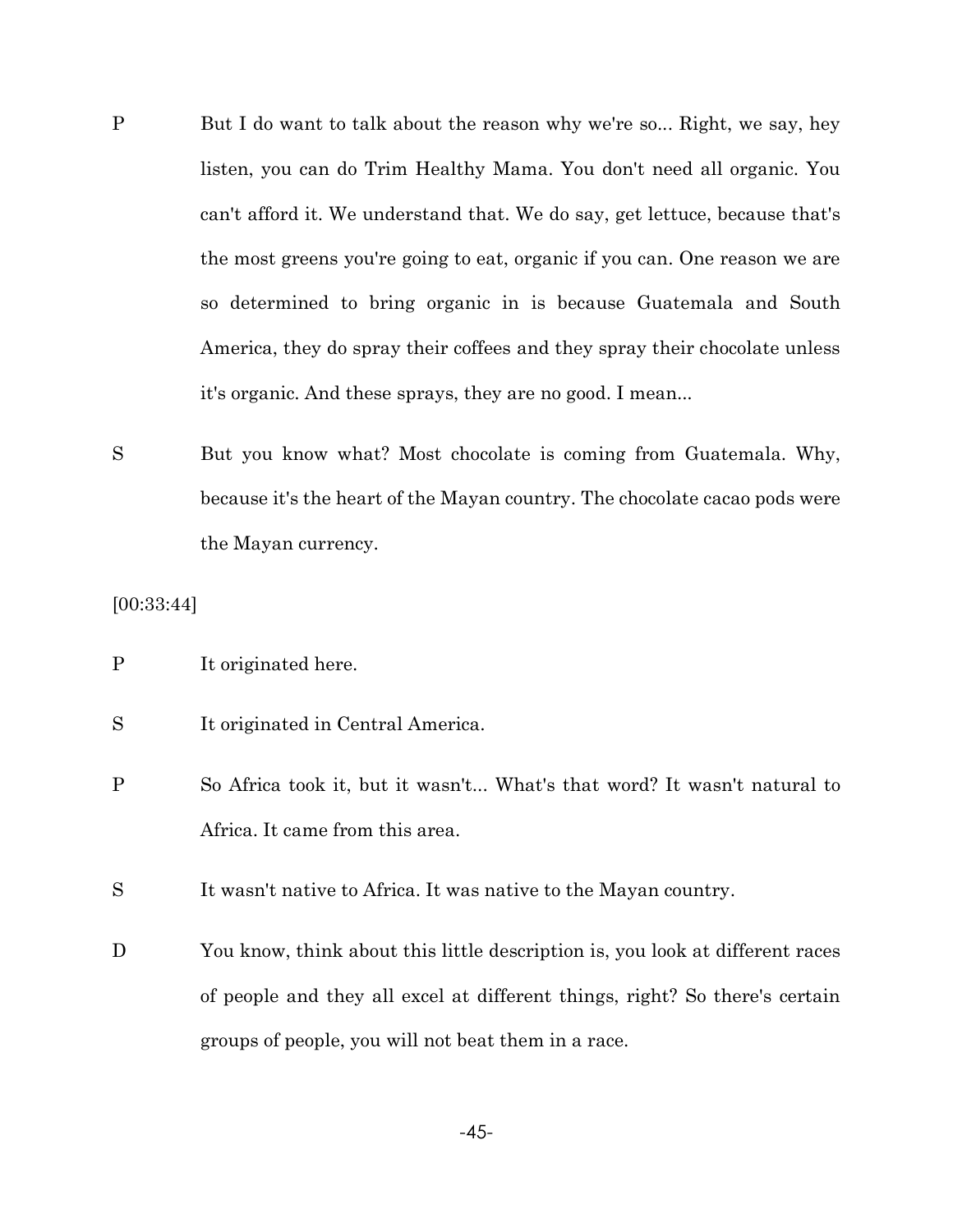P Yes, exactly.

D There's other groups of people, you will not beat them at manufacturing.

- S Yes, well it's like my daughter, Cherish, right. She's from Liberia. She's African. I could work out all day and never have the muscle tone she has, never. She is like, a sprinter body. She sits home and home schools on the couch, and she's just like, ripped like a tiger.
- D I ask Isaiah all the... I'm like, man, you've been working out? He's like, no man. No. I don't work out. And I'm like, dude, you're just jacked? You were born jack ed? He's like, oh yes. Yes, so is my daddy. I think, when you think about foods and where they're being sourced from, it's so important to go to the goldmine.
- S And besides from that, which is so true, Danny, go to the original source, now so not only we sourcing organic. I believe the plantations we're going to choose from are the ones that are trying to get back to the original Creole seed, which is the original Mayan seed.
- D Tell me about the mysterious Creole
- P It's not just chocolate either, Danny. A lot of these chocolates now are grown from very, you would call them hybridized and cheap sort of...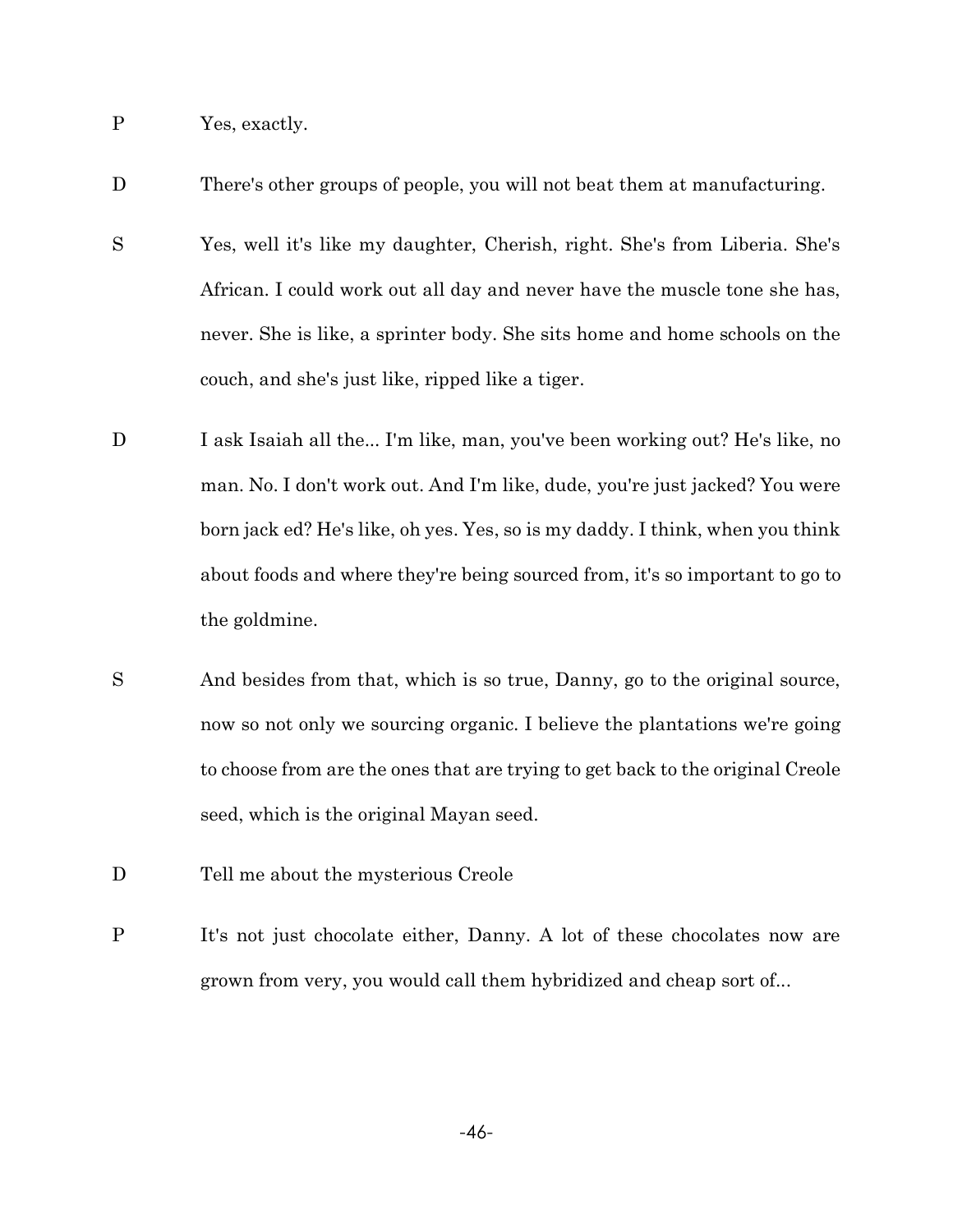- S Grown for production, grown for the masses, produces more fruit on the trees. But we've found this plantation that...
- P Have grafted in the original Creole.
- S They go to the Amazon jungle and get the cacao trees which haven't been able to cross-pollinate even naturally, with what they call a Trinidad, which is like a hybrid of three different...
- P When we say hybrid, we do not mean GMO. They're just grafted in.
- S No, it's just that they cross-pollinated and, you know, maybe they like tried to put them together because it would work well, but wasn't in the test tube or anything.

[00:35:46]

- P The Creole is the best tasting chocolate in the world. Creole has the roundest... Again, less acidity than any other chocolate.
- S And so these are the super trees and what they're doing, they're grafting them in. We saw them grafting them into the regular cacao trees and they're actually becoming these Creole trees and it's amazing. It just reminded me, so many beautiful things are being grafted in the vine, and just the spiritual aspect of that. Even with my adoptive children, I'm like,

-47-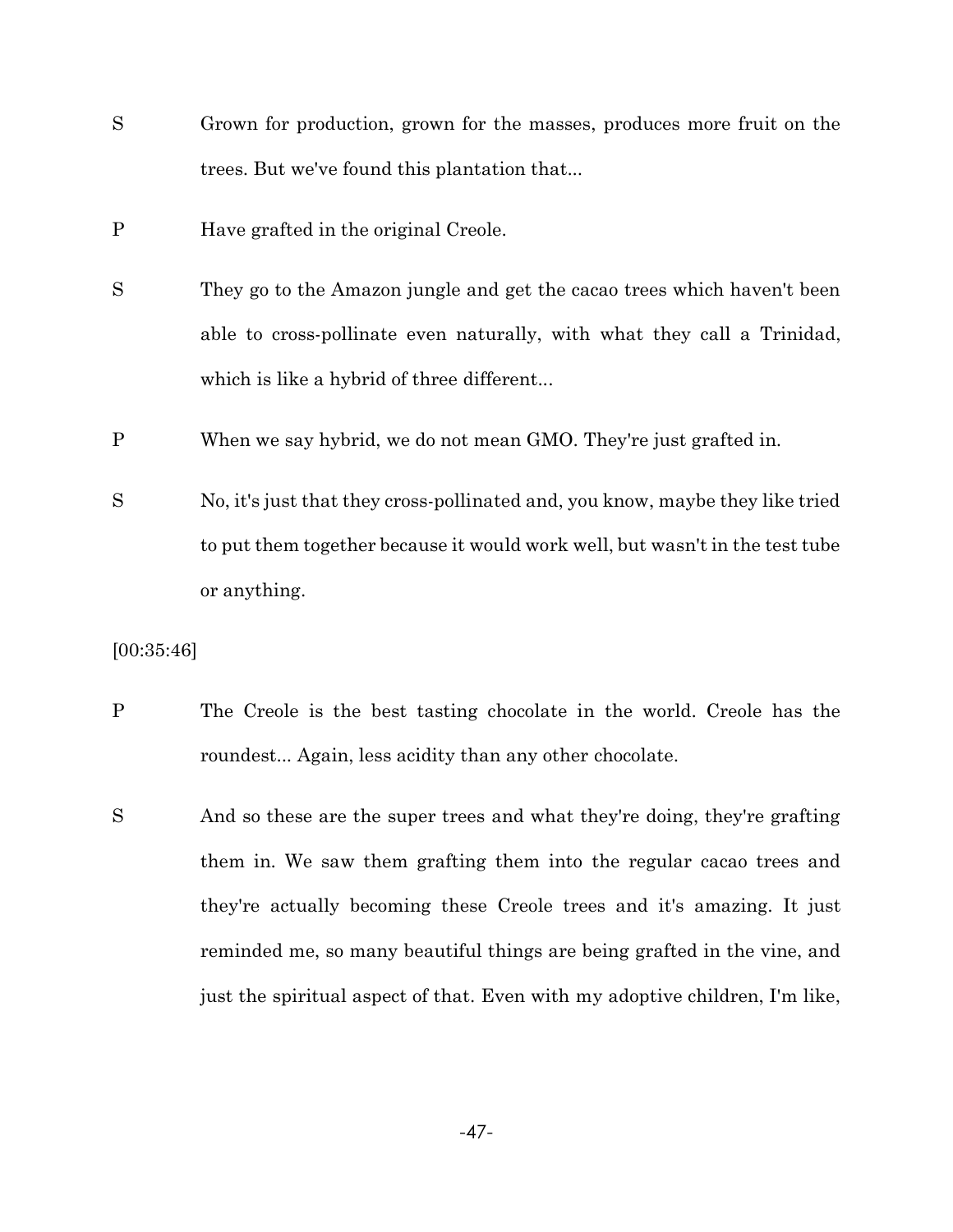wow. Like, when you're grafted in, you are part of this family. You are part of this tree.

P It becomes the tree. It's just, grafting in, and then it grow as the tree.

- D You know, you guys always do videos to introduce new products and chocolate, and I'm sure this info will be there, but I would love to see it... You know, a lot of people won't see that video. They'll see it at first, but eventually that video will not be seen every day. I would love to see the story, some of this on the package, you know. People need to know longterm... If somebody buys it, maybe it ends up on a store shelf somewhere.
- P No, because we don't think these what do you think of what goes into it when we buy chocolate or coffee. Well, I never did. It was just like, I want my coffee, I want my Dunkin' Donuts, or I want my chocolate. But now there's such richness and such history and such knowledge, and it really does matter where it's sourced. It really does matter how it's grown. All these things matter.

[00:37:06]

- S If you ever see video and footage of our hair-raising adventures in Guatemala, let me just say, I will be wearing Solace in an Ergo.
- P Oh, yes, Serene got a little flack.

-48-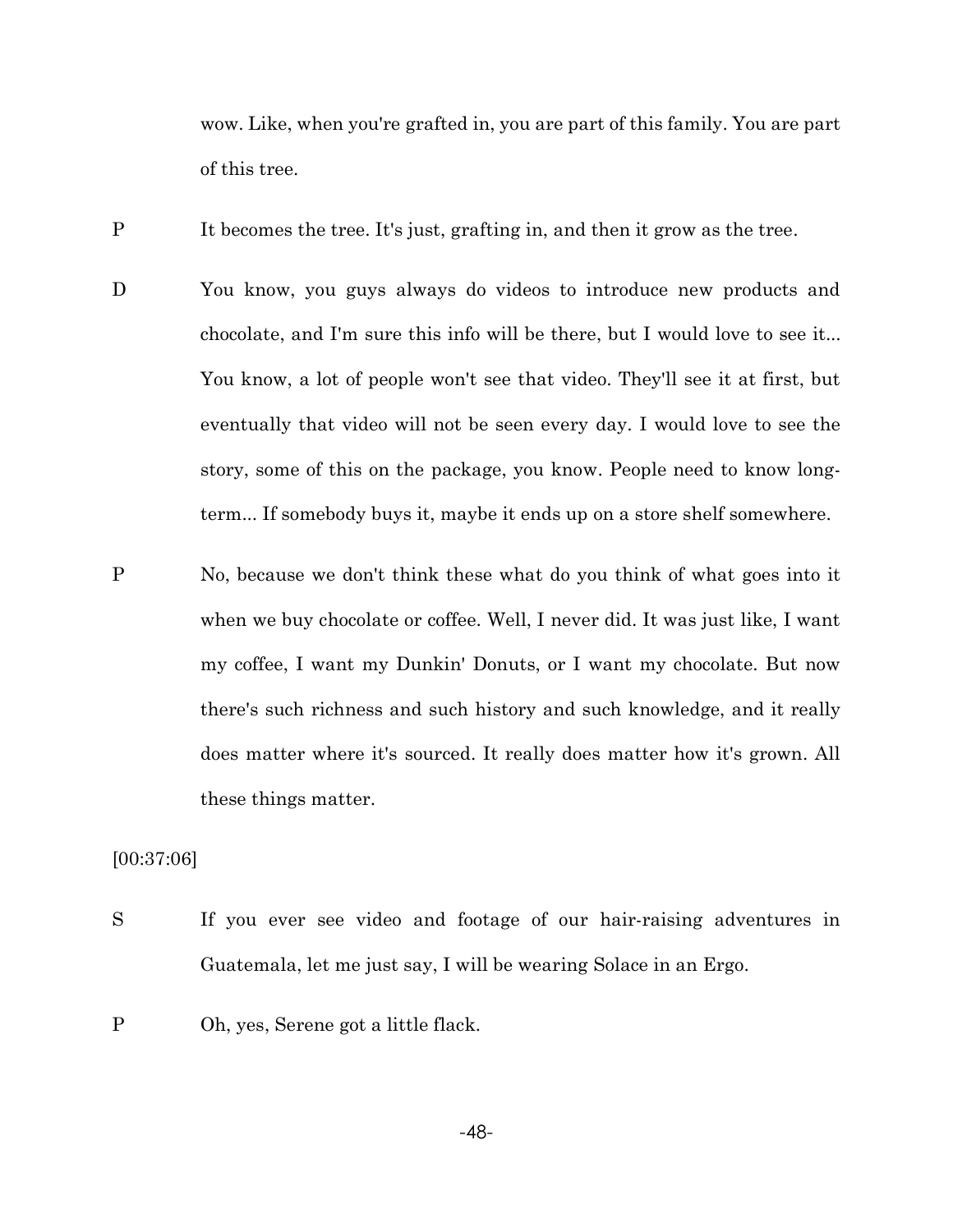- S Not politically correct, okay, I have a very, very, very long torso, okay? And they say to wear an Ergo properly, right, you have to be able to kiss the forehead of your baby. Well I don't like wearing my baby like that because I nurse in the Ergo, especially when we were like, up and down hillsides and here there and everywhere, I've had my baby... I wear the Ergo strap around my hips, so the baby's in a better position to feed, and I'm always aware of where her nose is, always aware of her airways.
- D Oh, there's a suffocation danger?
- S Yes, and I'm so aware of all of that stuff, but it's for real life for me. It's not for just a trip from the car to the grocery store in an Ergo. I wear my baby all day long, and so it has to be functional. So I just remember, like, I don't know how many... 18 years ago, when I first started wearing Ergos, there was no Ergos around.
- P Serene was one of the first Ergo wearers there is.
- S They said, write an article in Above Rubies about Ergos. We wrote...
- D That's where we heard about Ergos.

### [00:38:15]

P Serene was one of the people to actually put Ergos out into the world and so it's...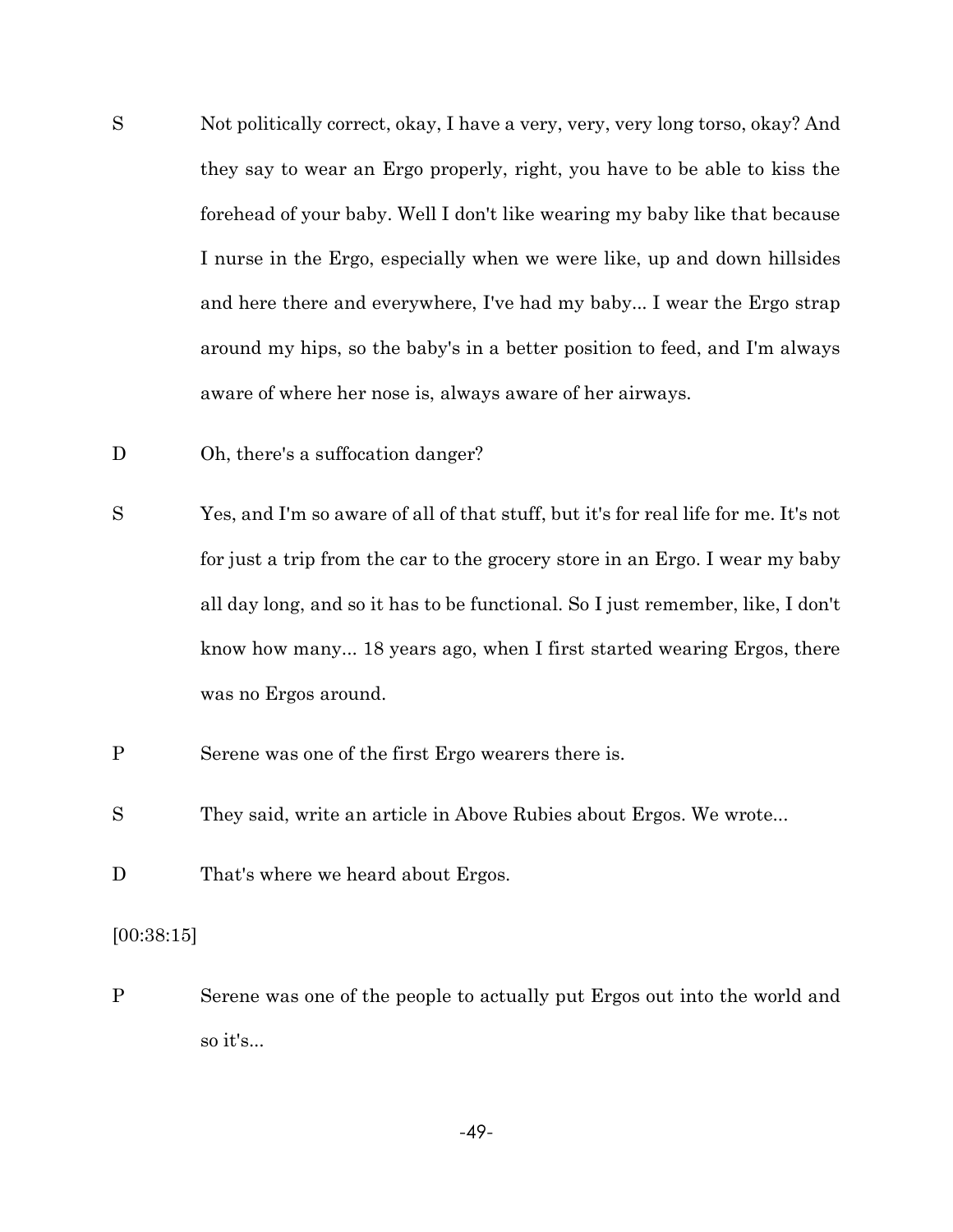- S It was a little Hawaiian business and they were still hand-sewing them with the thick canvas fabric, remember way back with those Ergos? And from that article in Above Rubies, so many Ergos were spread about. So just so, I do know about the kiss forehead and all that kind of stuff. I just rebel because I need to do it for me. Like, Trim Healthy Mama My Way, Ergo my way.
- D That article was probably 13 years ago, because our son is about to turn 13 and because of that article, and a baby on the way... It was a major, at the time, expense for us, too. My wife was like, it's a hundred bucks and I was like, for a baby carrier? They sell it for \$20 at Walmart. She's like, no, no, no.
- S It's different.
- D It's totally different. And literally, we have the same Ergo baby carrier. It works great.
- S I know, it's that maroon and black one. I remember seeing Lisa with it.
- P Ergos better shove us a little bit of advertising money, here.
- D Yes, we need to call Ergo and say...

<sup>[00:39:12]</sup>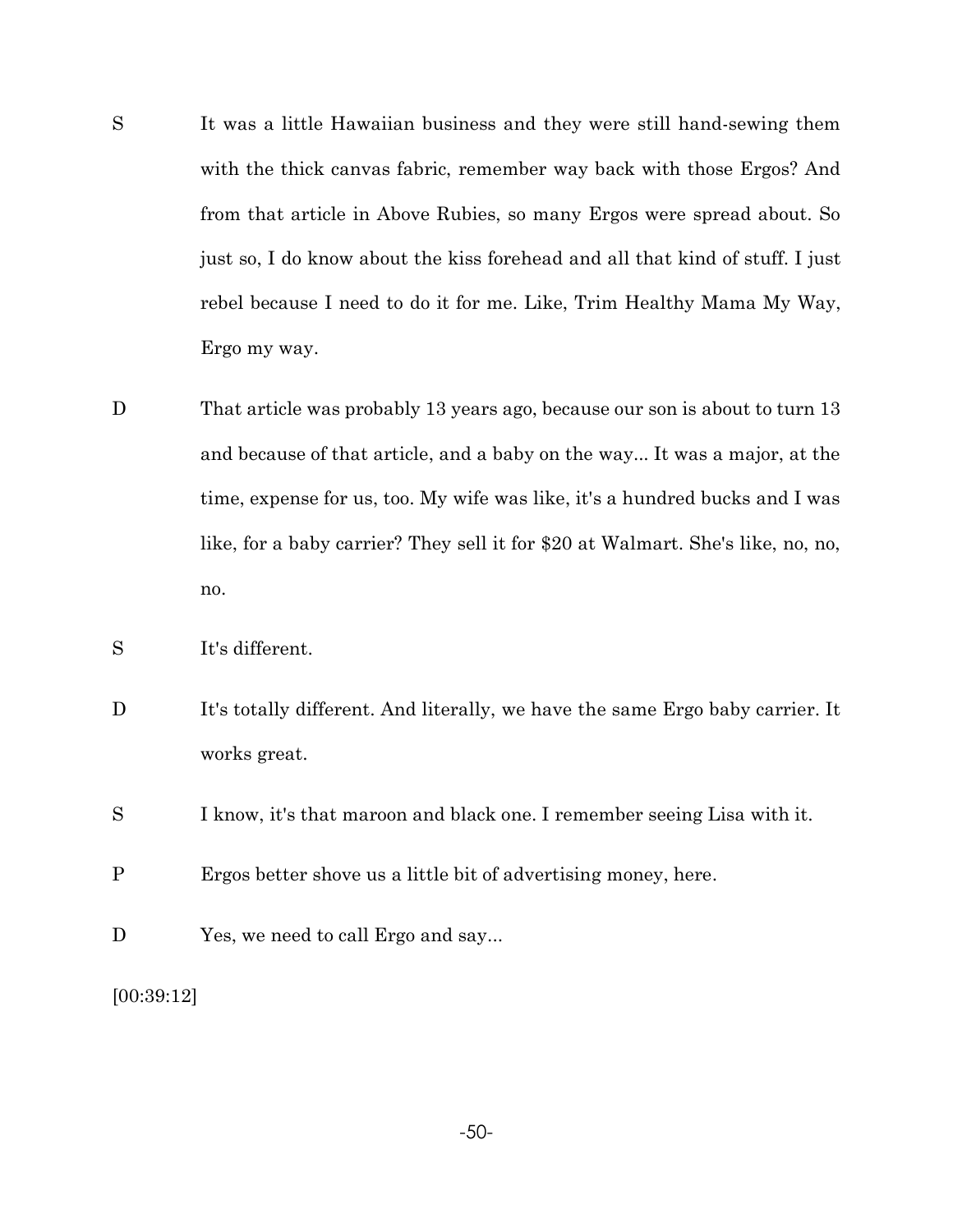- S Well, I remember we all got a free Ergo, remember, all of us because of that article.
- D They're the best.
- P Okay, so we will put together... It was just us, so we didn't have Arden Serene's son who does our videos, so I've got it all on my little phone. I'm going to have to figure out how to put it all together.
- S And I wasn't saying that because of feeling at all weird, but it'll just save people, why.
- P Serene loves your concerns. She appreciates, she understands, but it's all good when you see the Ergo not perfect, it's all good.
- S When you see the baby's head hanging backward, she's drinking, okay? She's just...
- D Solly's still with us.
- P Solly's great. Okay, so we got that. The chocolate was incredible. The second day, once again we couldn't make it to a hotel. Another three-hour trip.
- S Had to abandon the air because it was just too freaky.
- P The third day we go again, and we had a different pilot.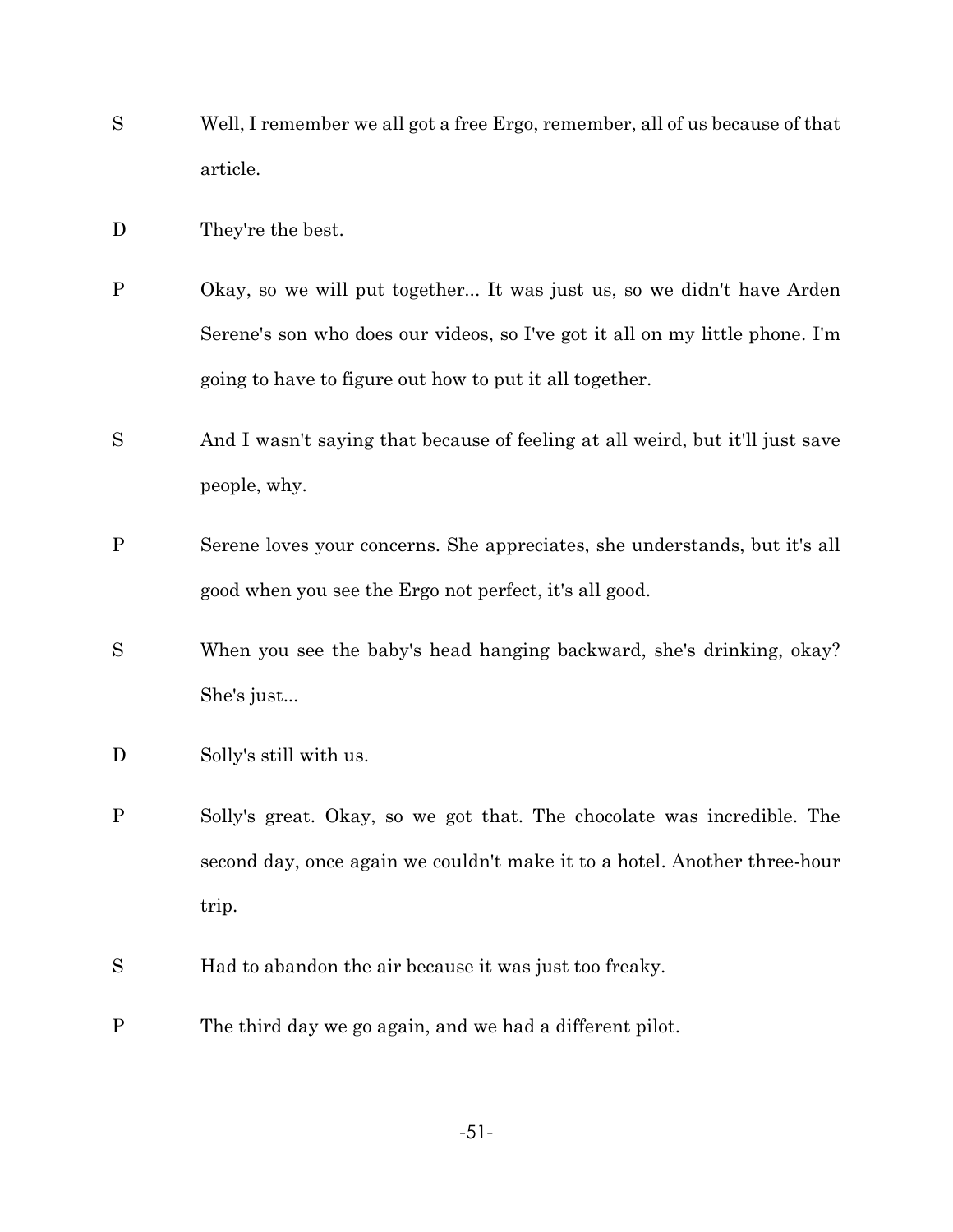# $[00:39:57]$

| $\mathbf{P}$ | A different helicopter, Danny. The helicopter makes all the difference. This<br>time |
|--------------|--------------------------------------------------------------------------------------|
|              |                                                                                      |
| S            | It was black and sleek.                                                              |
| P            | We had a black and a solid one.                                                      |
| S            | It was like one that would drive the presidents around, right.                       |
| $\mathbf P$  | Yes, we felt so safe.                                                                |
| D            | You were like, Brrrrrrrrrrrr!                                                        |
| S            | And the pilot was, like, 78 or something.                                            |
| $\mathbf P$  | And we found out he was a Navy-trained pilot. It was all completely                  |
|              | different. We loved our little thrills MacGyver Guy the first two days.              |
| S            | He was good.                                                                         |
| $\mathbf P$  | But it was different, Navy trained pilot. He got us home.                            |
| S            | And it made me realize the finesse of age.                                           |
|              |                                                                                      |

D Yes, that's right.

[00:40:26]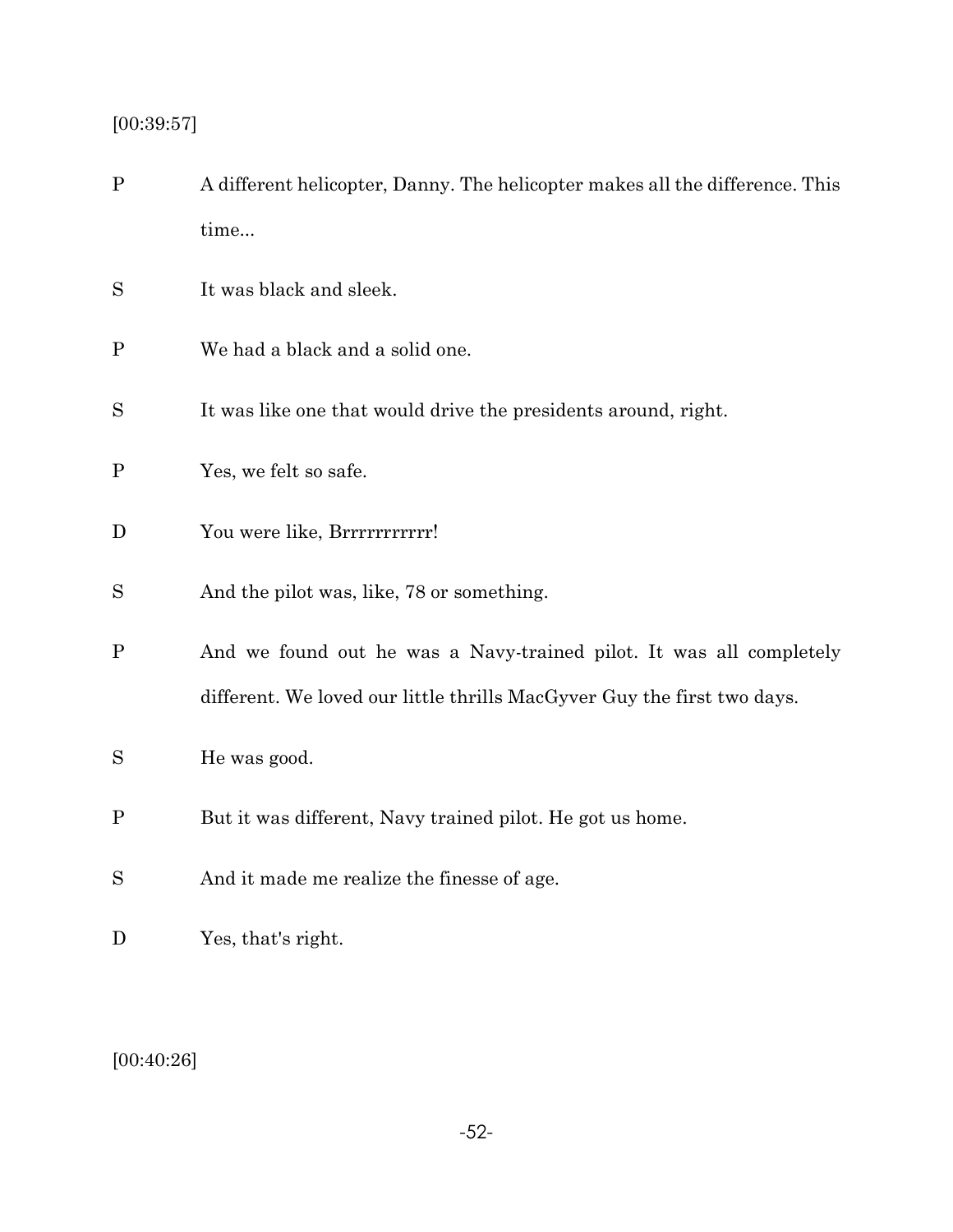- S There is a finesse of age.
- D I want my doctors, as well, to be an old, old man or woman, but old.
- P You know there was something about, it was equally as cloudy, equally...
- S Actually, worse
- P Rainy, it was terrible. Vision was horrible, the rains were coming in, and he turned to our missionary guy, our interpreter, he said, it's okay, I'll get you home.
- D There's something about it, though. You don't want a young sport handling your life in any way. Not a helicopter pilot, not a doctor, nobody drilling into your teeth. Get me an old person, please.
- P Oh man, so we got home and getting home was just, like, so amazing but Guatemala is just in our hearts. We're already talking about going back. We also found a source for blue maize corn chips that we're going to do.
- S It's actually, it looks blue, but actually it's the ancient black corn. It's amazing.
- D Black, we might have black chips.
- P And do you know what also? Here's the cool thing, and we're going to have, Nathan's a missionary guy that we met there and we became, like, the best of friends.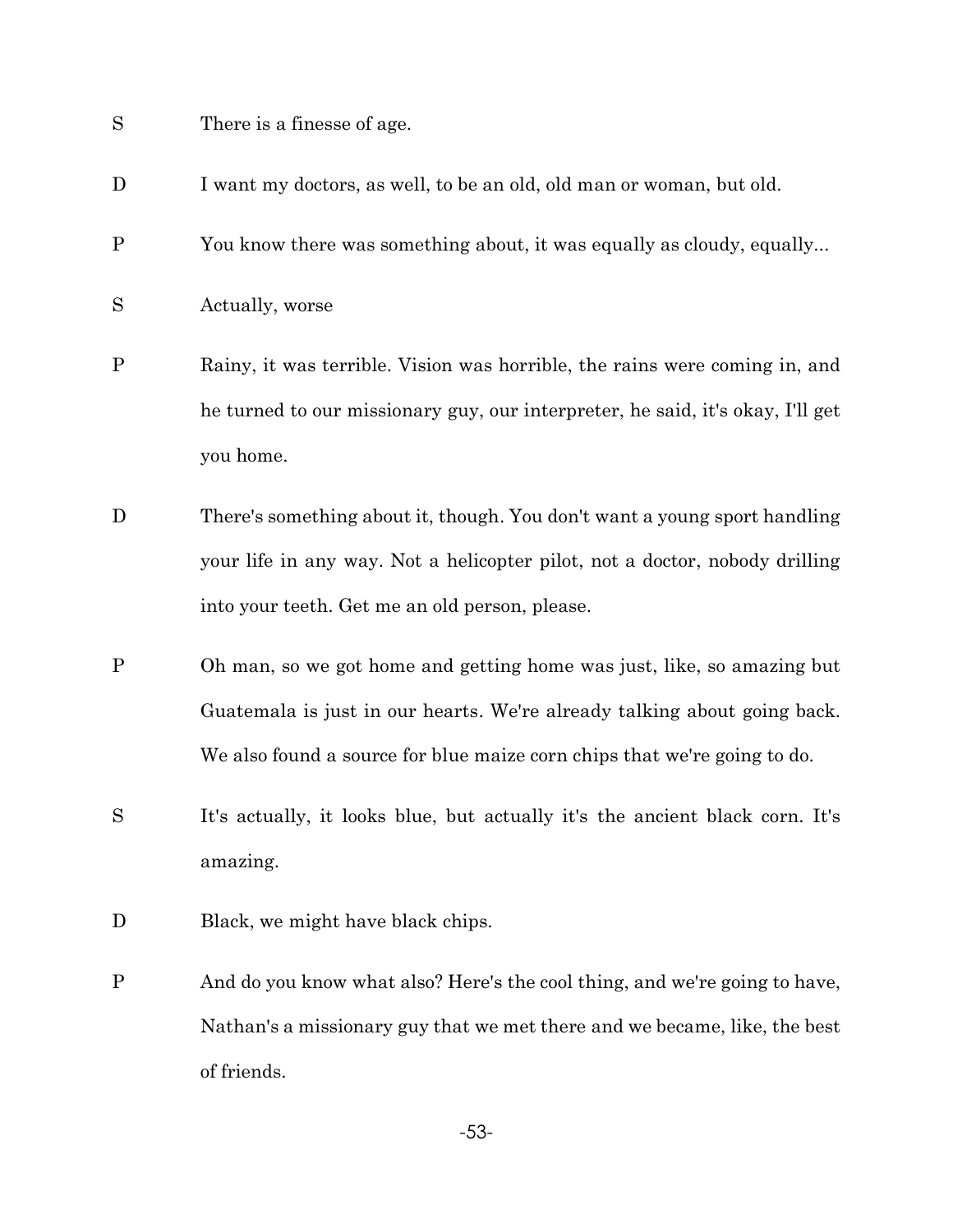[00:41:22]

- S Brother Nath
- P Brother Nath is coming to this PODdy. We're going to interview him because of the work he does there. And and it's interesting, you'll hear about his work, but you see, us getting all these businesses in Guatemala will fund Nate's ministry, what he does with the slums. What he does, Serene just say about it.
- S It's in District 18. He works in District 18, which is the most poorest part of Guatemala City, and he works with the gangs. For years, he worked with the boys that were already in the gangs.
- P He was born in Guatemala.
- S Yes, this guy's a white guy, but he really is a Guatemalan with just white skin, right. He grew up there. And anyway, these boys are so involved in these gangs and it just ruins their life completely. So he tried to like get them out of that, but he realized it just wasn't effective because...
- P He had not one success.

-54-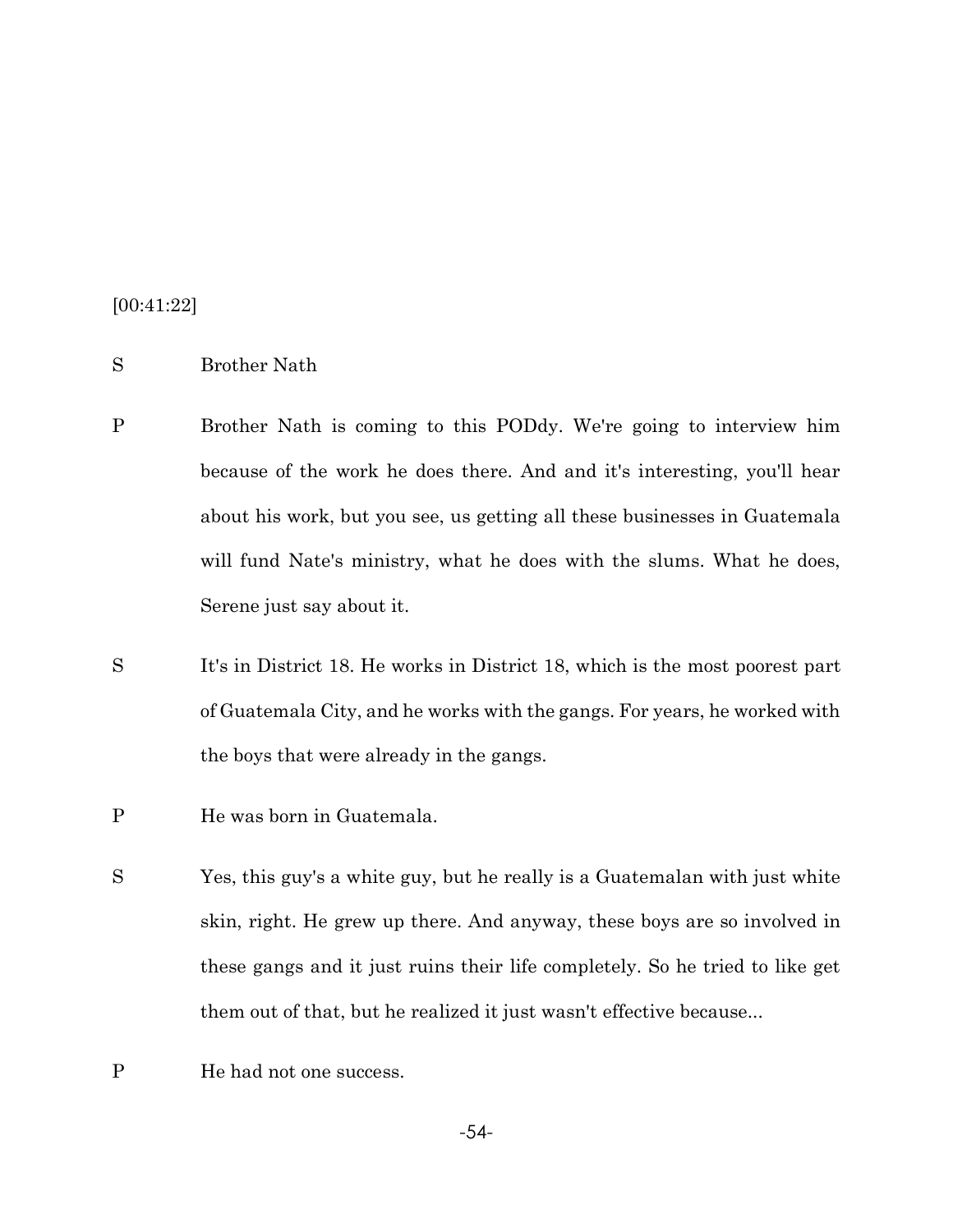- S He tried to remove one, but there's just so afraid of being killed by the gangs because you can't get out or you're hunted for the rest of your life. So they realized, we're going to really pour our energy into the young boys before they enter the gangs, and try and get them a life and knowledge of God, and education and skills, so that they don't feel like they have to go into the gangs. And he's having incredible success, and all these little boys' pictures were on the wall. And he's going to talk about, he's looking for Guatemalan house parents, too, for this orphanage that he runs down there.
- P But it's incredible, and so, because he'll be our guy over there, obviously some income will come his way because we have to pay him, but that money is going to be funding this incredible ministry, so I just feel good on all fronts about what is happening here in Guatemala. I just feel like God has opened the doors.
- S It's definitely God.
- P And it's not just about you selling more and more stuff for THM. This goes beyond that.
- D So it sounds like, from products to relationships, landscape, it's been epic and beautiful. The problem I see is that it could have been videoed and well-documented by me.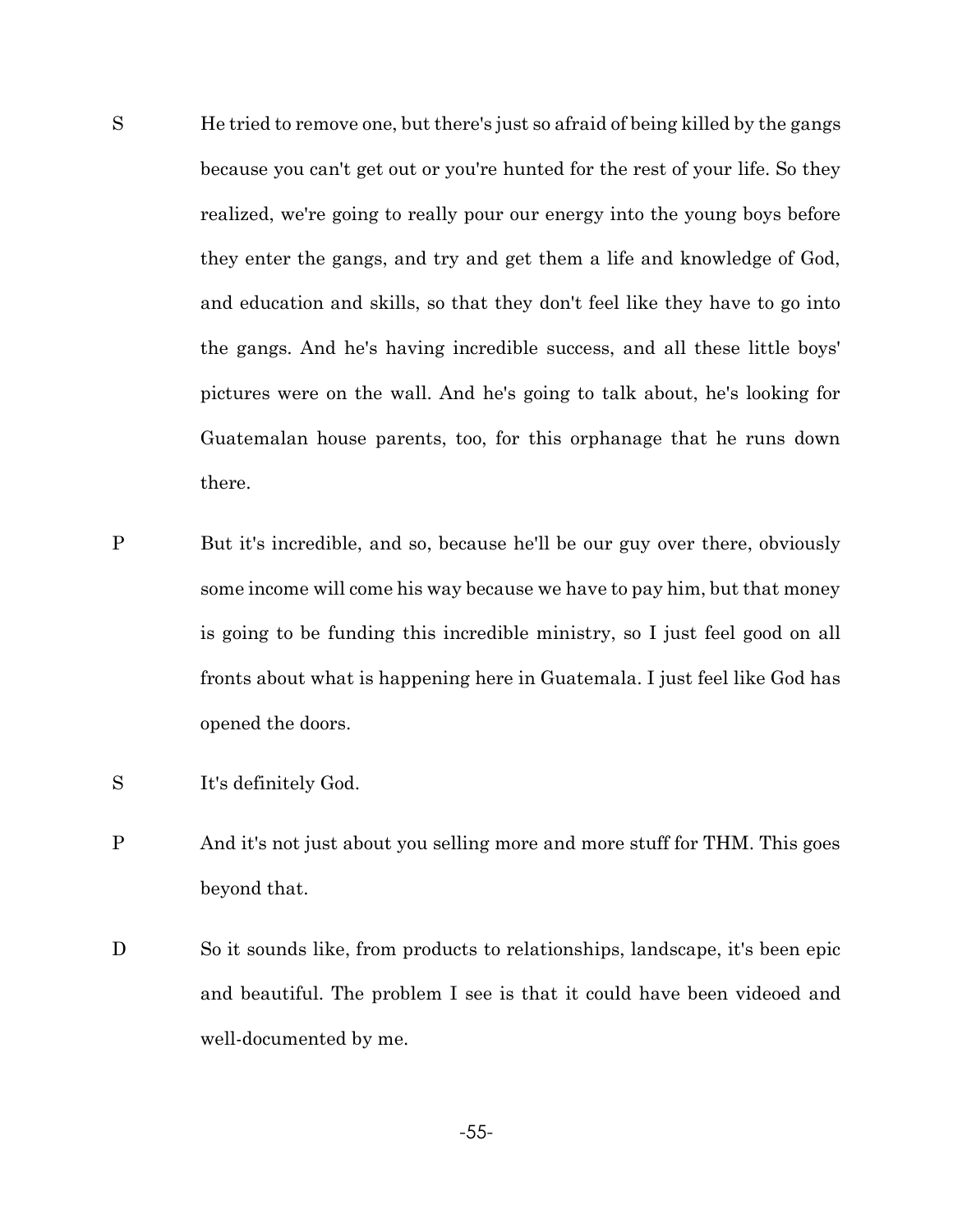| I know, Danny, and I agree. And Arden, our son, who does some videos for |
|--------------------------------------------------------------------------|
| us too, he was so like                                                   |

D Did he go?

S Is there a place for me?

## [00:43:31]

P No

| There was no extra room on the helicopter and that's why nobody else could |
|----------------------------------------------------------------------------|
| come. It was just like, cracker crumbs.                                    |

- P Yes, and helicopters are so expensive. I know if we got a bigger one, it'd be like, yikes.
- D Yes, but do you think about the epic...
- S Hey, we could tie Danny, like...
- P Underneath
- S Yes, little parachute...
- D That would make great content.
- S He could wear a cape, you know what, if you could go to Guatemala.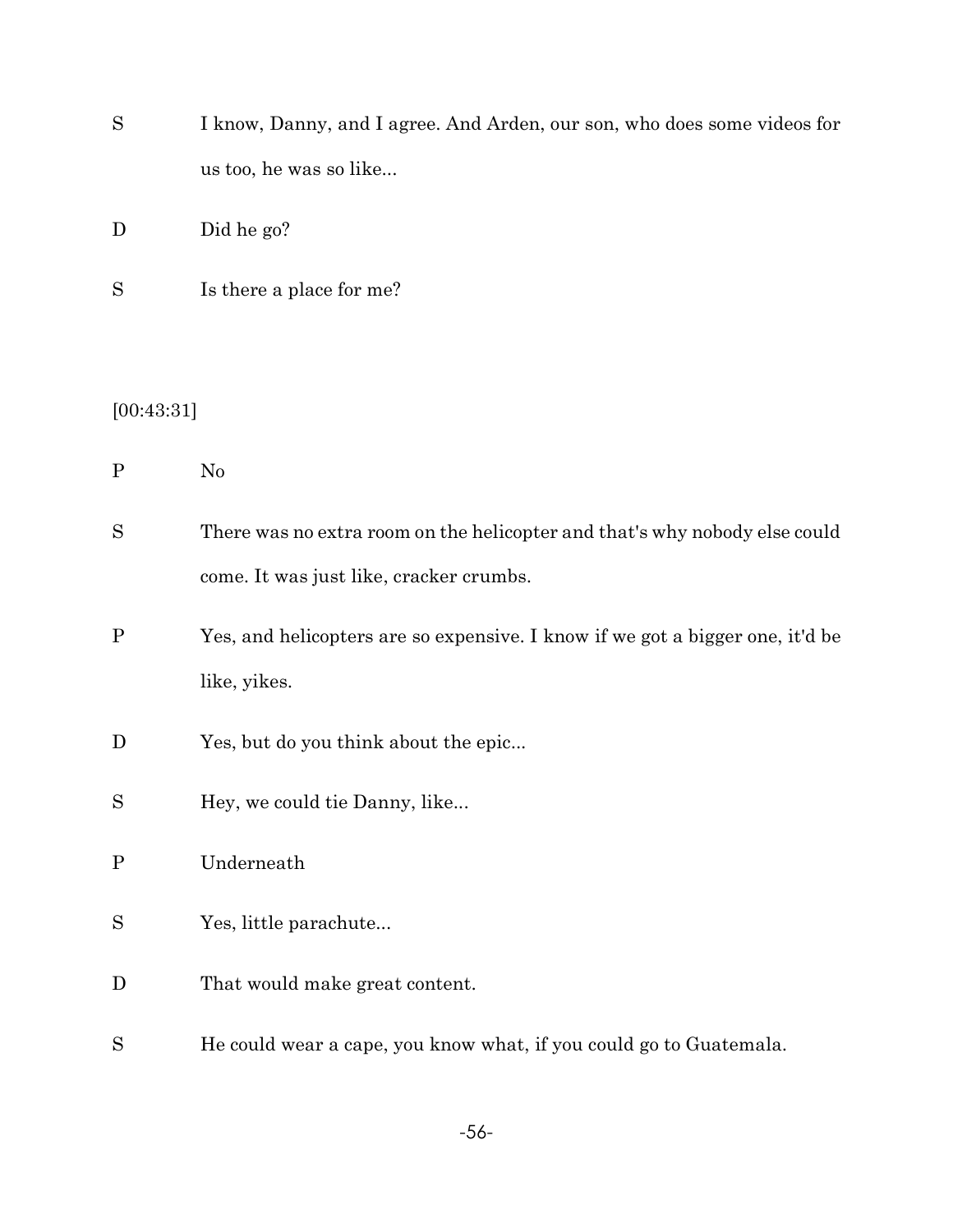### D With my little cape

- P What if you could go to Guatemala. We'll just tie you on the bottom
- D And my Grover feet flapping in the back

[00:43:58]

- S We'll throw you a coffee bean or two.
- D I would be like Super Grover.
- P But anyway, you know what? Serene and I learned from this that sometimes it would be so scary in that helicopter, and we looked at each other and we're like, okay we've got two choices here. We can either freak out and flip. There were many times my spirit, my body, my flesh wanted to say, put us down. Just put us down. I can't handle one more. This is not right, but you know, we were there. We had to get to these places. God opened the door.
- D Oh, look
- P Good job, Serene.
- D Yes, don't break tradition.

P Turn it off.

S No, I am trying to turn it off, dudes.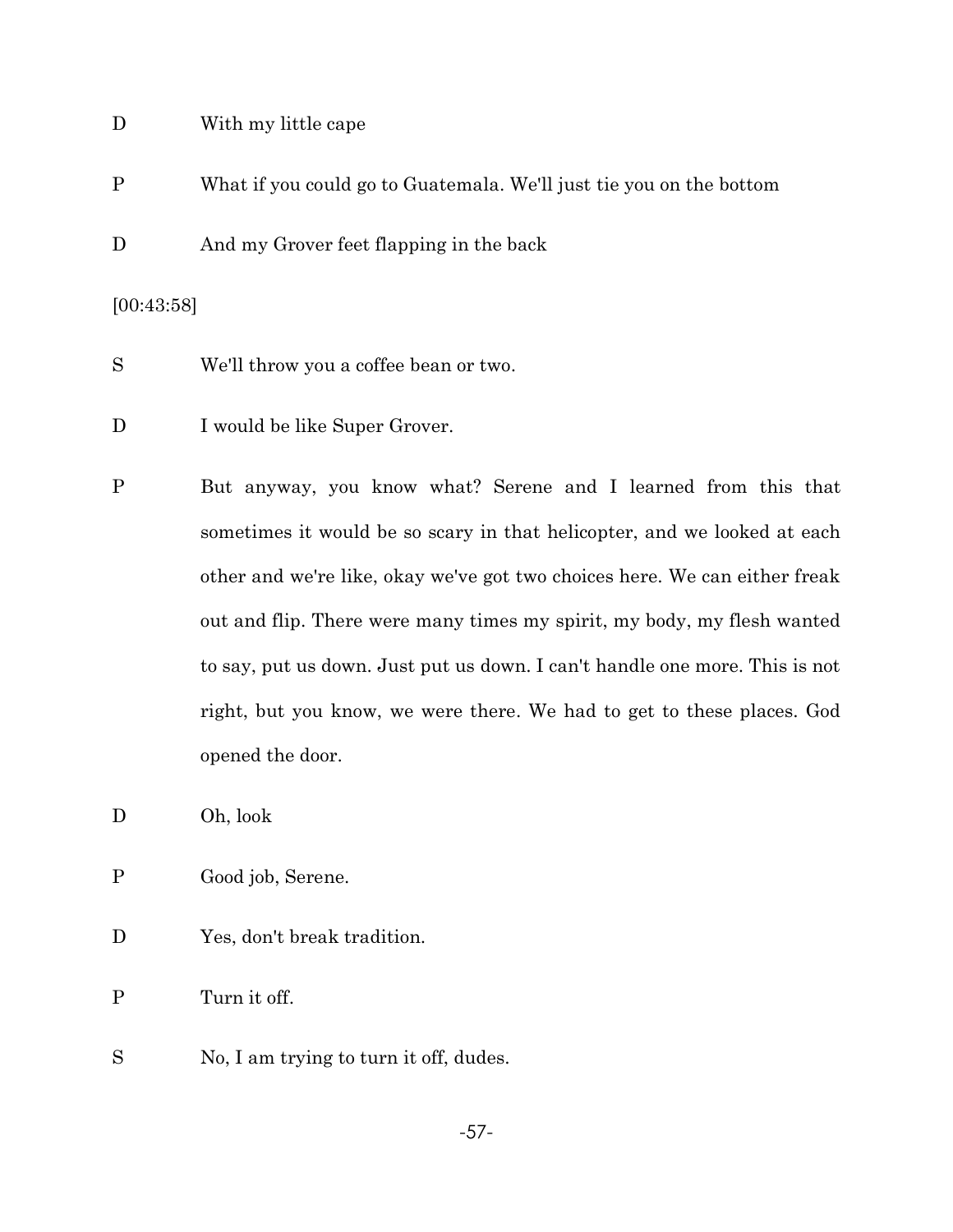P You know, He holds our tomorrows and it was a choice, faith or fear. And I said to Serene, Serene and I looked at each other like, we're not fear girls, we're faith girls.

S Yes

[00:44:41]

- P And if we go to Him, what are we going to do? Go to Him. We're going to be going to God, you know. God will look after our children. It's just that choice because your body's freaking out in fear, but your mind has to say, I'm sorry fear. You're not controlling over me. God's got this.
- S And so I feel like we're different girls, Danny. We got back from Guatemala and we're like, where's next? Sudan? Come on. Bring it on.
- P It was like faith built, because it...
- S Crossing the Nile crocodile river.
- P You know how you practice faith and it builds and you become stronger in that muscle? It was like, we had to practice it. Sam didn't even know if we... he was waging bets, he's like, I don't think Serene and Pearl are going to go through with this. I'm pretty sure they're not. But it was like, we exercise, and I don't want to build ourselves up, but we had to exercise that muscle of faith. And boy, when we got on that plane going home to the US,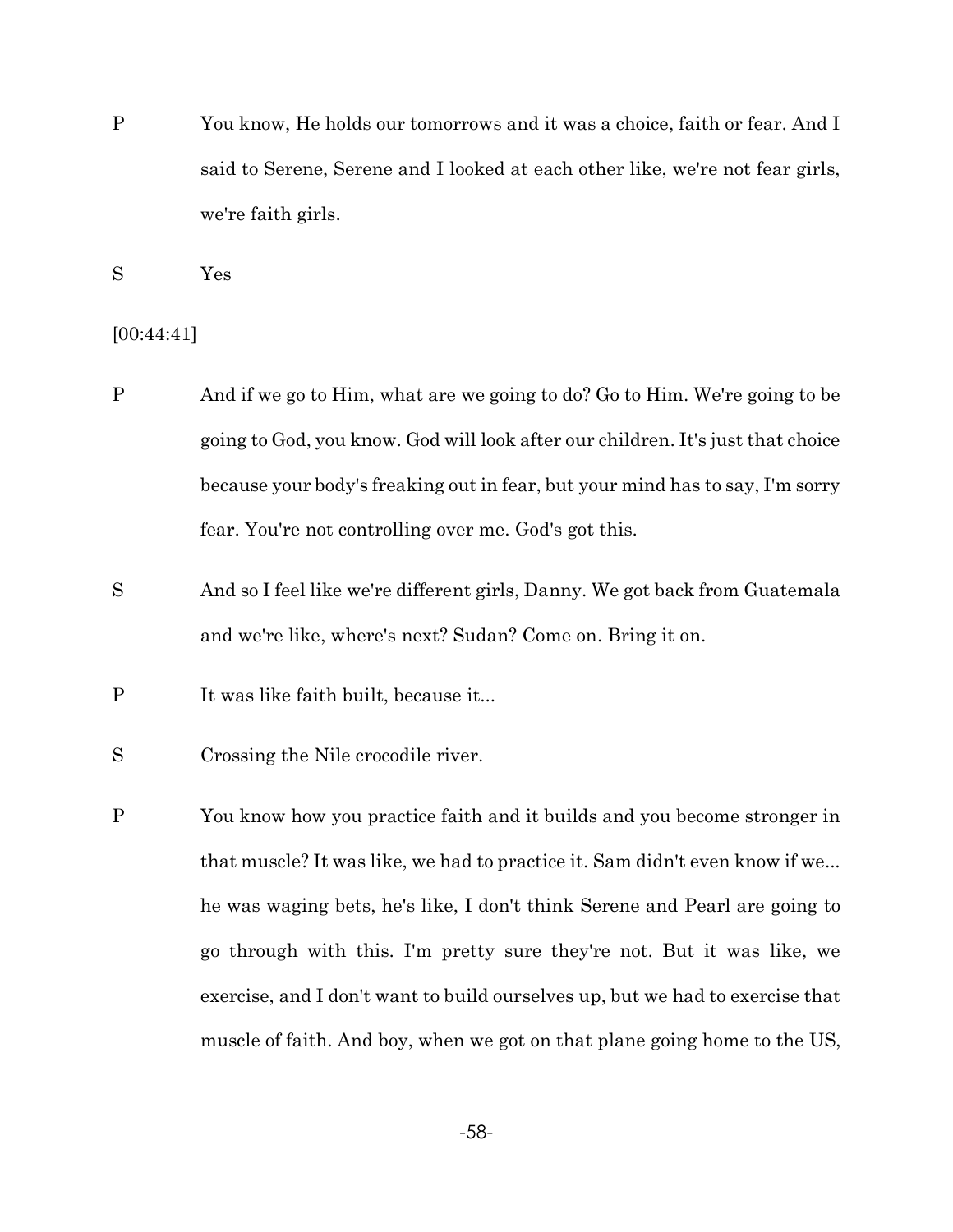I said, Serene, this feels like a walk in the park. Does this feel like the easiest thing we've ever done in a plane?

- D You guys are seasoned world adventurers.
- P What's a plane? It's nothing.

[00:45:37]

- D Yes, you've been there. You've been on the wild adventure.
- S It was so great and Solly made it too.
- D So this was a rite of passage, in many ways.
- P Yes, and we're ready. I'm ready to go to Sudan where our Baobab's grown.
- S And there's a fear of faith thing, too. There's a fear of faith thing that will also be on another PODdy. It was a miracle that we got to go. We almost didn't go. About a week before... I'm not going to tell the story, but we will on another PODdy. A week before our Guatemalan trip, Solly had a situation that almost cancelled our trip, but that was about faith, too, and we'll talk that another PODdy.
- P And that is a complete miracle, and we found some information out that's going to help so many of you.
- S Yes